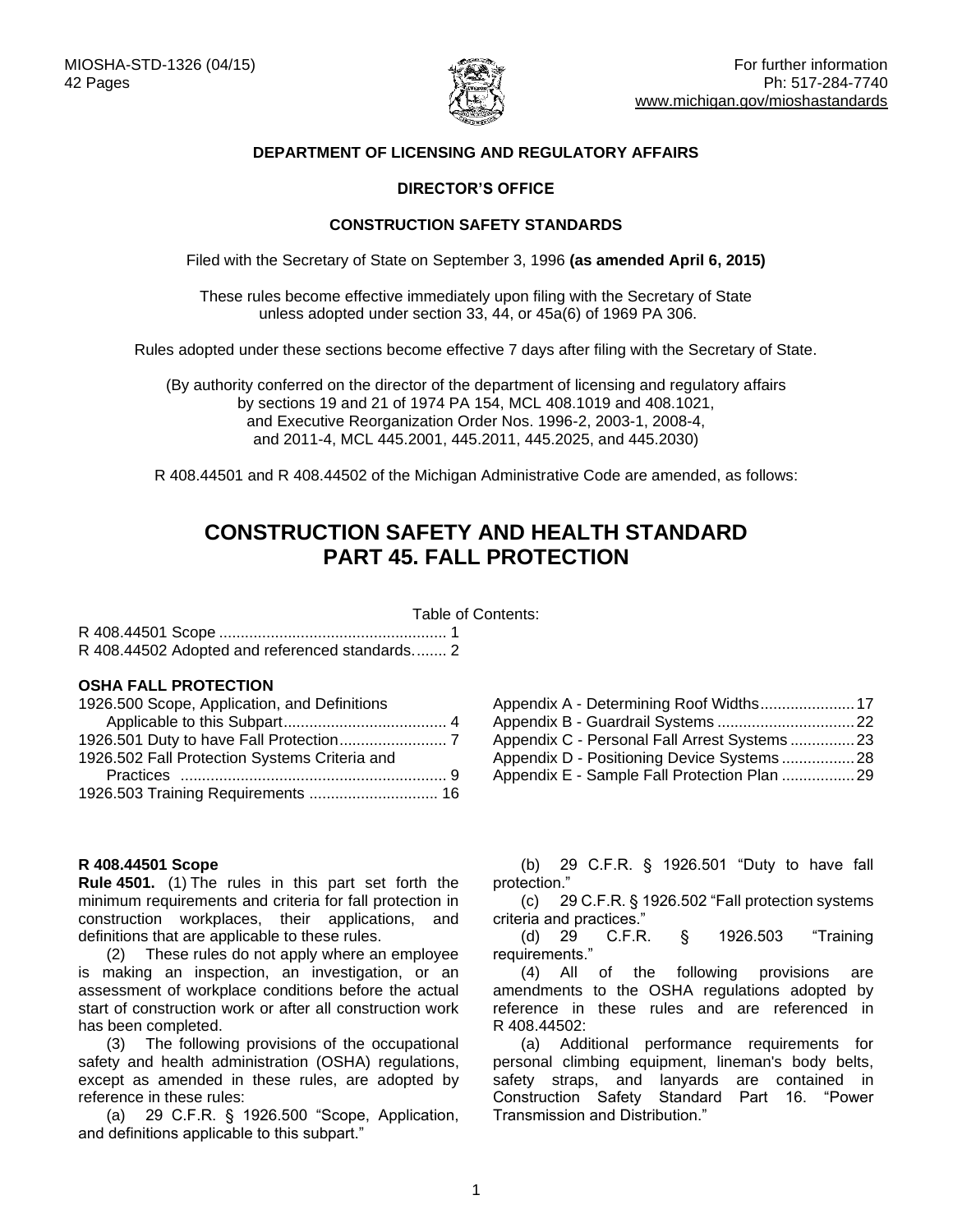(b) The specifications for fall protection requirements for an employee working on certain types of derricks are contained in Construction Safety Standard Part 10. "Lifting and Digging Equipment," and Construction Safety Standard Part 32. "Aerial Work Platforms."

(c) The specifications for fall protection requirements for an employee working on ladders and the performance requirements for stairways, stair rail systems, and handrails are contained in Construction Safety Standard Part 11. "Fixed and Portable Ladders" and Construction Safety Standard Part 21 "Guarding of Walking and Working Areas."

(d) The specifications for fall protection requirements for an employee working on a scaffold; performance requirements for a guardrail system; or for the performance requirements for falling object protection used on scaffolds are contained in Construction Safety Standard Part 12. "Scaffolds and Scaffold Platforms."

(e) The specifications for fall protection requirements for an employee working on or in certain types of equipment used in tunneling operations are contained in Construction Safety Standard Part 14. "Tunnels, Shafts, Caissons, and Cofferdams."

(f) The specifications for fall protection requirements for an employee working from aerial lifts, on poles, towers, or similar structures while engaged in the construction of electric transmission or distribution lines or equipment are contained in Construction Safety Standard Part 32. "Aerial Work Platforms."

<span id="page-1-0"></span>(g) The specifications for fall protection requirements for an employee performing steel erection work on buildings are contained in Construction Safety Standard Part 26. "Steel Erection."

#### **R 408.44502 Adopted and referenced standards.**

**Rule 4502.** (1) The following federal occupational safety and health administration (OSHA) regulations are adopted by reference in these rules:

(a) 29 C.F.R. § 1926.500 "Scope, Application, and definitions applicable to this subpart," effective July 10, 2014.

(b) 29 C.F.R. § 1926.501 "Duty to have fall protection," effective January 26, 1995.

(c) 29 C.F.R. § 1926.502 "Fall protection systems criteria and practices," effective January 26, 1995.

(d) 29 C.F.R. § 1926.503 "Training requirements," effective January 26, 1995.

(2) The standards adopted in subrule (1) of this rule are available from the United States Department of Labor, Occupational Safety and Health Administration website: [www.osha.gov,](http://www.osha.gov/) at no charge as of the time of adoption of these rules.

(3) The standards adopted in these rules are available for inspection at the Department of Licensing and Regulatory Affairs, MIOSHA Regulatory Services Section, 7150 Harris Drive, Lansing, Michigan, 48909- 8143.

(4) The standards adopted in these rules may be obtained from the publisher or may be obtained from the Department of Licensing and Regulatory Affairs, MIOSHA Regulatory Services Section, 7150 Harris Drive, P.O. Box 30643, Lansing, Michigan, 48909-8143, plus \$20.00 for shipping and handling.

(5) The following Michigan occupational safety and health (MIOSHA) standards are referenced in these rules. Up to 5 copies of these standards may be obtained at no charge from the Michigan Department of Licensing and Regulatory Affairs, MIOSHA Regulatory Services Section, 7150 Harris Drive, P.O. Box 30643, Lansing, Michigan, 48909-8143 or via the internet at website: [www.michigan.gov/mioshastandards.](http://www.michigan.gov/mioshastandards) For quantities greater than 5, the cost, as of the time of adoption of these rules, is 4 cents per page.

(a) Construction Safety Standard Part 10. "Lifting and Digging Equipment," R 408.41001 to R 408.41099a.

(b) Construction Safety Standard Part 11. "Fixed and Portable Ladders," R 408.41101 to R 408.41140.

(c) Construction Safety Standard Part 12. "Scaffolds and Scaffold Platforms," R 408.41201 to R 408.41264.

(d) Construction Safety Standard Part 14. "Tunnels, Shafts, Caissons, and Cofferdams," R 408.41401 to R 408.41483.

(e) Construction Safety Standard Part 16. "Power Transmission and Distribution," R 408.41601 to R 408.41658.

(f) Construction Safety Standard Part 21. "Guarding of Walking and Working Areas," R 408.42101 to R 408.42160.

(g) Construction Safety Standard Part 26. "Steel Erection," R 408.42601 to R 408.42656.

(h) Construction Safety Standard Part 32. "Aerial Work Platforms," R 408.43201 to R 408.43220.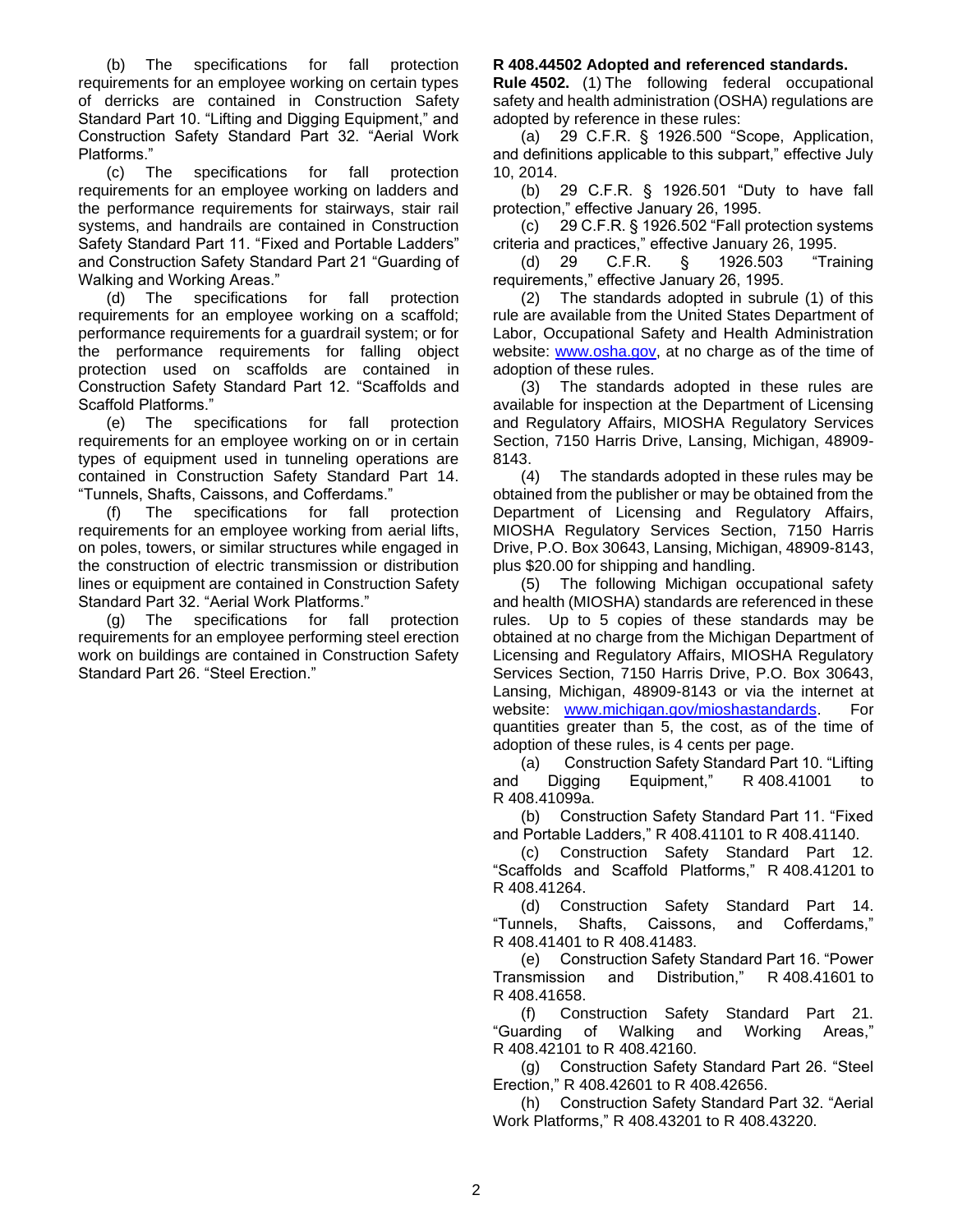| <b>APPENDIX A - DETERMINING ROOF WIDTHS</b>                                                                  |  |
|--------------------------------------------------------------------------------------------------------------|--|
|                                                                                                              |  |
|                                                                                                              |  |
|                                                                                                              |  |
|                                                                                                              |  |
|                                                                                                              |  |
|                                                                                                              |  |
| <b>APPENDIX B - GUARDRAIL SYSTEMS</b>                                                                        |  |
|                                                                                                              |  |
|                                                                                                              |  |
|                                                                                                              |  |
|                                                                                                              |  |
| APPENDIX C - PERSONAL FALL ARREST SYSTEMS                                                                    |  |
|                                                                                                              |  |
|                                                                                                              |  |
| $\mathbf{II}$ .                                                                                              |  |
| <b>APPENDIX D - POSITIONING DEVICE SYSTEMS</b>                                                               |  |
|                                                                                                              |  |
|                                                                                                              |  |
| Ш.                                                                                                           |  |
| APPENDIX E SAMPLE FALL PROTECTION PLAN                                                                       |  |
|                                                                                                              |  |
|                                                                                                              |  |
|                                                                                                              |  |
| IV. Conventional Fall Protection Considered for the Point of Erection or Leading Edge Erection Operations 33 |  |
|                                                                                                              |  |
|                                                                                                              |  |
|                                                                                                              |  |
|                                                                                                              |  |
|                                                                                                              |  |
|                                                                                                              |  |
|                                                                                                              |  |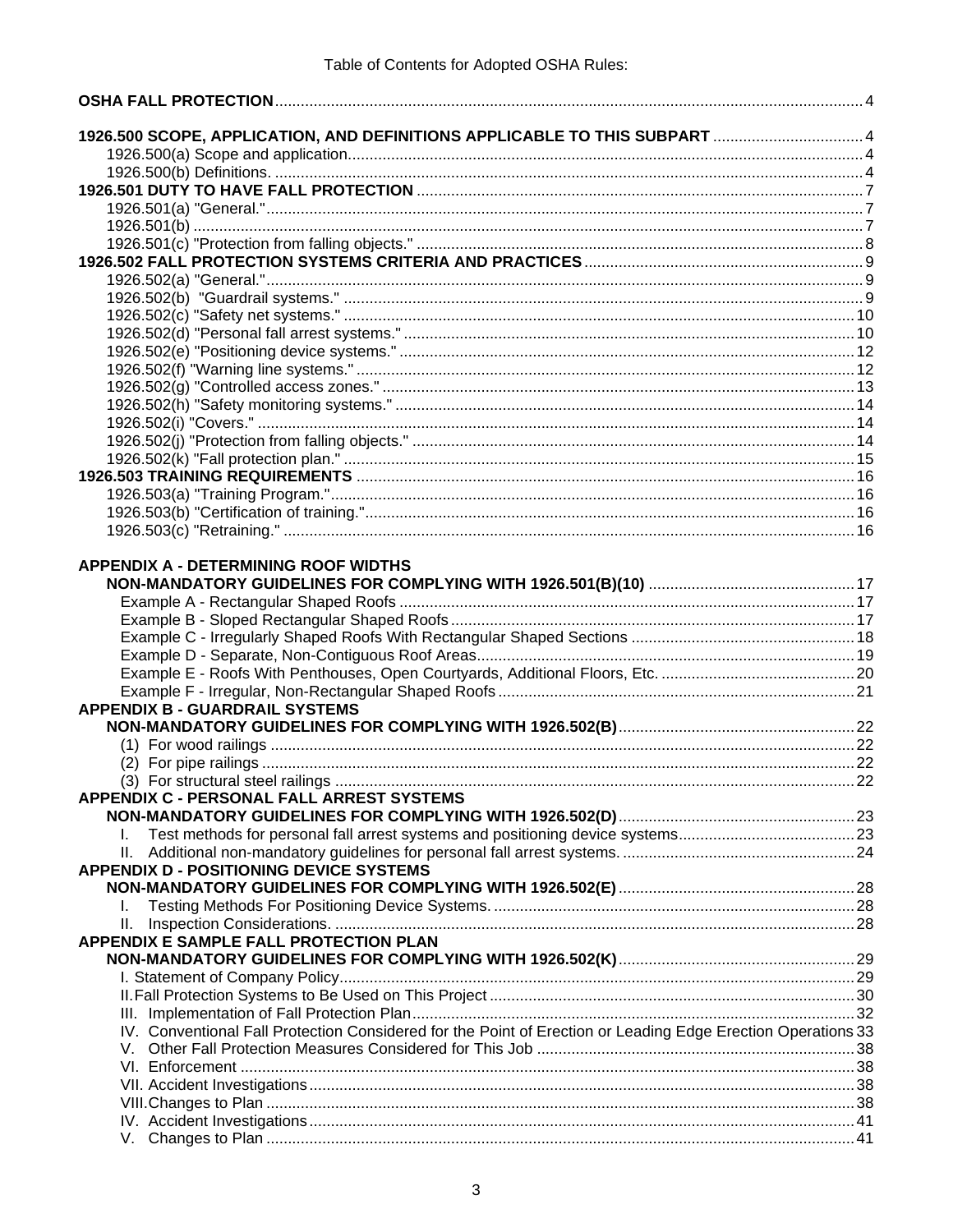# **OSHA FALL PROTECTION**

## <span id="page-3-0"></span>**[1926.500](https://www.osha.gov/pls/oshaweb/owalink.query_links?src_doc_type=STANDARDS&src_unique_file=1926_0500&src_anchor_name=1926.500)**

# <span id="page-3-1"></span>**SCOPE, APPLICATION, AND DEFINITIONS APPLICABLE TO THIS SUBPART**

### <span id="page-3-3"></span><span id="page-3-2"></span>**[1926.500\(a\)](https://www.osha.gov/pls/oshaweb/owalink.query_links?src_doc_type=STANDARDS&src_unique_file=1926_0500&src_anchor_name=1926.500(a))** *Scope and application.*

1926.500(a)(1) This subpart sets forth requirements and criteria for fall protection in construction workplaces covered under 29 CFR part 1926. Exception: The provisions of this subpart do not apply when employees are making an inspection, investigation, or assessment of workplace conditions prior to the actual start of construction work or after all construction work has been completed.

- [1926.500\(a\)\(2\)](https://www.osha.gov/pls/oshaweb/owalink.query_links?src_doc_type=STANDARDS&src_unique_file=1926_0500&src_anchor_name=1926.500(a)(2)) Section 1926.501 sets forth those workplaces, conditions, operations, and circumstances for which fall protection shall be provided except as follows:
- [1926.500\(a\)\(2\)\(i\)](https://www.osha.gov/pls/oshaweb/owalink.query_links?src_doc_type=STANDARDS&src_unique_file=1926_0500&src_anchor_name=1926.500(a)(2)(i)) Requirements relating to fall protection for employees working on scaffolds are provided in subpart L of this part.
- 1926.500(a)(2)(ii) Requirements relating to fall protection for employees working on cranes and derricks are provided in subpart CC of this part.
- 1926.500(a)(2)(iii) Fall protection requirements for employees performing steel erection work (except for towers and tanks) are provided in subpart R of this part.
- 1926.500(a)(2)(iv) Requirements relating to fall protection for employees working on certain types of equipment used in tunneling operations are provided in subpart S of this part.
- 1926.500(a)(2)(v) Requirements relating to fall protection for employees engaged in the erection of tanks and communication and broadcast towers are provided in § 1926.105.
- 1926.500(a)(2)(vi) Subpart V of this part provides requirements relating to fall protection for employees working from aerial lifts or on poles, towers, or similar structures while engaged in the construction of electric transmission or distribution lines or equipment.
- [1926.500\(a\)\(2\)\(vii\)](https://www.osha.gov/pls/oshaweb/owalink.query_links?src_doc_type=STANDARDS&src_unique_file=1926_0500&src_anchor_name=1926.500(a)(2)(vii)) Requirements relating to fall protection for employees working on stairways and ladders are provided in subpart X of this part.
- 1926.500(a)(3) Section 1926.502 sets forth the requirements for the installation, construction, and proper use of fall protection required by part 1926, except as follows:
- 1926.500(a)(3)(i) Performance requirements for guardrail systems used on scaffolds and performance requirements for falling object protection used on scaffolds are provided in subpart L of this part.
- 1926.500(a)(3)(ii) Performance requirements for stairways, stairrail systems, and handrails are provided in subpart X of this part.
- 1926.500(a)(3)(iii) Additional performance requirements for fall arrest and workpositioning equipment are provided in Subpart V of this part.
- 1926.500(a)(3)(iv) Section 1926.502 does not apply to the erection of tanks and communication and broadcast towers. (Note: Section 1926.104 sets the criteria for body belts, lanyards and lifelines used for fall protection during tank and communication and broadcast tower erection. Paragraphs (b), (c) and (f) of § 1926.107 provide definitions for the pertinent terms.) 1926.500(a)(3)(v) Criteria for steps, handholds, ladders, and grabrails/guardrails/railings required by subpart CC are provided in subpart CC. Sections 1926.502(a), (c) through (e), and (i) apply to activities covered under subpart CC unless otherwise stated in subpart CC. No other paragraphs of § 1926.502 apply to subpart CC.
- 1926.500(a)(4) Section 1926.503 sets forth requirements for training in the installation and use of fall protection systems, except in relation to steel erection activities and the use of equipment covered by subpart CC.

#### <span id="page-3-4"></span>**[1926.500\(b\)](https://www.osha.gov/pls/oshaweb/owalink.query_links?src_doc_type=STANDARDS&src_unique_file=1926_0500&src_anchor_name=1926.500(b))** *Definitions***.**

*Anchorage* means a secure point of attachment for lifelines, lanyards or deceleration devices.

- *Body belt (safety belt)* means a strap with means both for securing it about the waist and for attaching it to a lanyard, lifeline, or deceleration device.
- *Body harness* means straps which may be secured about the employee in a manner that will distribute the fall arrest forces over at least the thighs, pelvis, waist, chest and shoulders with means for attaching it to other components of a personal fall arrest system.

*Buckle* means any device for holding the body belt or body harness closed around the employee's body.

- *Connector* means a device which is used to couple (connect) parts of the personal fall arrest system and positioning device systems together. It may be an independent component of the system, such as a carabiner, or it may be an integral component of part of the system (such as a buckle or dee-ring sewn into a body belt or body harness, or a snap-hook spliced or sewn to a lanyard or self-retracting lanyard).
- *Controlled access zone (CAZ)* means an area in which certain work (e.g., overhand bricklaying) may take place without the use of guardrail systems, personal fall arrest systems, or safety net systems and access to the zone is controlled.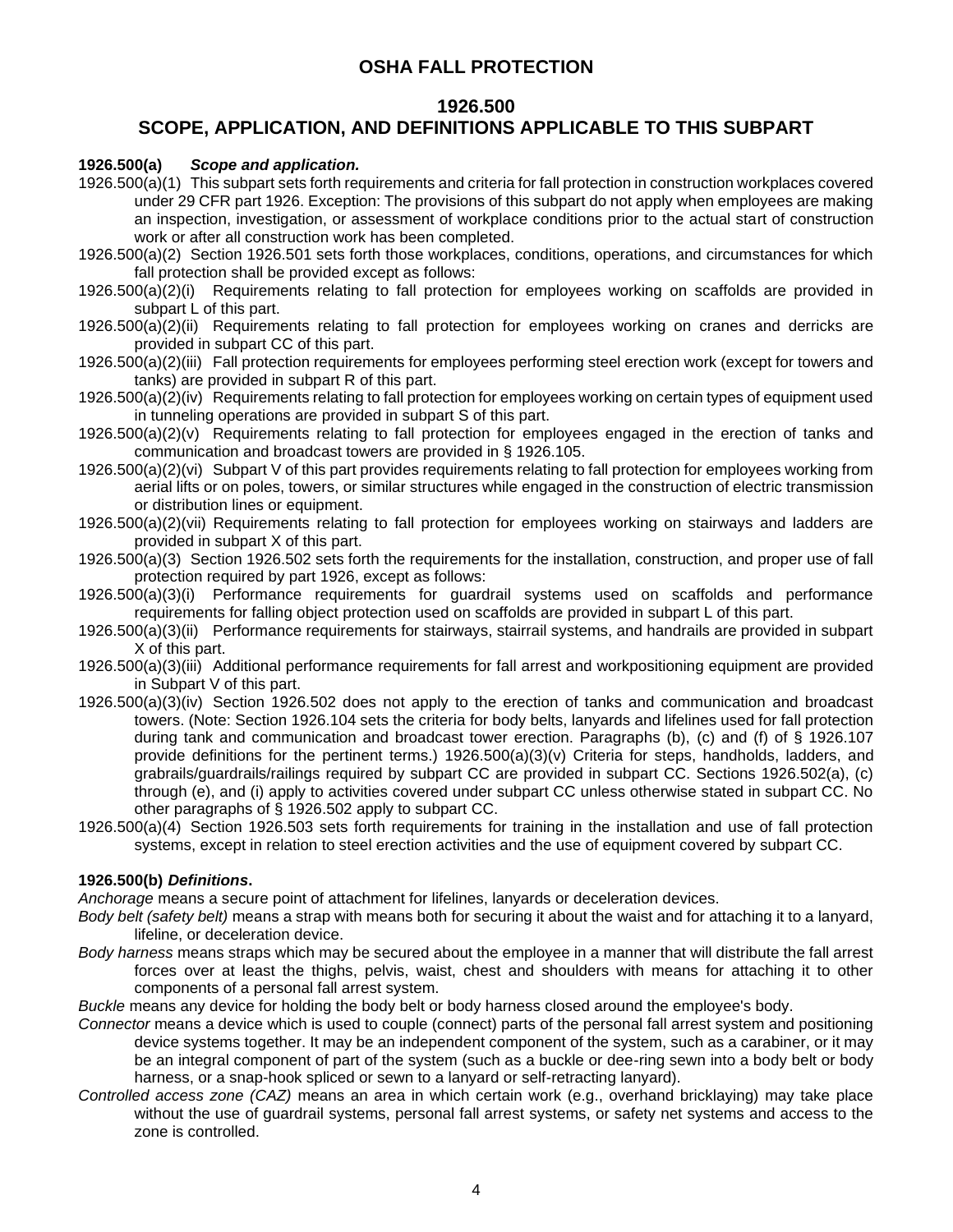- *Dangerous equipment* means equipment (such as pickling or galvanizing tanks, degreasing units, machinery, electrical equipment, and other units) which, as a result of form or function, may be hazardous to employees who fall onto or into such equipment.
- *Deceleration device* means any mechanism, such as a rope grab, rip-stitch lanyard, specially-woven lanyard, tearing or deforming lanyards, automatic self-retracting lifelines/lanyards, etc., which serves to dissipate a substantial amount of energy during a fall arrest, or otherwise limit the energy imposed on an employee during fall arrest.
- *Deceleration distance* means the additional vertical distance a falling employee travels, excluding lifeline elongation and free fall distance, before stopping, from the point at which the deceleration device begins to operate. It is measured as the distance between the location of an employee's body belt or body harness attachment point at the moment of activation (at the onset of fall arrest forces) of the deceleration device during a fall, and the location of that attachment point after the employee comes to a full stop.
- *Equivalent* means alternative designs, materials, or methods to protect against a hazard which the employer can demonstrate will provide an equal or greater degree of safety for employees than the methods, materials or designs specified in the standard.
- *Failure* means load refusal, breakage, or separation of component parts. Load refusal is the point where the ultimate strength is exceeded.
- *Free fall* means the act of falling before a personal fall arrest system begins to apply force to arrest the fall.
- *Free fall distance* means the vertical displacement of the fall arrest attachment point on the employee's body belt or body harness between onset of the fall and just before the system begins to apply force to arrest the fall. This distance excludes deceleration distance, and lifeline/lanyard elongation, but includes any deceleration device slide distance or self-retracting lifeline/lanyard extension before they operate and fall arrest forces occur.
- *Guardrail system* means a barrier erected to prevent employees from falling to lower levels.
- *Hole* means a gap or void 2 inches (5.1 cm) or more in its least dimension, in a floor, roof, or other walking/working surface.
- *Infeasible* means that it is impossible to perform the construction work using a conventional fall protection system (i.e., guardrail system, safety net system, or personal fall arrest system) or that it is technologically impossible to use any one of these systems to provide fall protection.
- Lanyard means a flexible line of rope, wire rope, or strap which generally has a connector at each end for connecting the body belt or body harness to a deceleration device, lifeline, or anchorage.
- *Leading edge* means the edge of a floor, roof, or formwork for a floor or other walking/working surface (such as the deck) which changes location as additional floor, roof, decking, or formwork sections are placed, formed, or constructed. A leading edge is considered to be an "unprotected side and edge" during periods when it is not actively and continuously under construction.
- *Lifeline* means a component consisting of a flexible line for connection to an anchorage at one end to hang vertically (vertical lifeline), or for connection to anchorages at both ends to stretch horizontally (horizontal lifeline), and which serves as a means for connecting other components of a personal fall arrest system to the anchorage. *Low-slope roof* means a roof having a slope less than or equal to 4 in 12 (vertical to horizontal).
- *Lower levels* means those areas or surfaces to which an employee can fall. Such areas or surfaces include, but are not limited to, ground levels, floors, platforms, ramps, runways, excavations, pits, tanks, material, water, equipment, structures, or portions thereof.
- *Mechanical equipment* means all motor or human propelled wheeled equipment used for roofing work, except wheelbarrows and mopcarts.
- *Opening* means a gap or void 30 inches (76 cm) or more high and 18 inches (48 cm) or more wide, in a wall or partition, through which employees can fall to a lower level.
- *Overhand bricklaying and related work* means the process of laying bricks and masonry units such that the surface of the wall to be jointed is on the opposite side of the wall from the mason, requiring the mason to lean over the wall to complete the work. Related work includes mason tending and electrical installation incorporated into the brick wall during the overhand bricklaying process.
- *Personal fall arrest system* means a system used to arrest an employee in a fall from a working level. It consists of an anchorage, connectors, a body belt or body harness and may include a lanyard, deceleration device, lifeline, or suitable combinations of these. As of January 1, 1998, the use of a body belt for fall arrest is prohibited.
- *Positioning device system* means a body belt or body harness system rigged to allow an employee to be supported on an elevated vertical surface, such as a wall, and work with both hands free while leaning.
- *Rope grab* means a deceleration device which travels on a lifeline and automatically, by friction, engages the lifeline and locks so as to arrest the fall of an employee. A rope grab usually employs the principle of inertial locking, cam/level locking, or both.
- *Roof* means the exterior surface on the top of a building. This does not include floors or formwork which, because a building has not been completed, temporarily become the top surface of a building.
- *Roofing work* means the hoisting, storage, application, and removal of roofing materials and equipment, including related insulation, sheet metal, and vapor barrier work, but not including the construction of the roof deck.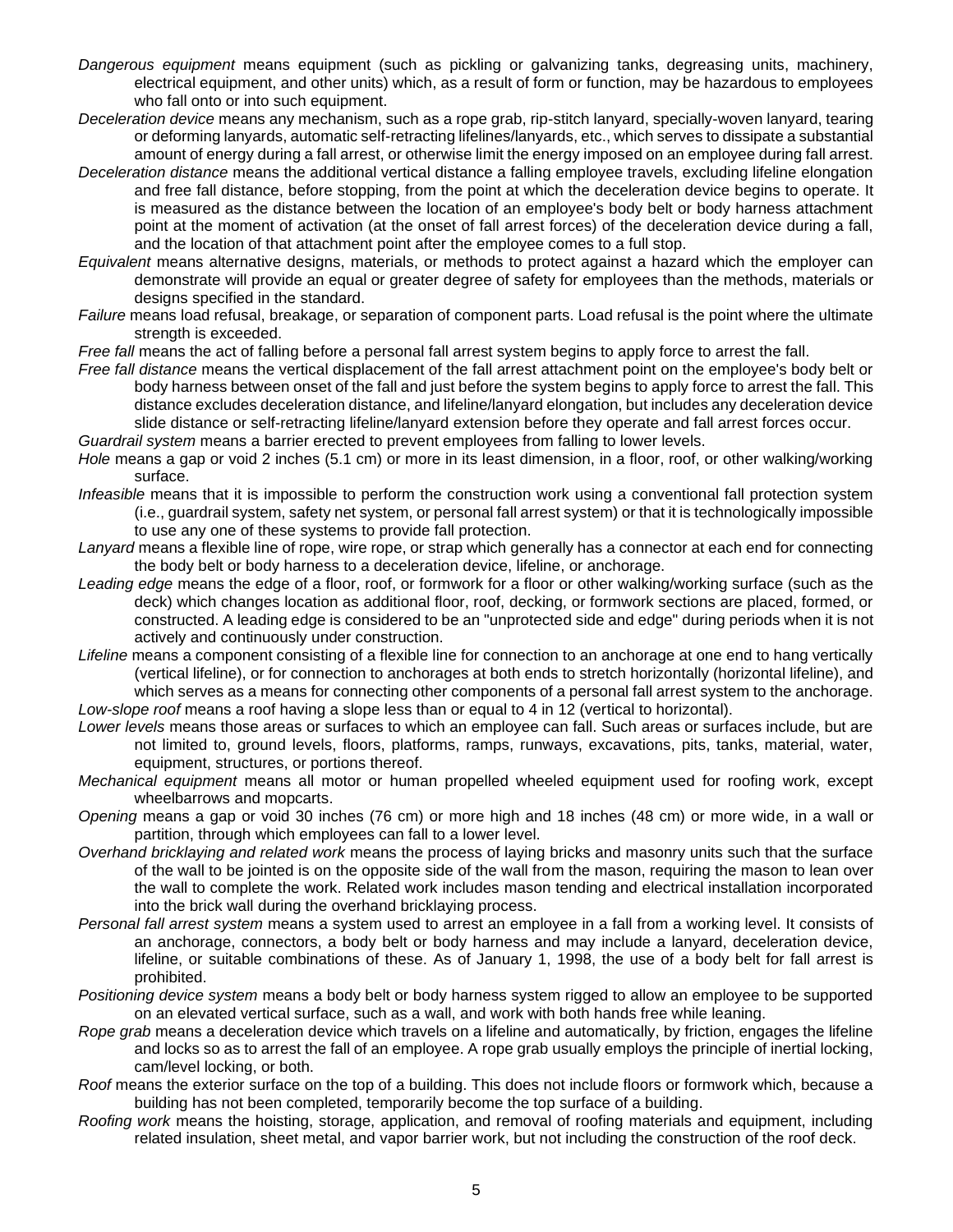- *Safety-monitoring system* means a safety system in which a competent person is responsible for recognizing and warning employees of fall hazards.
- *Self-retracting lifeline/lanyard* means a deceleration device containing a drum-wound line which can be slowly extracted from, or retracted onto, the drum under slight tension during normal employee movement, and which, after onset of a fall, automatically locks the drum and arrests the fall.
- *Snaphook* means a connector comprised of a hook-shaped member with a normally closed keeper, or similar arrangement, which may be opened to permit the hook to receive an object and, when released, automatically closes to retain the object. Snaphooks are generally one of two types:
	- 1926.500(b)(1) The locking type with a self-closing, self-locking keeper which remains closed and locked until unlocked and pressed open for connection or disconnection; or
	- 1926.500(b)(2) The non-locking type with a self-closing keeper which remains closed until pressed open for connection or disconnection. As of January 1, 1998, the use of a non-locking snaphook as part of personal fall arrest systems and positioning device systems is prohibited.

*Steep roof* means a roof having a slope greater than 4 in 12 (vertical to horizontal).

- *Toeboard* means a low protective barrier that will prevent the fall of materials and equipment to lower levels and provide protection from falls for personnel.
- *Unprotected sides and edges* means any side or edge (except at entrances to points of access) of a walking/working surface, e.g., floor, roof, ramp, or runway where there is no wall or guardrail system at least 39 inches (1.0 m) high.
- *Walking/working surface* means any surface, whether horizontal or vertical on which an employee walks or works, including, but not limited to, floors, roofs, ramps, bridges, runways, formwork and concrete reinforcing steel but not including ladders, vehicles, or trailers, on which employees must be located in order to perform their job duties.
- *Warning line system* means a barrier erected on a roof to warn employees that they are approaching an unprotected roof side or edge, and which designates an area in which roofing work may take place without the use of guardrail, body belt, or safety net systems to protect employees in the area.
- *Work area* means that portion of a walking/working surface where job duties are being performed.

[44 FR 8577, Feb. 9, 1979; 44 FR 20940, Apr. 6, 1979, as amended at 45 FR 75625, Nov. 14. 1980; 55 FR 47687, Nov. 14, 1990; 59 FR 40730, Aug. 9, 1994; 60 FR 5131, Jan. 26, 1995; 60 FR 39254, Aug. 2, 1995; 66 FR 5265, Jan. 18, 2001; 75 FR 48133, Aug. 9, 2010; 79 FR 20696, July 10, 2014]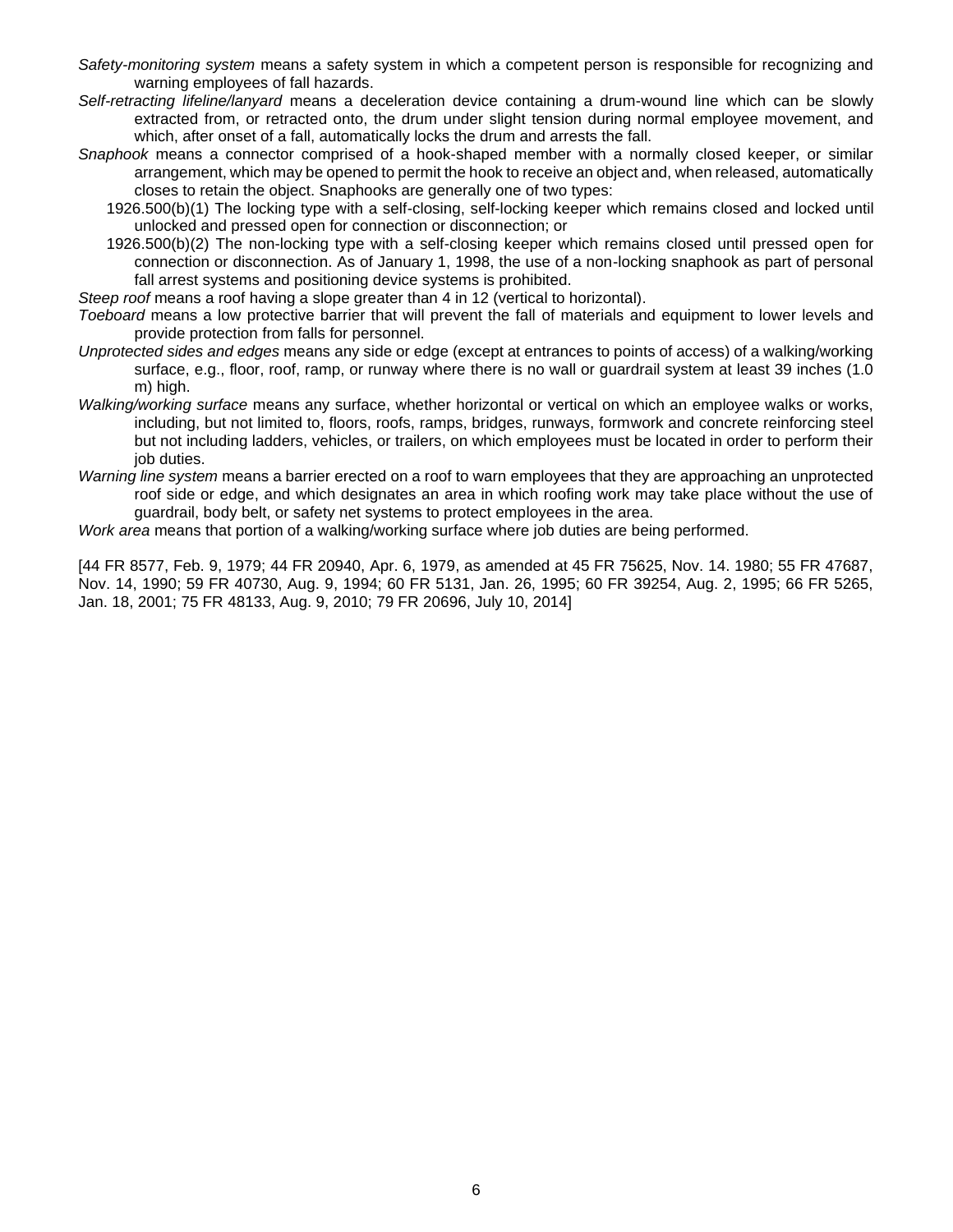## <span id="page-6-0"></span>**[1926.501](https://www.osha.gov/pls/oshaweb/owalink.query_links?src_doc_type=STANDARDS&src_unique_file=1926_0501&src_anchor_name=1926.501) DUTY TO HAVE FALL PROTECTION**

#### <span id="page-6-1"></span>**1926.501(a) "General."**

1926.501(a)(1) This section sets forth requirements for employers to provide fall protection systems. All fall protection required by this section shall conform to the criteria set forth in 1926.502 of this subpart.

[1926.501\(a\)\(2\)](https://www.osha.gov/pls/oshaweb/owalink.query_links?src_doc_type=STANDARDS&src_unique_file=1926_0501&src_anchor_name=1926.501(a)(2)) The employer shall determine if the walking/working surfaces on which its employees are to work have the strength and structural integrity to support employees safely. Employees shall be allowed to work on those surfaces only when the surfaces have the requisite strength and structural integrity.

### <span id="page-6-2"></span>**[1926.501\(b\)](https://www.osha.gov/pls/oshaweb/owalink.query_links?src_doc_type=STANDARDS&src_unique_file=1926_0501&src_anchor_name=1926.501(b))**

**[1926.501\(b\)\(1\)](https://www.osha.gov/pls/oshaweb/owalink.query_links?src_doc_type=STANDARDS&src_unique_file=1926_0501&src_anchor_name=1926.501(b)(1)) "Unprotected sides and edges."** Each employee on a walking/working surface (horizontal and vertical surface) with an unprotected side or edge which is 6 feet (1.8 m) or more above a lower level shall be protected from falling by the use of guardrail systems, safety net systems, or personal fall arrest systems.

#### **[1926.501\(b\)\(2\)](https://www.osha.gov/pls/oshaweb/owalink.query_links?src_doc_type=STANDARDS&src_unique_file=1926_0501&src_anchor_name=1926.501(b)(2)) "Leading edges."**

- [1926.501\(b\)\(2\)\(i\)](https://www.osha.gov/pls/oshaweb/owalink.query_links?src_doc_type=STANDARDS&src_unique_file=1926_0501&src_anchor_name=1926.501(b)(2)(i)) Each employee who is constructing a leading edge 6 feet (1.8 m) or more above lower levels shall be protected from falling by guardrail systems, safety net systems, or personal fall arrest systems. Exception: When the employer can demonstrate that it is infeasible or creates a greater hazard to use these systems, the employer shall develop and implement a fall protection plan which meets the requirements of paragraph (k) of 1926.502.
	- Note: There is a presumption that it is feasible and will not create a greater hazard to implement at least one of the above-listed fall protection systems. Accordingly, the employer has the burden of establishing that it is appropriate to implement a fall protection plan which complies with 1926.502(k) for a particular workplace situation, in lieu of implementing any of those systems.
- [1926.501\(b\)\(2\)\(ii\)](https://www.osha.gov/pls/oshaweb/owalink.query_links?src_doc_type=STANDARDS&src_unique_file=1926_0501&src_anchor_name=1926.501(b)(2)(ii)) Each employee on a walking/working surface 6 feet (1.8 m) or more above a lower level where leading edges are under construction, but who is not engaged in the leading-edge work, shall be protected from falling by a guardrail system, safety net system, or personal fall arrest system. If a guardrail system is chosen to provide the fall protection, and a controlled access zone has already been established for leading edge work, the control line may be used in lieu of a guardrail along the edge that parallels the leading edge.
- **[1926.501\(b\)\(3\)](https://www.osha.gov/pls/oshaweb/owalink.query_links?src_doc_type=STANDARDS&src_unique_file=1926_0501&src_anchor_name=1926.501(b)(3)) "Hoist areas."** Each employee in a hoist area shall be protected from falling 6 feet (1.8 m) or more to lower levels by guardrail systems or personal fall arrest systems. If guardrail systems, [or chain, gate, or guardrail] or portions thereof, are removed to facilitate the hoisting operation (e.g., during landing of materials), and an employee must lean through the access opening or out over the edge of the access opening (to receive or guide equipment and materials, for example), that employee shall be protected from fall hazards by a personal fall arrest system.

### **[1926.501\(b\)\(4\)](https://www.osha.gov/pls/oshaweb/owalink.query_links?src_doc_type=STANDARDS&src_unique_file=1926_0501&src_anchor_name=1926.501(b)(4)) "Holes."**

- [1926.501\(b\)\(4\)\(i\)](https://www.osha.gov/pls/oshaweb/owalink.query_links?src_doc_type=STANDARDS&src_unique_file=1926_0501&src_anchor_name=1926.501(b)(4)(i)) Each employee on walking/working surfaces shall be protected from falling through holes (including skylights) more than 6 feet (1.8 m) above lower levels, by personal fall arrest systems, covers, or guardrail systems erected around such holes.
- [1926.501\(b\)\(4\)\(ii\)](https://www.osha.gov/pls/oshaweb/owalink.query_links?src_doc_type=STANDARDS&src_unique_file=1926_0501&src_anchor_name=1926.501(b)(4)(ii)) Each employee on a walking/working surface shall be protected from tripping in or stepping into or through holes (including skylights) by covers.
- [1926.501\(b\)\(4\)\(iii\)](https://www.osha.gov/pls/oshaweb/owalink.query_links?src_doc_type=STANDARDS&src_unique_file=1926_0501&src_anchor_name=1926.501(b)(4)(iii)) Each employee on a walking/working surface shall be protected from objects falling through holes (including skylights) by covers.
- **[1926.501\(b\)\(5\)](https://www.osha.gov/pls/oshaweb/owalink.query_links?src_doc_type=STANDARDS&src_unique_file=1926_0501&src_anchor_name=1926.501(b)(5)) "Formwork and reinforcing steel.**" Each employee on the face of formwork or reinforcing steel shall be protected from falling 6 feet (1.8 m) or more to lower levels by personal fall arrest systems, safety net systems, or positioning device systems.
- **[1926.501\(b\)\(6\)](https://www.osha.gov/pls/oshaweb/owalink.query_links?src_doc_type=STANDARDS&src_unique_file=1926_0501&src_anchor_name=1926.501(b)(6)) "Ramps, runways, and other walkways."** Each employee on ramps, runways, and other walkways shall be protected from falling 6 feet (1.8 m) or more to lower levels by guardrail systems.

#### **[1926.501\(b\)\(7\)](https://www.osha.gov/pls/oshaweb/owalink.query_links?src_doc_type=STANDARDS&src_unique_file=1926_0501&src_anchor_name=1926.501(b)(7)) "Excavations."**

- [1926.501\(b\)\(7\)\(i\)](https://www.osha.gov/pls/oshaweb/owalink.query_links?src_doc_type=STANDARDS&src_unique_file=1926_0501&src_anchor_name=1926.501(b)(7)(i)) Each employee at the edge of an excavation 6 feet (1.8 m) or more in depth shall be protected from falling by guardrail systems, fences, or barricades when the excavations are not readily seen because of plant growth or other visual barrier;
- [1926.501\(b\)\(7\)\(ii\)](https://www.osha.gov/pls/oshaweb/owalink.query_links?src_doc_type=STANDARDS&src_unique_file=1926_0501&src_anchor_name=1926.501(b)(7)(ii)) Each employee at the edge of a well, pit, shaft, and similar excavation 6 feet (1.8 m) or more in depth shall be protected from falling by guardrail systems, fences, barricades, or covers.

#### **1926.501(b)(8) "Dangerous equipment."**

- 1926.501(b)(8)(i) Each employee less than 6 feet (1.8 m) above dangerous equipment shall be protected from falling into or onto the dangerous equipment by guardrail systems or by equipment guards.
- 1926.501(b)(8)(ii) Each employee 6 feet (1.8 m) or more above dangerous equipment shall be protected from fall hazards by guardrail systems, personal fall arrest systems, or safety net systems.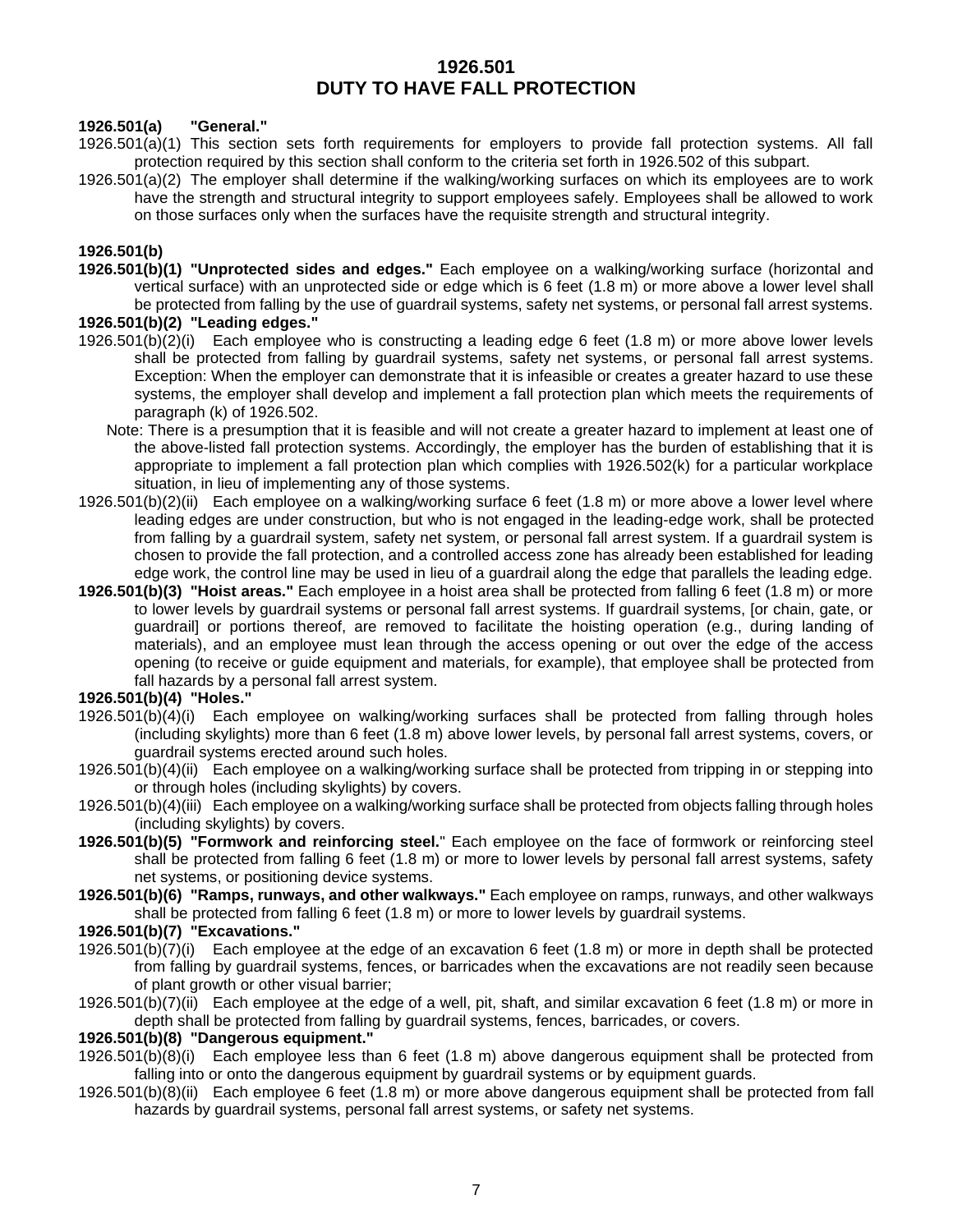#### **[1926.501\(b\)\(9\)](https://www.osha.gov/pls/oshaweb/owalink.query_links?src_doc_type=STANDARDS&src_unique_file=1926_0501&src_anchor_name=1926.501(b)(9)) "Overhand bricklaying and related work."**

- 1926.501(b)(9)(i) Except as otherwise provided in paragraph (b) of this section, each employee performing overhand bricklaying and related work 6 feet (1.8 m) or more above lower levels, shall be protected from falling by guardrail systems, safety net systems, personal fall arrest systems, or shall work in a controlled access zone.
- 1926.501(b)(9)(ii) Each employee reaching more than 10 inches (25 cm) below the level of the walking/working surface on which they are working, shall be protected from falling by a guardrail system, safety net system, or personal fall arrest system.
- Note: Bricklaying operations performed on scaffolds are regulated by subpart L Scaffolds of this part.
- **[1926.501\(b\)\(10\)](https://www.osha.gov/pls/oshaweb/owalink.query_links?src_doc_type=STANDARDS&src_unique_file=1926_0501&src_anchor_name=1926.501(b)(10)) "Roofing work on Low-slope roofs."** Except as otherwise provided in paragraph (b) of this section, each employee engaged in roofing activities on low-slope roofs, with unprotected sides and edges 6 feet (1.8 m) or more above lower levels shall be protected from falling by guardrail systems, safety net systems, personal fall arrest systems, or a combination of warning line system and guardrail system, warning line system and safety net system, or warning line system and personal fall arrest system, or warning line system and safety monitoring system. Or, on roofs 50-feet (15.25 m) or less in width (see Appendix A to subpart M of this part), the use of a safety monitoring system alone [i.e. without the warning line system] is
- permitted.<br>**1926.501(b)(11) [1926.501\(b\)\(11\)](https://www.osha.gov/pls/oshaweb/owalink.query_links?src_doc_type=STANDARDS&src_unique_file=1926_0501&src_anchor_name=1926.501(b)(11)) "Steep roofs."** Each employee on a steep roof with unprotected sides and edges 6 feet (1.8 m) or more above lower levels shall be protected from falling by guardrail systems with toeboards, safety net systems, or personal fall arrest systems.
- **[1926.501\(b\)\(12\)](https://www.osha.gov/pls/oshaweb/owalink.query_links?src_doc_type=STANDARDS&src_unique_file=1926_0501&src_anchor_name=1926.501(b)(12)) "Precast concrete erection."** Each employee engaged in the erection of precast concrete members (including, but not limited to the erection of wall panels, columns, beams, and floor and roof "tees") and related operations such as grouting of precast concrete members, who is 6 feet (1.8 m) or more above lower levels shall be protected from falling by guardrail systems, safety net systems, or personal fall arrest systems, unless another provision in paragraph (b) of this section provides for an alternative fall protection measure. Exception: When the employer can demonstrate that it is infeasible or creates a greater hazard to use these systems, the employer shall develop and implement a fall protection plan which meets the requirements of paragraph (k) of 1926.502.
	- Note: There is a presumption that it is feasible and will not create a greater hazard to implement at least one of the above-listed fall protection systems. Accordingly, the employer has the burden of establishing that it is appropriate to implement a fall protection plan which complies with 1926.502(k) for a particular workplace situation, in lieu of implementing any of those systems.
- **[1926.501\(b\)\(13\)](https://www.osha.gov/pls/oshaweb/owalink.query_links?src_doc_type=STANDARDS&src_unique_file=1926_0501&src_anchor_name=1926.501(b)(13)) "Residential construction."** Each employee engaged in residential construction activities 6 feet (1.8 m) or more above lower levels shall be protected by guardrail systems, safety net system, or personal fall arrest system unless another provision in paragraph (b) of this section provides for an alternative fall protection measure. Exception: When the employer can demonstrate that it is infeasible or creates a greater hazard to use these systems, the employer shall develop and implement a fall protection plan which meets the requirements of paragraph (k) of 1926.502.
	- Note: There is a presumption that it is feasible and will not create a greater hazard to implement at least one of the above-listed fall protection systems. Accordingly, the employer has the burden of establishing that it is appropriate to implement a fall protection plan which complies with 1926.502(k) for a particular workplace situation, in lieu of implementing any of those systems.
- **[1926.501\(b\)\(14\)](https://www.osha.gov/pls/oshaweb/owalink.query_links?src_doc_type=STANDARDS&src_unique_file=1926_0501&src_anchor_name=1926.501(b)(14)) "Wall openings."** Each employee working on, at, above, or near wall openings (including those with chutes attached) where the outside bottom edge of the wall opening is 6 feet (1.8 m) or more above lower levels and the inside bottom edge of the wall opening is less than 39 inches (1.0 m) above the walking/working surface, shall be protected from falling by the use of a guardrail system, a safety net system, or a personal fall arrest system.
- **[1926.501\(b\)\(15\)](https://www.osha.gov/pls/oshaweb/owalink.query_links?src_doc_type=STANDARDS&src_unique_file=1926_0501&src_anchor_name=1926.501(b)(15)) "Walking/working surfaces not otherwise addressed."** Except as provided in 1926.500(a)(2) or in 1926.501 (b)(1) through (b)(14), each employee on a walking/working surface 6 feet (1.8 m) or more above lower levels shall be protected from falling by a guardrail system, safety net system, or personal fall arrest system.

#### <span id="page-7-0"></span>**1926.501(c) "Protection from falling objects."**

- When an employee is exposed to falling objects, the employer shall have each employee wear a hard hat and shall implement one of the following measures:
- 1926.501(c)(1) Erect toeboards, screens, or guardrail systems to prevent objects from falling from higher levels; or,
- 1926.501(c)(2) Erect a canopy structure and keep potential fall objects far enough from the edge of the higher level so that those objects would not go over the edge if they were accidentally displaced; or,
- 1926.501(c)(3) Barricade the area to which objects could fall, prohibit employees from entering the barricaded area, and keep objects that may fall far enough away from the edge of a higher level so that those objects would not go over the edge if they were accidentally displaced.
- [59 FR 40732, Aug. 9, 1994; 60 FR 5131, Jan. 26, 1995]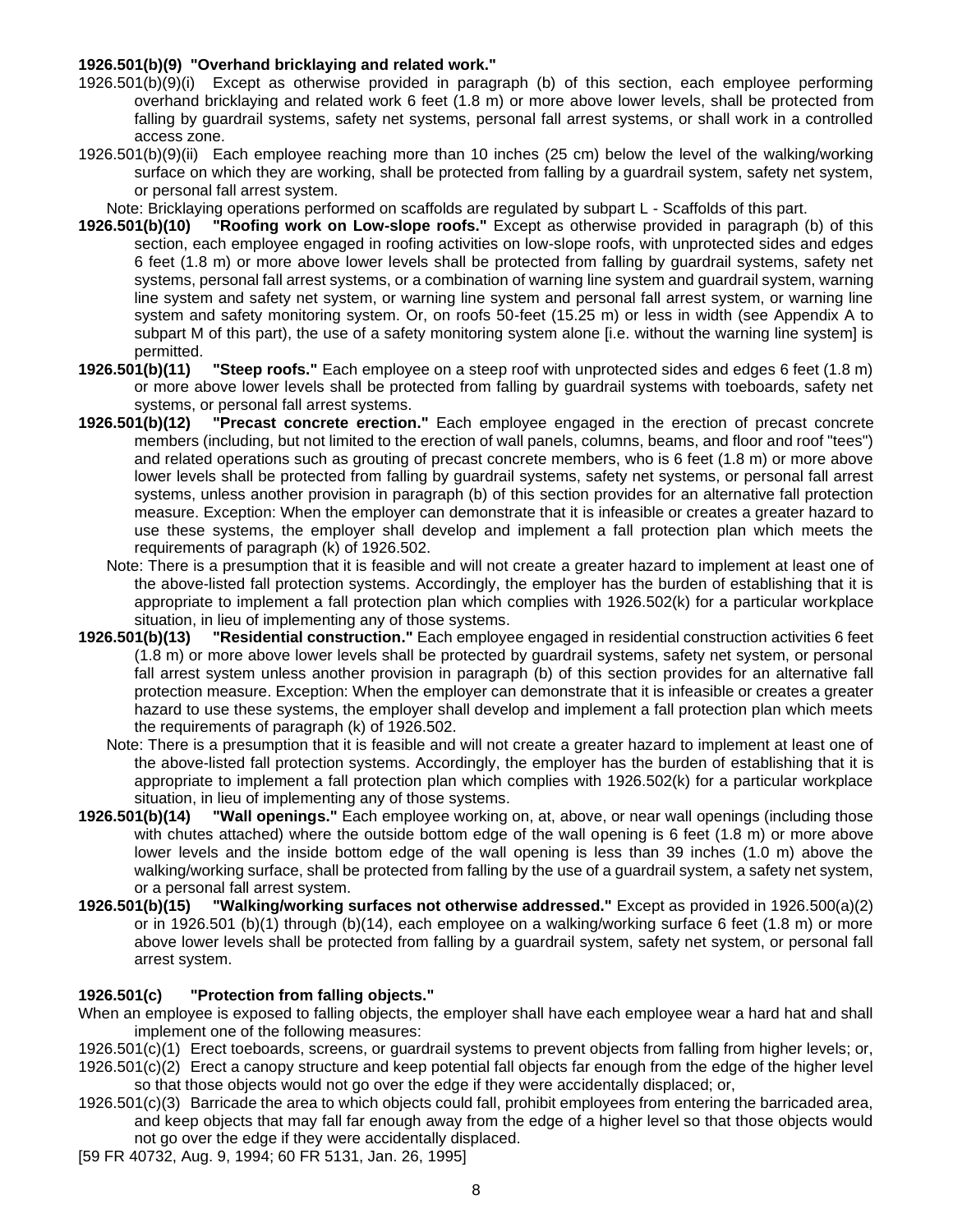## <span id="page-8-0"></span>**[1926.502](https://www.osha.gov/pls/oshaweb/owalink.query_links?src_doc_type=STANDARDS&src_unique_file=1926_0502&src_anchor_name=1926.502) FALL PROTECTION SYSTEMS CRITERIA AND PRACTICES**

#### <span id="page-8-1"></span>**1926.502(a) "General."**

- 1926.502(a)(1) Fall protection systems required by this part shall comply with the applicable provisions of this section.
- [1926.502\(a\)\(2\)](https://www.osha.gov/pls/oshaweb/owalink.query_links?src_doc_type=STANDARDS&src_unique_file=1926_0502&src_anchor_name=1926.502(a)(2)) Employers shall provide and install all fall protection systems required by this subpart for an employee, and shall comply with all other pertinent requirements of this subpart before that employee begins the work that necessitates the fall protection.

#### <span id="page-8-2"></span>**[1926.502\(b\)](https://www.osha.gov/pls/oshaweb/owalink.query_links?src_doc_type=STANDARDS&src_unique_file=1926_0502&src_anchor_name=1926.502(b)) "Guardrail systems."**

Guardrail systems and their use shall comply with the following provisions:

- [1926.502\(b\)\(1\)](https://www.osha.gov/pls/oshaweb/owalink.query_links?src_doc_type=STANDARDS&src_unique_file=1926_0502&src_anchor_name=1926.502(b)(1)) Top edge height of top rails, or equivalent guardrail system members, shall be 42 inches (1.1 m) plus or minus 3 inches (8 cm) above the walking/working level. When conditions warrant, the height of the top edge may exceed the 45-inch height, provided the guardrail system meets all other criteria of this paragraph.
	- Note: When employees are using stilts, the top edge height of the top rail, or equivalent member, shall be increased an amount equal to the height of the stilts.
- 1926.502(b)(2) Midrails, screens, mesh, intermediate vertical members, or equivalent intermediate structural members shall be installed between the top edge of the guardrail system and the walking/working surface when there is no wall or parapet wall at least 21 inches (53 cm) high.
- [1926.502\(b\)\(2\)\(i\)](https://www.osha.gov/pls/oshaweb/owalink.query_links?src_doc_type=STANDARDS&src_unique_file=1926_0502&src_anchor_name=1926.502(b)(2)(i)) Midrails, when used, shall be installed at a height midway between the top edge of the guardrail system and the walking/working level.
- 1926.502(b)(2)(ii) Screens and mesh, when used, shall extend from the top rail to the walking/working level and along the entire opening between top rail supports.
- 1926.502(b)(2)(iii) Intermediate members (such as balusters), when used between posts, shall be not more than 19 inches (48 cm) apart.
- 1926.502(b)(2)(iv) Other structural members (such as additional midrails and architectural panels) shall be installed such that there are no openings in the guardrail system that are more than 19 inches (.5 m) wide.
- [1926.502\(b\)\(3\)](https://www.osha.gov/pls/oshaweb/owalink.query_links?src_doc_type=STANDARDS&src_unique_file=1926_0502&src_anchor_name=1926.502(b)(3)) Guardrail systems shall be capable of withstanding, without failure, a force of at least 200 pounds (890 N) applied within 2 inches (5.1 cm) of the top edge, in any outward or downward direction, at any point along the top edge.
- [1926.502\(b\)\(4\)](https://www.osha.gov/pls/oshaweb/owalink.query_links?src_doc_type=STANDARDS&src_unique_file=1926_0502&src_anchor_name=1926.502(b)(4)) When the 200-pound (890 N) test load specified in paragraph (b)(3) of this section is applied in a downward direction, the top edge of the guardrail shall not deflect to a height less than 39 inches (1.0 m) above the walking/working level. Guardrail system components selected and constructed in accordance with the Appendix B to subpart M of this part will be deemed to meet this requirement.
- 1926.502(b)(5) Midrails, screens, mesh, intermediate vertical members, solid panels, and equivalent structural members shall be capable of withstanding, without failure, a force of at least 150 pounds (666 N) applied in any downward or outward direction at any point along the midrail or other member.
- 1926.502(b)(6) Guardrail systems shall be so surfaced as to prevent injury to an employee from punctures or lacerations, and to prevent snagging of clothing.
- 1926.502(b)(7) The ends of all top rails and midrails shall not overhang the terminal posts, except where such overhang does not constitute a projection hazard.
- 1926.502(b)(8) Steel banding and plastic banding shall not be used as top rails or midrails.
- 1926.502(b)(9) Top rails and midrails shall be at least one-quarter inch (0.6 cm) nominal diameter or thickness to prevent cuts and lacerations. If wire rope is used for top rails, it shall be flagged at not more than 6-foot intervals with high-visibility material.
- [1926.502\(b\)\(10\)W](https://www.osha.gov/pls/oshaweb/owalink.query_links?src_doc_type=STANDARDS&src_unique_file=1926_0502&src_anchor_name=1926.502(b)(10))hen guardrail systems are used at hoisting areas, a chain, gate or removable guardrail section shall be placed across the access opening between guardrail sections when hoisting operations are not taking place.
- 1926.502(b)(11)When guardrail systems are used at holes, they shall be erected on all unprotected sides or edges of the hole.
- 1926.502(b)(12)When guardrail systems are used around holes used for the passage of materials, the hole shall have not more than two sides provided with removable guardrail sections to allow the passage of materials. When the hole is not in use, it shall be closed over with a cover, or a guardrail system shall be provided along all unprotected sides or edges.
- 1926.502(b)(13)When guardrail systems are used around holes which are used as points of access (such as ladderways), they shall be provided with a gate, or be so offset that a person cannot walk directly into the hole.
- 1926.502(b)(14)Guardrail systems used on ramps and runways shall be erected along each unprotected side or edge.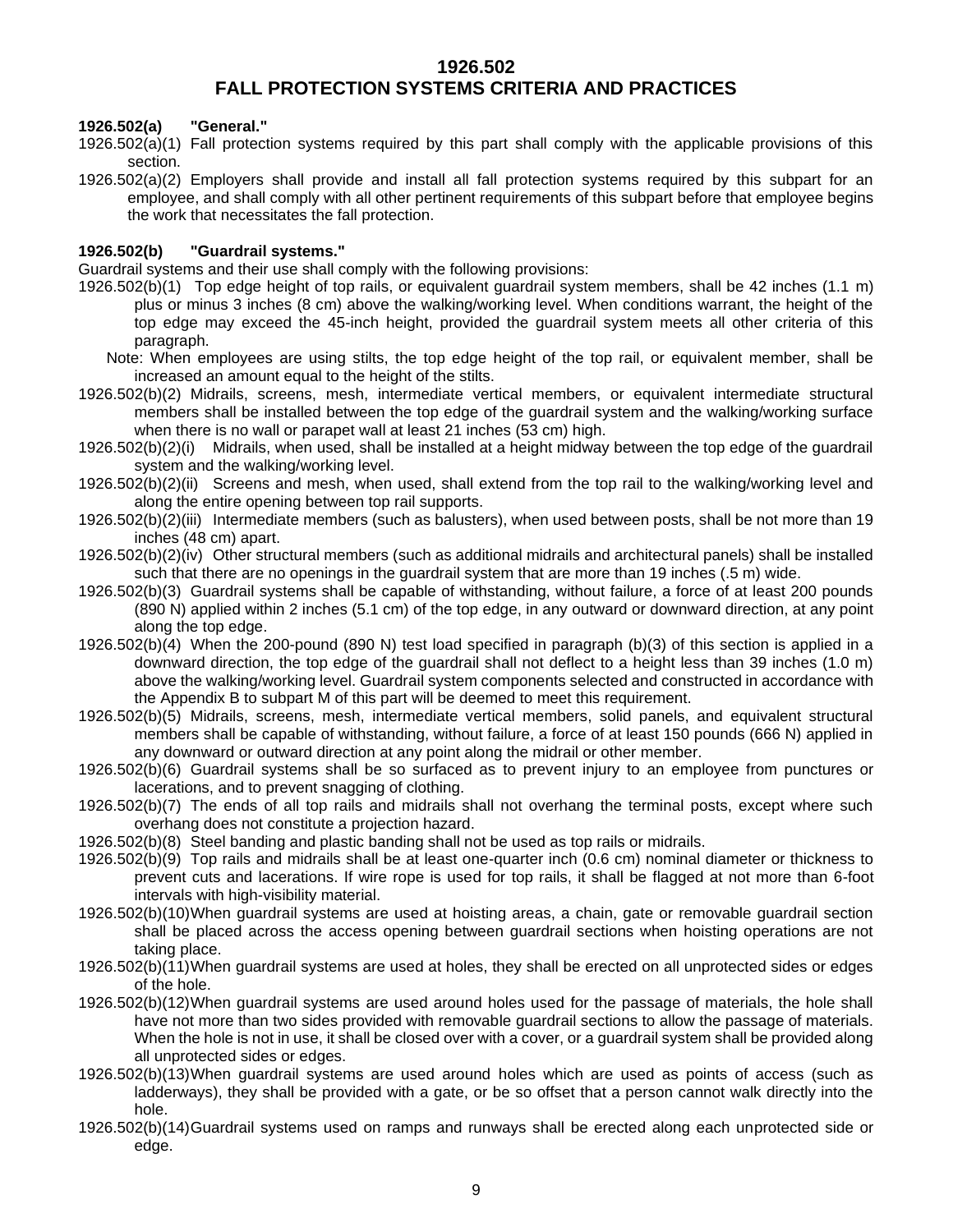1926.502(b)(15)Manila, plastic or synthetic rope being used for top rails or midrails shall be inspected as frequently as necessary to ensure that it continues to meet the strength requirements of paragraph (b)(3) of this section.

#### <span id="page-9-0"></span>**1926.502(c) "Safety net systems."**

Safety net systems and their use shall comply with the following provisions:

1926.502(c)(1) Safety nets shall be installed as close as practicable under the walking/working surface on which employees are working, but in no case more than 30 feet (9.1 m) below such level. When nets are used on bridges, the potential fall area from the walking/working surface to the net shall be unobstructed.

1926.502(c)(2) Safety nets shall extend outward from the outermost projection of the work surface as follows:

| Vertical distance from working level to<br>horizontal plane of net | Minimum required horizontal distance of<br>outer edge of net from the edge of the<br>working surface |
|--------------------------------------------------------------------|------------------------------------------------------------------------------------------------------|
| Up to 5 feet                                                       | 8 feet                                                                                               |
| More than 5 feet up to 10 feet                                     | 10 feet                                                                                              |
| More than 10 feet                                                  | 13 feet                                                                                              |

- 1926.502(c)(3) Safety nets shall be installed with sufficient clearance under them to prevent contact with the surface or structures below when subjected to an impact force equal to the drop test specified in paragraph (c)(4) of this section.
- [1926.502\(c\)\(4\)](https://www.osha.gov/pls/oshaweb/owalink.query_links?src_doc_type=STANDARDS&src_unique_file=1926_0502&src_anchor_name=1926.502(c)(4)) Safety nets and their installations shall be capable of absorbing an impact force equal to that produced by the drop test specified in paragraph (c)(4)(i) of this section.
- 1926.502(c)(4)(i) Except as provided in paragraph (c)(4)(ii) of this section, safety nets and safety net installations shall be drop-tested at the jobsite after initial installation and before being used as a fall protection system, whenever relocated, after major repair, and at 6-month intervals if left in one place. The drop-test shall consist of a 400-pound (180 kg) bag of sand 30 + or - 2 inches (76 + or - 5 cm) in diameter dropped into the net from the highest walking/working surface at which employees are exposed to fall hazards, but not from less than 42 inches (1.1 m) above that level.
- [1926.502\(c\)\(4\)\(ii\)](https://www.osha.gov/pls/oshaweb/owalink.query_links?src_doc_type=STANDARDS&src_unique_file=1926_0502&src_anchor_name=1926.502(c)(4)(ii)) When the employer can demonstrate that it is unreasonable to perform the drop-test required by paragraph (c)(4)(i) of this section, the employer (or a designated competent person) shall certify that the net and net installation is in compliance with the provisions of paragraphs (c)(3) and (c)(4)(i) of this section by preparing a certification record prior to the net being used as a fall protection system. The certification record must include an identification of the net and net installation for which the certification record is being prepared; the date that it was determined that the identified net and net installation were in compliance with paragraph (c)(3) of this section and the signature of the person making the determination and certification. The most recent certification record for each net and net installation shall be available at the jobsite for inspection.
- 1926.502(c)(5) Defective nets shall not be used. Safety nets shall be inspected at least once a week for wear, damage, and other deterioration. Defective components shall be removed from service. Safety nets shall also be inspected after any occurrence which could affect the integrity of the safety net system.
- 1926.502(c)(6) Materials, scrap pieces, equipment, and tools which have fallen into the safety net shall be removed as soon as possible from the net and at least before the next work shift.
- 1926.502(c)(7) The maximum size of each safety net mesh opening shall not exceed 36 square inches (230 cm) nor be longer than 6 inches (15 cm) on any side, and the opening, measured center-to-center of mesh ropes or webbing, shall not be longer than 6 inches (15 cm). All mesh crossings shall be secured to prevent enlargement of the mesh opening.
- 1926.502(c)(8) Each safety net (or section of it) shall have a border rope for webbing with a minimum breaking strength of 5,000 pounds (22.2 kN).
- 1926.502(c)(9) Connections between safety net panels shall be as strong as integral net components and shall be spaced not more than 6 inches (15 cm) apart.

#### <span id="page-9-1"></span>**[1926.502\(d\)](https://www.osha.gov/pls/oshaweb/owalink.query_links?src_doc_type=STANDARDS&src_unique_file=1926_0502&src_anchor_name=1926.502(d)) "Personal fall arrest systems."**

Personal fall arrest systems and their use shall comply with the provisions set forth below. Effective January 1, 1998, body belts are not acceptable as part of a personal fall arrest system. Note: The use of a body belt in a positioning device system is acceptable and is regulated under paragraph (e) of this section.

1926.502(d)(1) Connectors shall be drop forged, pressed or formed steel, or made of equivalent materials.

1926.502(d)(2) Connectors shall have a corrosion-resistant finish, and all surfaces and edges shall be smooth to prevent damage to interfacing parts of the system.

[1926.502\(d\)\(3\)](https://www.osha.gov/pls/oshaweb/owalink.query_links?src_doc_type=STANDARDS&src_unique_file=1926_0502&src_anchor_name=1926.502(d)(3)) Dee-rings and snaphooks shall have a minimum tensile strength of 5,000 pounds (22.2 kN).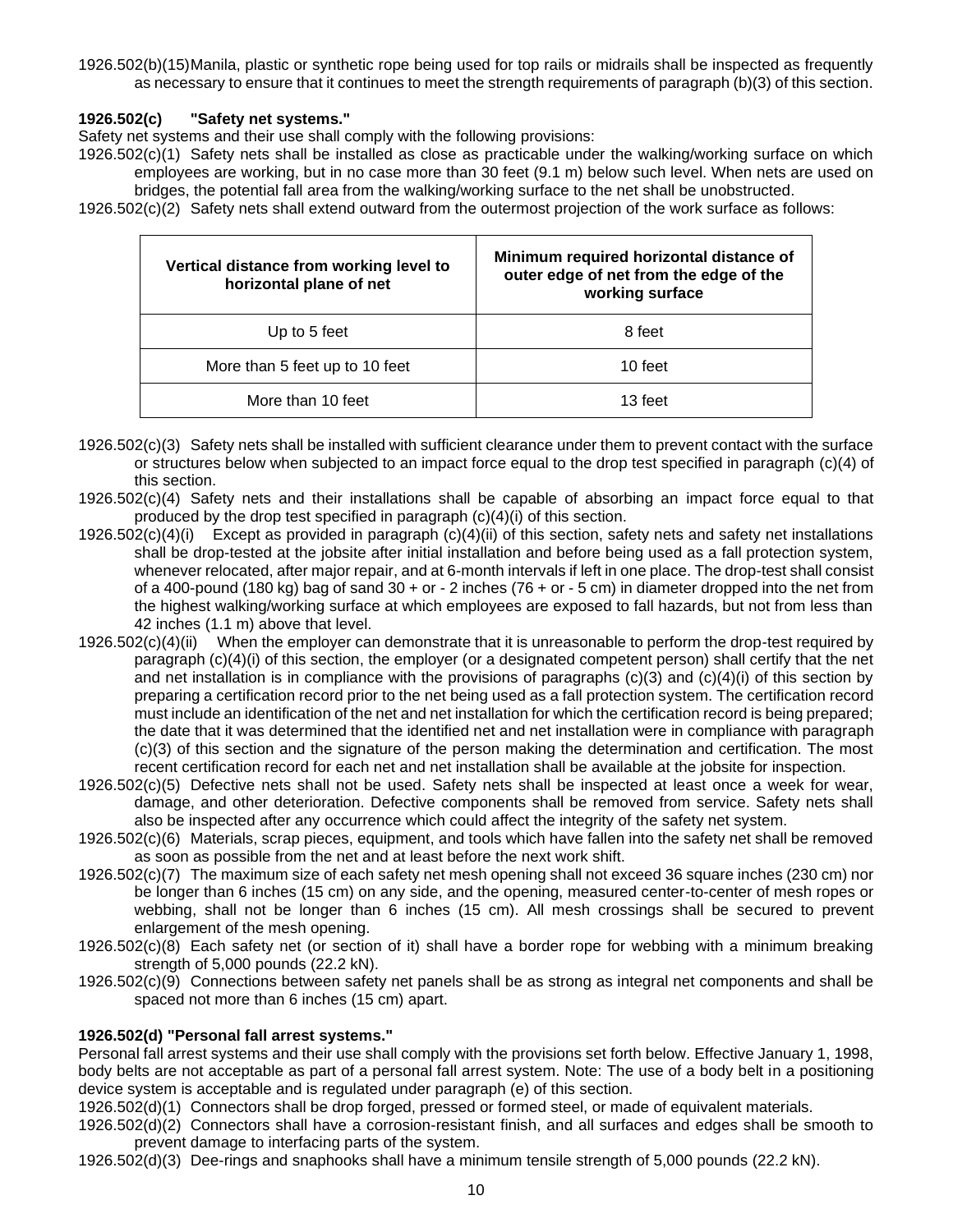- [1926.502\(d\)\(4\)](https://www.osha.gov/pls/oshaweb/owalink.query_links?src_doc_type=STANDARDS&src_unique_file=1926_0502&src_anchor_name=1926.502(d)(4)) Dee-rings and snaphooks shall be proof-tested to a minimum tensile load of 3,600 pounds (16 kN) without cracking, breaking, or taking permanent deformation.
- [1926.502\(d\)\(5\)](https://www.osha.gov/pls/oshaweb/owalink.query_links?src_doc_type=STANDARDS&src_unique_file=1926_0502&src_anchor_name=1926.502(d)(5)) Snaphooks shall be sized to be compatible with the member to which they are connected to prevent unintentional disengagement of the snaphook by depression of the snaphook keeper by the connected member, or shall be a locking type snaphook designed and used to prevent disengagement of the snaphook by the contact of the snaphook keeper by the connected member. Effective January 1, 1998, only locking type snaphooks shall be used.
- [1926.502\(d\)\(6\)](https://www.osha.gov/pls/oshaweb/owalink.query_links?src_doc_type=STANDARDS&src_unique_file=1926_0502&src_anchor_name=1926.502(d)(6)) Unless the snaphook is a locking type and designed for the following connections, snaphooks shall not be engaged:
- 1926.502(d)(6)(i) directly to webbing, rope or wire rope;
- 1926.502(d)(6)(ii) to each other;
- 1926.502(d)(6)(iii) to a dee-ring to which another snaphook or other connector is attached;
- 1926.502(d)(6)(iv) to a horizontal lifeline; or
- 1926.502(d)(6)(v) to any object which is incompatibly shaped or dimensioned in relation to the snaphook such that unintentional disengagement could occur by the connected object being able to depress the snaphook keeper and release itself.
- 1926.502(d)(7) On suspended scaffolds or similar work platforms with horizontal lifelines which may become vertical lifelines, the devices used to connect to a horizontal lifeline shall be capable of locking in both directions on the lifeline.
- [1926.502\(d\)\(8\)](https://www.osha.gov/pls/oshaweb/owalink.query_links?src_doc_type=STANDARDS&src_unique_file=1926_0502&src_anchor_name=1926.502(d)(8)) Horizontal lifelines shall be designed, installed, and used, under the supervision of a qualified person, as part of a complete personal fall arrest system, which maintains a safety factor of at least two.
- 1926.502(d)(9) Lanyards and vertical lifelines shall have a minimum breaking strength of 5,000 pounds (22.2 kN). 1926.502(d)(10)
- 1926.502(d)(10)(i) Except as provided in paragraph (d)(10)(ii) of this section, when vertical lifelines are used, each employee shall be attached to a separate lifeline.
- 1926.502(d)(10)(ii) During the construction of elevator shafts, two employees may be attached to the same lifeline in the hoistway, provided both employees are working atop a false car that is equipped with guardrails; the strength of the lifeline is 10,000 pounds [5,000 pounds per employee attached] (44.4 kN); and all other criteria specified in this paragraph for lifelines have been met.
- 1926.502(d)(11)Lifelines shall be protected against being cut or abraded.
- 1926.502(d)(12)Self-retracting lifelines and lanyards which automatically limit free fall distance to 2 feet (0.61 m) or less shall be capable of sustaining a minimum tensile load of 3,000 pounds (13.3 kN) applied to the device with the lifeline or lanyard in the fully extended position.
- 1926.502(d)(13)Self-retracting lifelines and lanyards which do not limit free fall distance to 2 feet (0.61 m) or less, ripstitch lanyards, and tearing and deforming lanyards shall be capable of sustaining a minimum tensile load of 5,000 pounds (22.2 kN) applied to the device with the lifeline or lanyard in the fully extended position.
- [1926.502\(d\)\(14\)R](https://www.osha.gov/pls/oshaweb/owalink.query_links?src_doc_type=STANDARDS&src_unique_file=1926_0502&src_anchor_name=1926.502(d)(14))opes and straps (webbing) used in lanyards, lifelines, and strength components of body belts and body harnesses shall be made from synthetic fibers.
- [1926.502\(d\)\(15\)A](https://www.osha.gov/pls/oshaweb/owalink.query_links?src_doc_type=STANDARDS&src_unique_file=1926_0502&src_anchor_name=1926.502(d)(15))nchorages used for attachment of personal fall arrest equipment shall be independent of any anchorage being used to support or suspend platforms and capable of supporting at least 5,000 pounds (22.2 kN) per employee attached, or shall be designed, installed, and used as follows:
- [1926.502\(d\)\(15\)\(i\)](https://www.osha.gov/pls/oshaweb/owalink.query_links?src_doc_type=STANDARDS&src_unique_file=1926_0502&src_anchor_name=1926.502(d)(15)(i)) as part of a complete personal fall arrest system which maintains a safety factor of at least two; and
- [1926.502\(d\)\(15\)\(ii\)](https://www.osha.gov/pls/oshaweb/owalink.query_links?src_doc_type=STANDARDS&src_unique_file=1926_0502&src_anchor_name=1926.502(d)(15)(ii)) under the supervision of a qualified person.
- [1926.502\(d\)\(16\)P](https://www.osha.gov/pls/oshaweb/owalink.query_links?src_doc_type=STANDARDS&src_unique_file=1926_0502&src_anchor_name=1926.502(d)(16))ersonal fall arrest systems, when stopping a fall, shall:
- 1926.502(d)(16)(i) limit maximum arresting force on an employee to 900 pounds (4 kN) when used with a body belt;
- 1926.502(d)(16)(ii) limit maximum arresting force on an employee to 1,800 pounds (8 kN) when used with a body harness;
- [1926.502\(d\)\(16\)\(iii\)](https://www.osha.gov/pls/oshaweb/owalink.query_links?src_doc_type=STANDARDS&src_unique_file=1926_0502&src_anchor_name=1926.502(d)(16)(iii)) be rigged such that an employee can neither free fall more than 6 feet (1.8 m), nor contact any lower level;
- [1926.502\(d\)\(16\)\(iv\)b](https://www.osha.gov/pls/oshaweb/owalink.query_links?src_doc_type=STANDARDS&src_unique_file=1926_0502&src_anchor_name=1926.502(d)(16)(iv))ring an employee to a complete stop and limit maximum deceleration distance an employee travels to 3.5 feet (1.07 m); and,
- [1926.502\(d\)\(16\)\(v\)](https://www.osha.gov/pls/oshaweb/owalink.query_links?src_doc_type=STANDARDS&src_unique_file=1926_0502&src_anchor_name=1926.502(d)(16)(v)) have sufficient strength to withstand twice the potential impact energy of an employee free falling a distance of 6 feet (1.8 m), or the free fall distance permitted by the system, whichever is less.
- Note: If the personal fall arrest system meets the criteria and protocols contained in Appendix C to subpart M, and if the system is being used by an employee having a combined person and tool weight of less than 310 pounds (140 kg), the system will be considered to be in compliance with the provisions of paragraph (d)(16) of this section. If the system is used by an employee having a combined tool and body weight of 310 pounds (140 kg) or more, then the employer must appropriately modify the criteria and protocols of the Appendix to provide proper protection for such heavier weights, or the system will not be deemed to be in compliance with the requirements of paragraph (d)(16) of this section.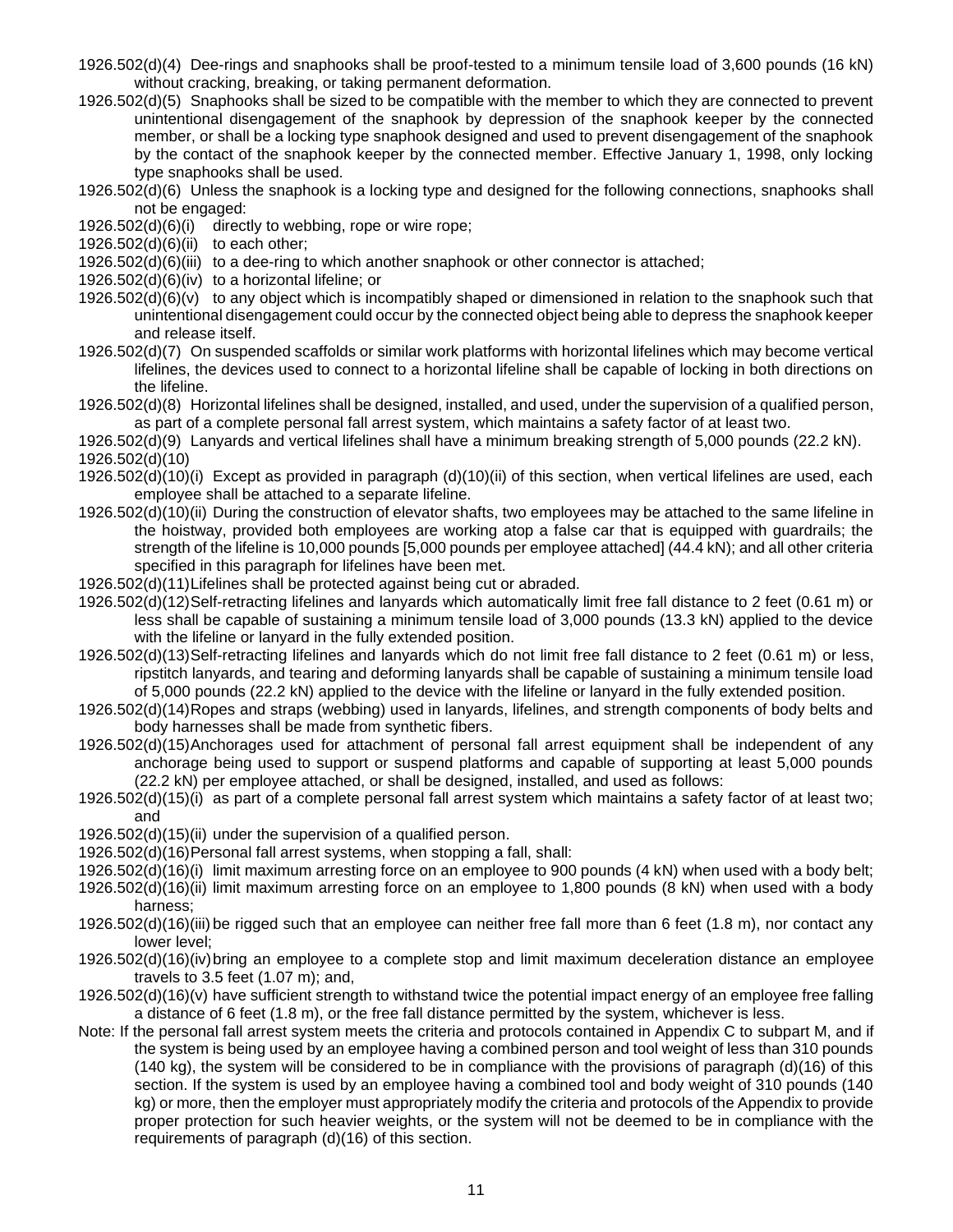- [1926.502\(d\)\(17\)](https://www.osha.gov/pls/oshaweb/owalink.query_links?src_doc_type=STANDARDS&src_unique_file=1926_0502&src_anchor_name=1926.502(d)(17)) The attachment point of the body belt shall be located in the center of the wearer's back. The attachment point of the body harness shall be located in the center of the wearer's back near shoulder level, or above the wearer's head.
- 1926.502(d)(18)Body belts, harnesses, and components shall be used only for employee protection (as part of a personal fall arrest system or positioning device system) and not to hoist materials.
- [1926.502\(d\)\(19\)P](https://www.osha.gov/pls/oshaweb/owalink.query_links?src_doc_type=STANDARDS&src_unique_file=1926_0502&src_anchor_name=1926.502(d)(19))ersonal fall arrest systems and components subjected to impact loading shall be immediately removed from service and shall not be used again for employee protection until inspected and determined by a competent person to be undamaged and suitable for reuse.
- [1926.502\(d\)\(20\)T](https://www.osha.gov/pls/oshaweb/owalink.query_links?src_doc_type=STANDARDS&src_unique_file=1926_0502&src_anchor_name=1926.502(d)(20))he employer shall provide for prompt rescue of employees in the event of a fall or shall assure that employees are able to rescue themselves.
- [1926.502\(d\)\(21\)P](https://www.osha.gov/pls/oshaweb/owalink.query_links?src_doc_type=STANDARDS&src_unique_file=1926_0502&src_anchor_name=1926.502(d)(21))ersonal fall arrest systems shall be inspected prior to each use for wear, damage and other deterioration, and defective components shall be removed from service.
- 1926.502(d)(22)Body belts shall be at least one and five-eighths (1 5/8) inches (4.1 cm) wide.
- [1926.502\(d\)\(23\)P](https://www.osha.gov/pls/oshaweb/owalink.query_links?src_doc_type=STANDARDS&src_unique_file=1926_0502&src_anchor_name=1926.502(d)(23))ersonal fall arrest systems shall not be attached to guardrail systems, nor shall they be attached to hoists except as specified in other subparts of this Part.
- 1926.502(d)(24)When a personal fall arrest system is used at hoist areas, it shall be rigged to allow the movement of the employee only as far as the edge of the walking/working surface.

## <span id="page-11-0"></span>**[1926.502\(e\)](https://www.osha.gov/pls/oshaweb/owalink.query_links?src_doc_type=STANDARDS&src_unique_file=1926_0502&src_anchor_name=1926.502(e)) "Positioning device systems."**

Positioning device systems and their use shall conform to the following provisions:

- 1926.502(e)(1) Positioning devices shall be rigged such that an employee cannot free fall more than 2 feet (.6m).
- 1926.502(e)(2) Positioning devices shall be secured to an anchorage capable of supporting at least twice the potential impact load of an employee's fall or 3,000 pounds (13.3 kN), whichever is greater.
- 1926.502(e)(3) Connectors shall be drop forged, pressed or formed steel, or made of equivalent materials.
- 1926.502(e)(4) Connectors shall have a corrosion-resistant finish, and all surfaces and edges shall be smooth to prevent damage to interfacing parts of this system.
- 1926.502(e)(5) Connecting assemblies shall have a minimum tensile strength of 5,000 pounds (22.2 kN)
- 1926.502(e)(6) Dee-rings and snaphooks shall be proof-tested to a minimum tensile load of 3,600 pounds (16 kN) without cracking, breaking, or taking permanent deformation.
- [1926.502\(e\)\(7\)](https://www.osha.gov/pls/oshaweb/owalink.query_links?src_doc_type=STANDARDS&src_unique_file=1926_0502&src_anchor_name=1926.502(e)(7)) Snaphooks shall be sized to be compatible with the member to which they are connected to prevent unintentional disengagement of the snaphook by depression of the snaphook keeper by the connected member, or shall be a locking type snaphook designed and used to prevent disengagement of the snaphook by the contact of the snaphook keeper by the connected member. As of January 1, 1998, only locking type snaphooks shall be used.
- [1926.502\(e\)\(8\)](https://www.osha.gov/pls/oshaweb/owalink.query_links?src_doc_type=STANDARDS&src_unique_file=1926_0502&src_anchor_name=1926.502(e)(8)) Unless the snaphook is a locking type and designed for the following connections, snaphooks shall not be engaged:
- 1926.502(e)(8)(i) directly to webbing, rope or wire rope;
- 1926.502(e)(8)(ii) to each other;
- 1926.502(e)(8)(iii) to a dee-ring to which another snaphook or other connector is attached;
- 1926.502(e)(8)(iv) to a horizontal lifeline; or
- 1926.502(e)(8)(v) to any object which is incompatibly shaped or dimensioned in relation to the snaphook such that unintentional disengagement could occur by the connected object being able to depress the snaphook keeper and release itself.
- 1926.502(e)(9) Positioning device systems shall be inspected prior to each use for wear, damage, and other deterioration, and defective components shall be removed from service.
- 1926.502(e)(10)Body belts, harnesses, and components shall be used only for employee protection (as part of a personal fall arrest system or positioning device system) and not to hoist materials.

### <span id="page-11-1"></span>**[1926.502\(f\)](https://www.osha.gov/pls/oshaweb/owalink.query_links?src_doc_type=STANDARDS&src_unique_file=1926_0502&src_anchor_name=1926.502(f)) "Warning line systems."**

Warning line systems [See 1926.501(b)(10)] and their use shall comply with the following provisions:

- [1926.502\(f\)\(1\)](https://www.osha.gov/pls/oshaweb/owalink.query_links?src_doc_type=STANDARDS&src_unique_file=1926_0502&src_anchor_name=1926.502(f)(1)) The warning line shall be erected around all sides of the roof work area.
- 1926.502(f)(1)(i) When mechanical equipment is not being used, the warning line shall be erected not less than 6 feet (1.8 m) from the roof edge.
- 1926.502(f)(1)(ii) When mechanical equipment is being used, the warning line shall be erected not less than 6 feet (1.8 m) from the roof edge which is parallel to the direction of mechanical equipment operation, and not less than 10 feet (3.1 m) from the roof edge which is perpendicular to the direction of mechanical equipment operation.
- 1926.502(f)(1)(iii) Points of access, materials handling areas, storage areas, and hoisting areas shall be connected to the work area by an access path formed by two warning lines.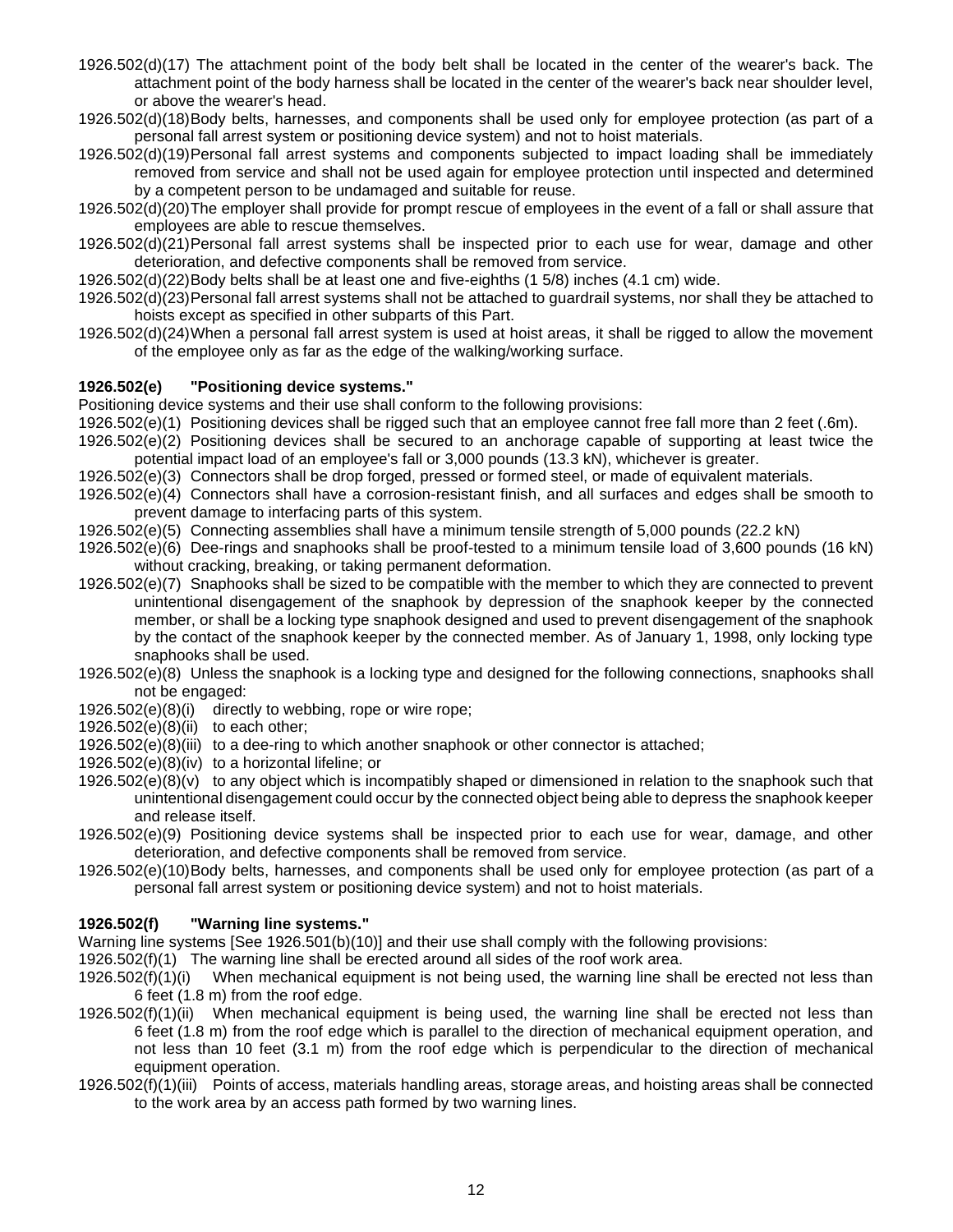- 1926.502(f)(1)(iv) When the path to a point of access is not in use, a rope, wire, chain, or other barricade, equivalent in strength and height to the warning line, shall be placed across the path at the point where the path intersects the warning line erected around the work area, or the path shall be offset such that a person cannot walk directly into the work area.
- [1926.502\(f\)\(2\)](https://www.osha.gov/pls/oshaweb/owalink.query_links?src_doc_type=STANDARDS&src_unique_file=1926_0502&src_anchor_name=1926.502(f)(2)) Warning lines shall consist of ropes, wires, or chains, and supporting stanchions erected as follows:

1926.502(f)(2)(i) The rope, wire, or chain shall be flagged at not more than 6-foot (1.8 m) intervals with highvisibility material;

- 1926.502(f)(2)(ii) The rope, wire, or chain shall be rigged and supported in such a way that its lowest point (including sag) is no less than 34 inches (.9 m) from the walking/working surface and its highest point is no more than 39 inches (1.0 m) from the walking/working surface;
- 1926.502(f)(2)(iii) After being erected, with the rope, wire, or chain attached, stanchions shall be capable of resisting, without tipping over, a force of at least 16 pounds (71 N) applied horizontally against the stanchion, 30 inches (.8 m) above the walking/working surface, perpendicular to the warning line, and in the direction of the floor, roof, or platform edge;
- [1926.502\(f\)\(2\)\(iv\)](https://www.osha.gov/pls/oshaweb/owalink.query_links?src_doc_type=STANDARDS&src_unique_file=1926_0502&src_anchor_name=1926.502(f)(2)(iv)) The rope, wire, or chain shall have a minimum tensile strength of 500 pounds (2.22 kN), and after being attached to the stanchions, shall be capable of supporting, without breaking, the loads applied to the stanchions as prescribed in paragraph (f)(2)(iii) of this section; and
- $1926.502(f)(2)(v)$  The line shall be attached at each stanchion in such a way that pulling on one section of the line between stanchions will not result in slack being taken up in adjacent sections before the stanchion tips over.
- 1926.502(f)(3) No employee shall be allowed in the area between a roof edge and a warning line unless the employee is performing roofing work in that area.
- [1926.502\(f\)\(4\)](https://www.osha.gov/pls/oshaweb/owalink.query_links?src_doc_type=STANDARDS&src_unique_file=1926_0502&src_anchor_name=1926.502(f)(4)) Mechanical equipment on roofs shall be used or stored only in areas where employees are protected by a warning line system, guardrail system, or personal fall arrest system.

### <span id="page-12-0"></span>**[1926.502\(g\)](https://www.osha.gov/pls/oshaweb/owalink.query_links?src_doc_type=STANDARDS&src_unique_file=1926_0502&src_anchor_name=1926.502(g)) "Controlled access zones."**

Controlled access zones [See 1926.501(b)(9) and 1926.502(k)] and their use shall conform to the following provisions.

1926.502(g)(1) When used to control access to areas where leading edge and other operations are taking place the controlled access zone shall be defined by a control line or by any other means that restricts access.

- 1926.502(g)(1)(i) When control lines are used, they shall be erected not less than 6 feet (1.8 m) nor more than 25 feet (7.7 m) from the unprotected or leading edge, except when erecting precast concrete members.
- 1926.502(g)(1)(ii) When erecting precast concrete members, the control line shall be erected not less than 6 feet (1.8 m) nor more than 60 feet (18 m) or half the length of the member being erected, whichever is less, from the leading edge.
- $1926.502(q)(1)(iii)$  The control line shall extend along the entire length of the unprotected or leading edge and shall be approximately parallel to the unprotected or leading edge.
- 1926.502(g)(1)(iv) The control line shall be connected on each side to a guardrail system or wall.
- [1926.502\(g\)\(2\)](https://www.osha.gov/pls/oshaweb/owalink.query_links?src_doc_type=STANDARDS&src_unique_file=1926_0502&src_anchor_name=1926.502(g)(2)) When used to control access to areas where overhand bricklaying and related work are taking place: 1926.502(g)(2)(i) The controlled access zone shall be defined by a control line erected not less than 10 feet (3.1 m) nor more than 15 feet (4.5 m) from the working edge.
- 1926.502(g)(2)(ii) The control line shall extend for a distance sufficient for the controlled access zone to enclose all employees performing overhand bricklaying and related work at the working edge and shall be approximately parallel to the working edge.

1926.502(g)(2)(iii) Additional control lines shall be erected at each end to enclose the controlled access zone.

- 1926.502(g)(2)(iv) Only employees engaged in overhand bricklaying or related work shall be permitted in the controlled access zone.
- [1926.502\(g\)\(3\)](https://www.osha.gov/pls/oshaweb/owalink.query_links?src_doc_type=STANDARDS&src_unique_file=1926_0502&src_anchor_name=1926.502(g)(3)) Control lines shall consist of ropes, wires, tapes, or equivalent materials, and supporting stanchions as follows:
- 1926.502(g)(3)(i) Each line shall be flagged or otherwise clearly marked at not more than 6-foot (1.8 m) intervals with high-visibility material.
- $1926.502(q)(3)(ii)$  Each line shall be rigged and supported in such a way that its lowest point (including sag) is not less than 39 inches (1 m) from the walking/working surface and its highest point is not more than 45 inches (1.3 m) [50 inches (1.3 m) when overhand bricklaying operations are being performed] from the walking/working surface.
- 1926.502(g)(3)(iii) Each line shall have a minimum breaking strength of 200 pounds (.88 kN).
- 1926.502(g)(4) On floors and roofs where guardrail systems are not in place prior to the beginning of overhand bricklaying operations, controlled access zones shall be enlarged, as necessary, to enclose all points of access, material handling areas, and storage areas.
- 1926.502(g)(5) On floors and roofs where guardrail systems are in place, but need to be removed to allow overhand bricklaying work or leading-edge work to take place, only that portion of the guardrail necessary to accomplish that day's work shall be removed.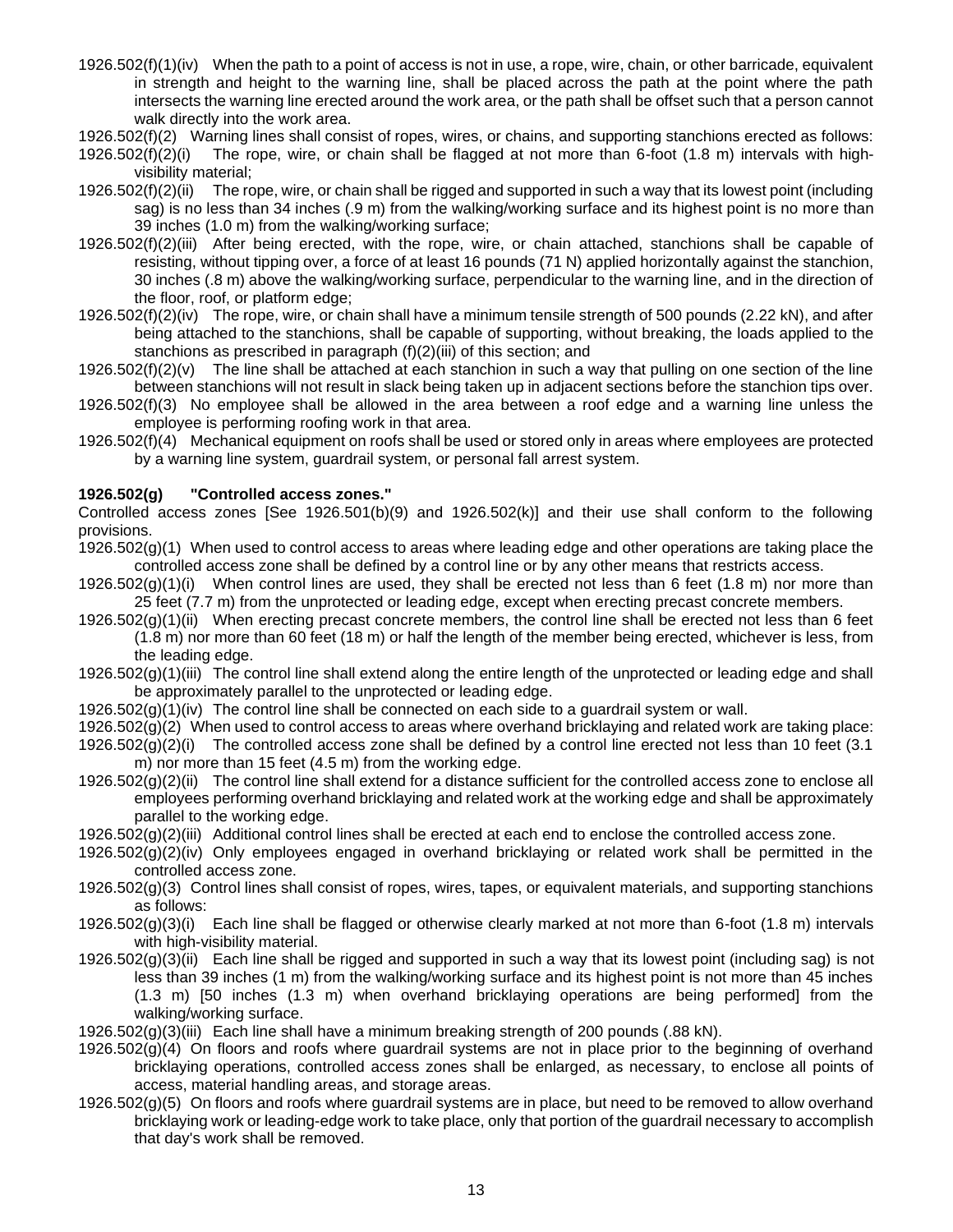#### <span id="page-13-0"></span>**[1926.502\(h\)](https://www.osha.gov/pls/oshaweb/owalink.query_links?src_doc_type=STANDARDS&src_unique_file=1926_0502&src_anchor_name=1926.502(h)) "Safety monitoring systems."**

Safety monitoring systems [See 1926.501(b)(10) and 1926.502(k)] and their use shall comply with the following provisions:

[1926.502\(h\)\(1\)](https://www.osha.gov/pls/oshaweb/owalink.query_links?src_doc_type=STANDARDS&src_unique_file=1926_0502&src_anchor_name=1926.502(h)(1)) The employer shall designate a competent person to monitor the safety of other employees and the employer shall ensure that the safety monitor complies with the following requirements:

[1926.502\(h\)\(1\)\(i\)](https://www.osha.gov/pls/oshaweb/owalink.query_links?src_doc_type=STANDARDS&src_unique_file=1926_0502&src_anchor_name=1926.502(h)(1)(i)) The safety monitor shall be competent to recognize fall hazards;

- [1926.502\(h\)\(1\)\(ii\)](https://www.osha.gov/pls/oshaweb/owalink.query_links?src_doc_type=STANDARDS&src_unique_file=1926_0502&src_anchor_name=1926.502(h)(1)(ii)) The safety monitor shall warn the employee when it appears that the employee is unaware of a fall hazard or is acting in an unsafe manner;
- [1926.502\(h\)\(1\)\(iii\)](https://www.osha.gov/pls/oshaweb/owalink.query_links?src_doc_type=STANDARDS&src_unique_file=1926_0502&src_anchor_name=1926.502(h)(1)(iii)) The safety monitor shall be on the same walking/working surface and within visual sighting distance of the employee being monitored;
- [1926.502\(h\)\(1\)\(iv\)](https://www.osha.gov/pls/oshaweb/owalink.query_links?src_doc_type=STANDARDS&src_unique_file=1926_0502&src_anchor_name=1926.502(h)(1)(iv)) The safety monitor shall be close enough to communicate orally with the employee; and
- [1926.502\(h\)\(1\)\(v\)](https://www.osha.gov/pls/oshaweb/owalink.query_links?src_doc_type=STANDARDS&src_unique_file=1926_0502&src_anchor_name=1926.502(h)(1)(v)) The safety monitor shall not have other responsibilities which could take the monitor's attention from the monitoring function.
- [1926.502\(h\)\(2\)](https://www.osha.gov/pls/oshaweb/owalink.query_links?src_doc_type=STANDARDS&src_unique_file=1926_0502&src_anchor_name=1926.502(h)(2)) Mechanical equipment shall not be used or stored in areas where safety monitoring systems are being used to monitor employees engaged in roofing operations on low-slope roofs.
- 1926.502(h)(3) No employee, other than an employee engaged in roofing work [on low-sloped roofs] or an employee covered by a fall protection plan, shall be allowed in an area where an employee is being protected by a safety monitoring system.
- 1926.502(h)(4) Each employee working in a controlled access zone shall be directed to comply promptly with fall hazard warnings from safety monitors.

### <span id="page-13-1"></span>**[1926.502\(i\)](https://www.osha.gov/pls/oshaweb/owalink.query_links?src_doc_type=STANDARDS&src_unique_file=1926_0502&src_anchor_name=1926.502(i)) "Covers."**

Covers for holes in floors, roofs, and other walking/working surfaces shall meet the following requirements:

- [1926.502\(i\)\(1\)](https://www.osha.gov/pls/oshaweb/owalink.query_links?src_doc_type=STANDARDS&src_unique_file=1926_0502&src_anchor_name=1926.502(i)(1)) Covers located in roadways and vehicular aisles shall be capable of supporting, without failure, at least twice the maximum axle load of the largest vehicle expected to cross over the cover.
- [1926.502\(i\)\(2\)](https://www.osha.gov/pls/oshaweb/owalink.query_links?src_doc_type=STANDARDS&src_unique_file=1926_0502&src_anchor_name=1926.502(i)(2)) All other covers shall be capable of supporting, without failure, at least twice the weight of employees, equipment, and materials that may be imposed on the cover at any one time.
- [1926.502\(i\)\(3\)](https://www.osha.gov/pls/oshaweb/owalink.query_links?src_doc_type=STANDARDS&src_unique_file=1926_0502&src_anchor_name=1926.502(i)(3)) All covers shall be secured when installed so as to prevent accidental displacement by the wind, equipment, or employees.
- [1926.502\(i\)\(4\)](https://www.osha.gov/pls/oshaweb/owalink.query_links?src_doc_type=STANDARDS&src_unique_file=1926_0502&src_anchor_name=1926.502(i)(4)) All covers shall be color coded or they shall be marked with the word "HOLE" or "COVER" to provide warning of the hazard.

Note: This provision does not apply to cast iron manhole covers or steel grates used on streets or roadways.

### <span id="page-13-2"></span>**[1926.502\(j\)](https://www.osha.gov/pls/oshaweb/owalink.query_links?src_doc_type=STANDARDS&src_unique_file=1926_0502&src_anchor_name=1926.502(j)) "Protection from falling objects."**

Falling object protection shall comply with the following provisions:

- 1926.502(j)(1) Toeboards, when used as falling object protection, shall be erected along the edge of the overhead walking/working surface for a distance sufficient to protect employees below.
- 1926.502(j)(2) Toeboards shall be capable of withstanding, without failure, a force of at least 50 pounds (222 N) applied in any downward or outward direction at any point along the toeboard.
- 1926.502(j)(3) Toeboards shall be a minimum of 3 1/2 inches (9 cm) in vertical height from their top edge to the level of the walking/working surface. They shall have not more than 1/4-inch (0.6 cm) clearance above the walking/working surface. They shall be solid or have openings not over 1 inch (2.5 cm) in greatest dimension.
- 1926.502(j)(4) Where tools, equipment, or materials are piled higher than the top edge of a toeboard, paneling or screening shall be erected from the walking/working surface or toeboard to the top of a guardrail system's top rail or midrail, for a distance sufficient to protect employees below.
- 1926.502(j)(5) Guardrail systems, when used as falling object protection, shall have all openings small enough to prevent passage of potential falling objects.
- 1926.502(j)(6) During the performance of overhand bricklaying and related work:
- 1926.502(j)(6)(i)No materials or equipment except masonry and mortar shall be stored within 4 feet (1.2 m) of the working edge.
- 1926.502(j)(6)(ii) Excess mortar, broken or scattered masonry units, and all other materials and debris shall be kept clear from the work area by removal at regular intervals.
- 1926.502(j)(7) During the performance of roofing work:
- 1926.502(j)(7)(i)Materials and equipment shall not be stored within 6 feet (1.8 m) of a roof edge unless guardrails are erected at the edge.
- 1926.502(j)(7)(ii) Materials which are piled, grouped, or stacked near a roof edge shall be stable and selfsupporting.
- 1926.502(j)(8) Canopies, when used as falling object protection, shall be strong enough to prevent collapse and to prevent penetration by any objects which may fall onto the canopy.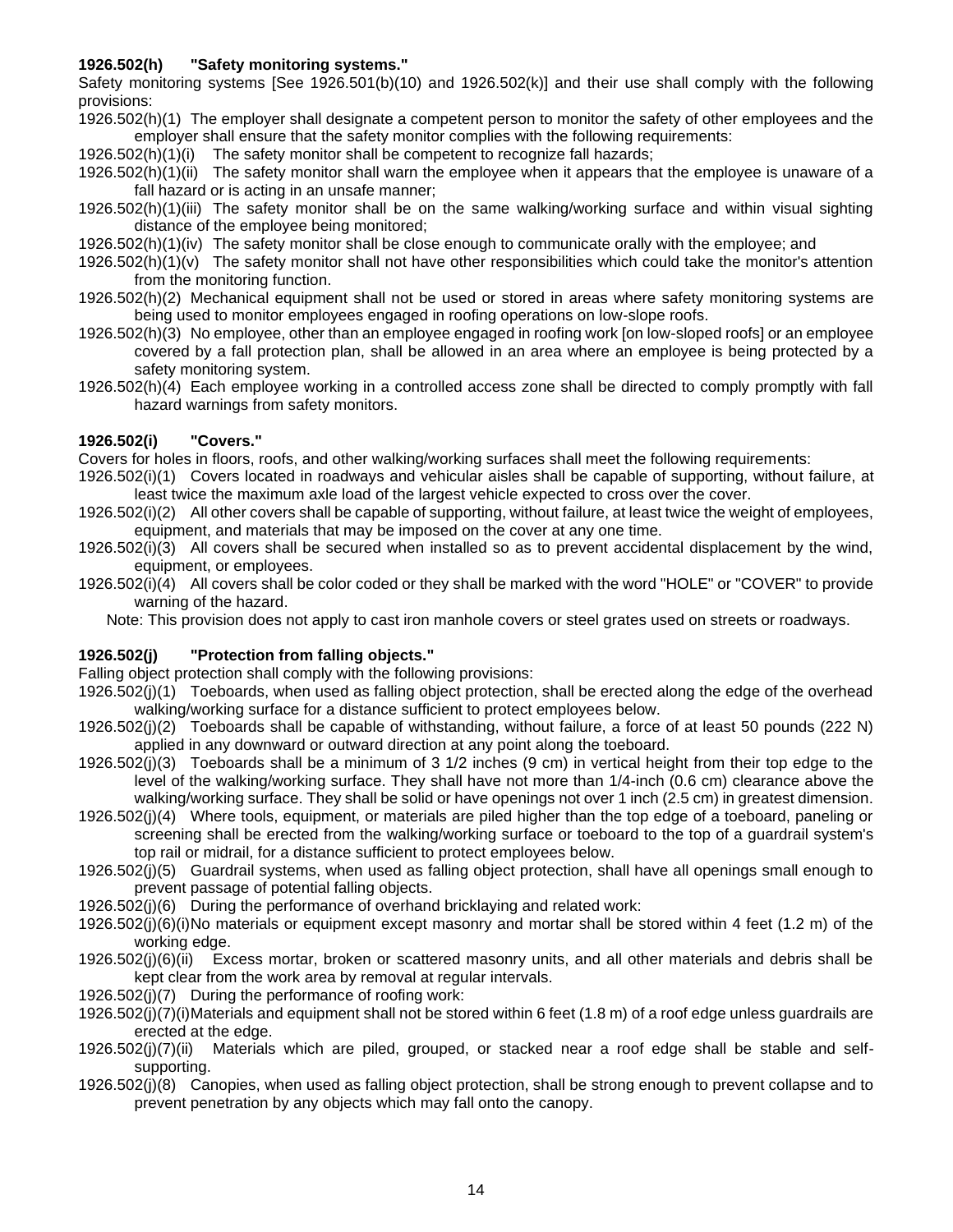#### <span id="page-14-0"></span>**[1926.502\(k\)](https://www.osha.gov/pls/oshaweb/owalink.query_links?src_doc_type=STANDARDS&src_unique_file=1926_0502&src_anchor_name=1926.502(k)) "Fall protection plan."**

This option is available only to employees engaged in leading edge work, precast concrete erection work, or residential construction work (See 1926.501(b)(2), (b)(12), and (b)(13)) who can demonstrate that it is infeasible, or it creates a greater hazard to use conventional fall protection equipment. The fall protection plan must conform to the following provisions.

- 1926.502(k)(1) The fall protection plan shall be prepared by a qualified person and developed specifically for the site where the leading-edge work, precast concrete work, or residential construction work is being performed and the plan must be maintained up to date.
- 1926.502(k)(2) Any changes to the fall protection plan shall be approved by a qualified person.
- 1926.502(k)(3) A copy of the fall protection plan with all approved changes shall be maintained at the job site.
- 1926.502(k)(4) The implementation of the fall protection plan shall be under the supervision of a competent person.
- 1926.502(k)(5) The fall protection plan shall document the reasons why the use of conventional fall protection systems (guardrail systems, personal fall arrest systems, or safety nets systems) are infeasible or why their use would create a greater hazard.
- 1926.502(k)(6) The fall protection plan shall include a written discussion of other measures that will be taken to reduce or eliminate the fall hazard for workers who cannot be provided with protection from the conventional fall protection systems. For example, the employer shall discuss the extent to which scaffolds, ladders, or vehicle mounted work platforms can be used to provide a safer working surface and thereby reduce the hazard of falling.
- [1926.502\(k\)\(7\)](https://www.osha.gov/pls/oshaweb/owalink.query_links?src_doc_type=STANDARDS&src_unique_file=1926_0502&src_anchor_name=1926.502(k)(7)) The fall protection plan shall identify each location where conventional fall protection methods cannot be used. These locations shall then be classified as controlled access zones and the employer must comply with the criteria in paragraph (g) of this section.
- 1926.502(k)(8) Where no other alternative measure has been implemented, the employer shall implement a safety monitoring system in conformance with 1926.502(h).
- 1926.502(k)(9) The fall protection plan must include a statement which provides the name or other method of identification for each employee who is designated to work in controlled access zones. No other employees may enter controlled access zones.
- 1926.502(k)(10)In the event an employee falls, or some other related, serious incident occurs, (e.g., a near miss) the employer shall investigate the circumstances of the fall or other incident to determine if the fall protection plan needs to be changed (e.g. new practices, procedures, or training) and shall implement those changes to prevent similar types of falls or incidents.

[44 FR 8577, Feb. 9, 1979; 44 FR 20940, Apr. 6, 1979, as amended at 45 FR 75626, Nov. 14, 1980; 55 FR 47687, Nov. 14, 1990; 59 FR 40733, Aug. 9, 1994; 60 FR 5131, Jan. 26, 1995]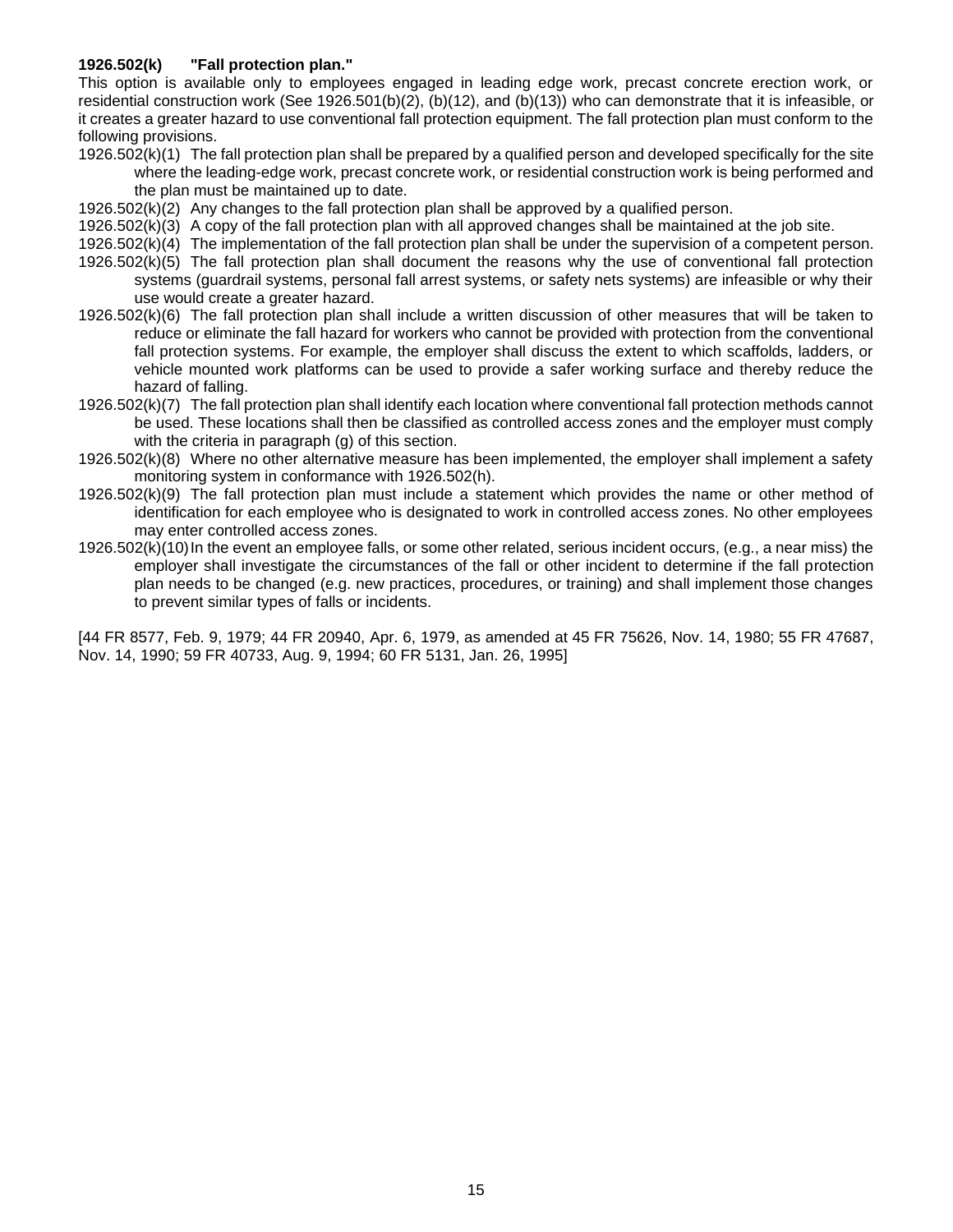## <span id="page-15-0"></span>**[1926.503](https://www.osha.gov/pls/oshaweb/owalink.query_links?src_doc_type=STANDARDS&src_unique_file=1926_0503&src_anchor_name=1926.503) TRAINING REQUIREMENTS**

The following training provisions supplement and clarify the requirements of 1926.21 regarding the hazards addressed in subpart M of this part.

#### <span id="page-15-1"></span>**1926.503(a) "Training Program."**

[1926.503\(a\)\(1\)](https://www.osha.gov/pls/oshaweb/owalink.query_links?src_doc_type=STANDARDS&src_unique_file=1926_0503&src_anchor_name=1926.503(a)(1)) The employer shall provide a training program for each employee who might be exposed to fall hazards. The program shall enable each employee to recognize the hazards of falling and shall train each employee in the procedures to be followed in order to minimize these hazards.

- [1926.503\(a\)\(2\)](https://www.osha.gov/pls/oshaweb/owalink.query_links?src_doc_type=STANDARDS&src_unique_file=1926_0503&src_anchor_name=1926.503(a)(2)) The employer shall assure that each employee has been trained, as necessary, by a competent person qualified in the following areas:
- 1926.503(a)(2)(i) The nature of fall hazards in the work area;
- [1926.503\(a\)\(2\)\(ii\)](https://www.osha.gov/pls/oshaweb/owalink.query_links?src_doc_type=STANDARDS&src_unique_file=1926_0503&src_anchor_name=1926.503(a)(2)(ii)) The correct procedures for erecting, maintaining, disassembling, and inspecting the fall protection systems to be used;
- 1926.503(a)(2)(iii) The use and operation of guardrail systems, personal fall arrest systems, safety net systems, warning line systems, safety monitoring systems, controlled access zones, and other protection to be used;

1926.503(a)(2)(iv) The role of each employee in the safety monitoring system when this system is used;

- 1926.503(a)(2)(v) The limitations on the use of mechanical equipment during the performance of roofing work on low-sloped roofs;
- 1926.503(a)(2)(vi) The correct procedures for the handling and storage of equipment and materials and the erection of overhead protection; and

[1926.503\(a\)\(2\)\(vii\)](https://www.osha.gov/pls/oshaweb/owalink.query_links?src_doc_type=STANDARDS&src_unique_file=1926_0503&src_anchor_name=1926.503(a)(2)(vii)) The role of employees in fall protection plans;

1926.503(a)(2)(viii) The standards contained in this subpart.

#### <span id="page-15-2"></span>**[1926.503\(b\)](https://www.osha.gov/pls/oshaweb/owalink.query_links?src_doc_type=STANDARDS&src_unique_file=1926_0503&src_anchor_name=1926.503(b)) "Certification of training."**

1926.503(b)(1) The employer shall verify compliance with paragraph (a) of this section by preparing a written certification record. The written certification record shall contain the name or other identity of the employee trained, the date(s) of the training, and the signature of the person who conducted the training or the signature of the employer. If the employer relies on training conducted by another employer or completed prior to the effective date of this section, the certification record shall indicate the date the employer determined the prior training was adequate rather than the date of actual training.

1926.503(b)(2) The latest training certification shall be maintained.

### <span id="page-15-3"></span>**1926.503(c) "Retraining."**

When the employer has reason to believe that any affected employee who has already been trained does not have the understanding and skill required by paragraph (a) of this section, the employer shall retrain each such employee. Circumstances where retraining is required include, but are not limited to, situations where:

1926.503(c)(1) Changes in the workplace render previous training obsolete; or

- 1926.503(c)(2) Changes in the types of fall protection systems or equipment to be used render previous training obsolete; or
- 1926.503(c)(3) Inadequacies in an affected employee's knowledge or use of fall protection systems or equipment indicate that the employee has not retained the requisite understanding or skill.

Note: The following appendices to subpart M of this part serve as non-mandatory guidelines to assist employers in complying with the appropriate requirements of subpart M of this part.

[59 FR 40738, Aug. 9, 1994; 60 FR 5131, Jan. 26, 1995]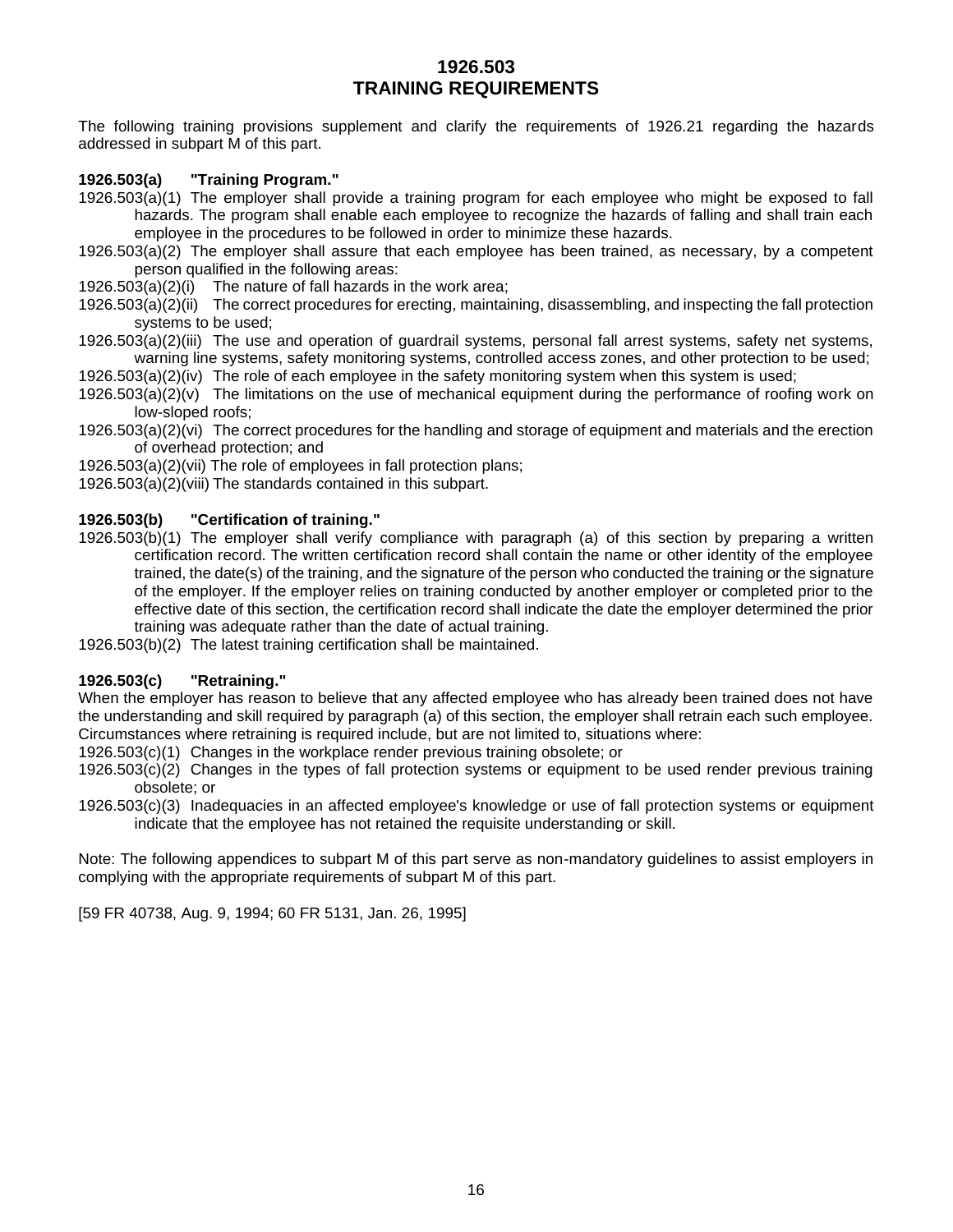## **APPENDIX A DETERMINING ROOF WIDTHS NON-MANDATORY GUIDELINES FOR COMPLYING WITH 1926.501(B)(10)**

- <span id="page-16-0"></span>(1) This Appendix serves as a guideline to assist employers complying with the requirements of 1926.501(b)(10). Section 1910.501(b)(10) allows the use of a safety monitoring system alone as a means of providing fall protection during the performance of roofing operations on low-sloped roofs 50 feet (15.25 m) or less in width. Each example in the appendix shows a roof plan or plans and indicates where each roof or roof area is to be measured to determine its width. Section views or elevation views are shown where appropriate. Some examples show "correct" and "incorrect" subdivisions of irregularly shaped roofs divided into smaller, regularly shaped areas. In all examples, the dimension selected to be the width of an area is the lesser of the two primary dimensions of the area, as viewed from above. Example A shows that on a simple rectangular roof, width is the lesser of the two primary overall dimensions. This is also the case with roofs which are sloped toward or away from the roof center, as shown in Example B.
- (2) Many roofs are not simple rectangles. Such roofs may be broken down into subareas as shown in Example C. The process of dividing a roof area can produce many different configurations. Example C gives the general rule of using dividing lines of minimum length to minimize the size and number of the areas which are potentially less than 50 feet (15.25 m) wide. The intent is to minimize the number of roof areas where safety monitoring systems alone are sufficient protection.
- <span id="page-16-2"></span><span id="page-16-1"></span>(3) Roofs which are comprised of several separate, non-contiguous roof areas, as in Example D, may be considered as a series of individual roofs. Some roofs have penthouses, additional floors, courtyard openings, or similar architectural features; Example E shows how the rule for dividing roofs into subareas is applied to such configurations. Irregular, non-rectangular roofs must be considered on an individual basis, as shown in Example F.



**Example A Rectangular Shaped Roofs**

**Example B Sloped Rectangular Shaped Roofs**

<span id="page-16-4"></span><span id="page-16-3"></span>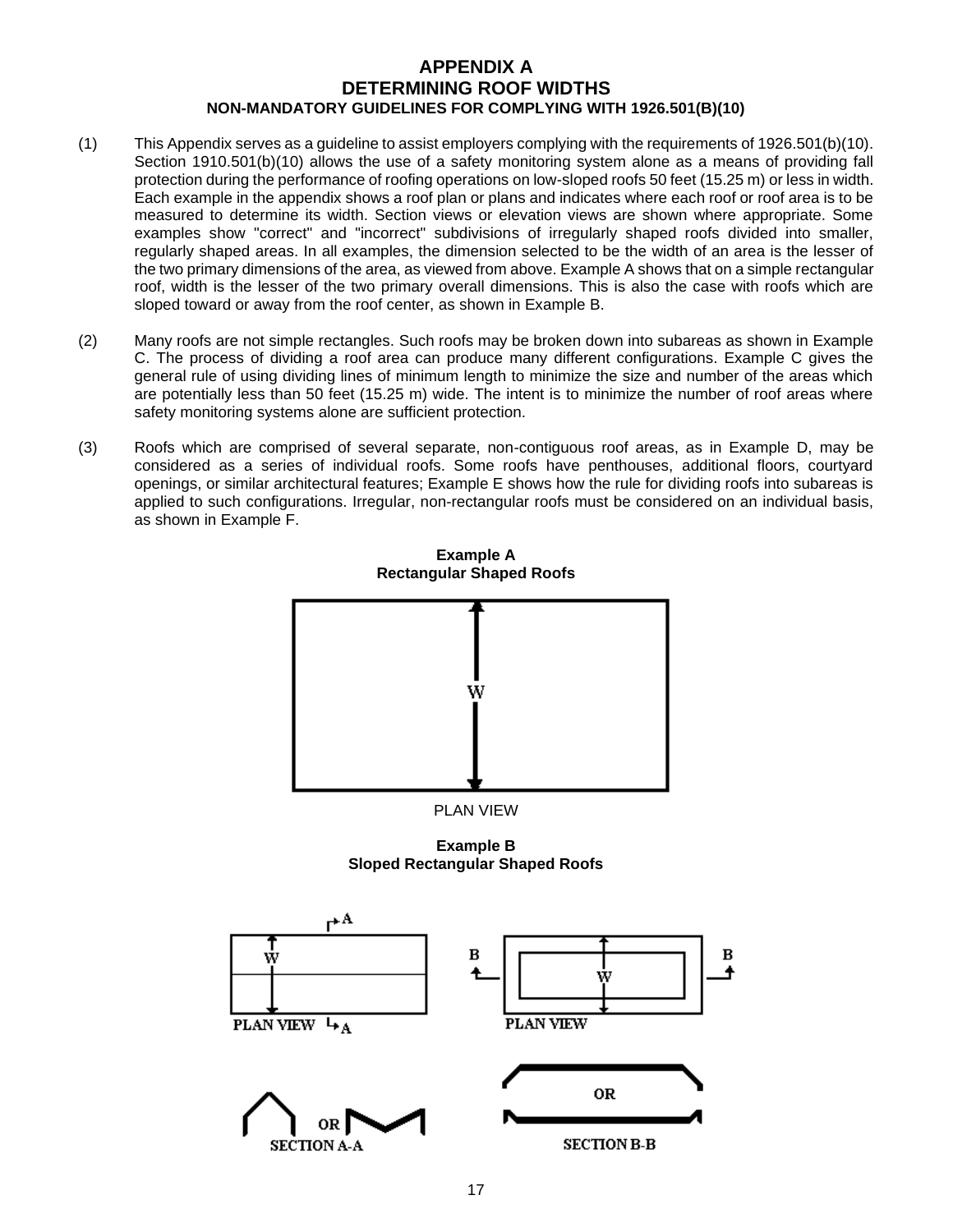#### **Example C Irregularly Shaped Roofs With Rectangular Shaped Sections**

<span id="page-17-1"></span><span id="page-17-0"></span>Such roofs are to be divided into sub-areas by using dividing lines of minimum length to minimize the size and number of the areas which are potentially less than or equal to 50 feet (15.25 meters) in width, in order to limit the size of roof areas where the safety monitoring system alone can be used [1926.502(b)(10)]. Dotted lines are used in the examples to show the location of dividing lines. W denotes incorrect measurements of width.



CORRECT



**INCORRECT** 



CORRECT



**INCORRECT** 

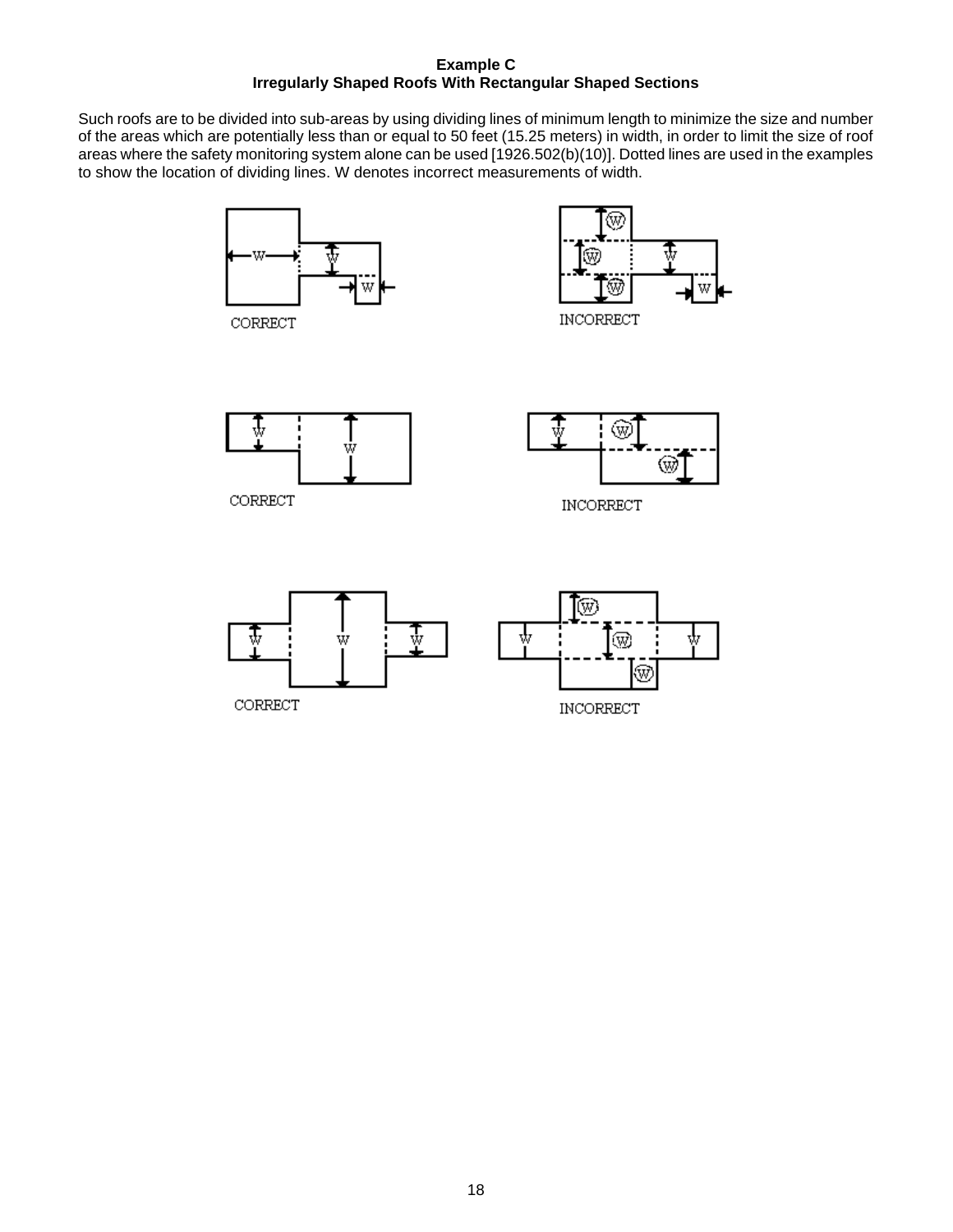**Example D Separate, Non-Contiguous Roof Areas**

<span id="page-18-1"></span><span id="page-18-0"></span>

 ${\tt SECTION\ A\text{-}A}$ 

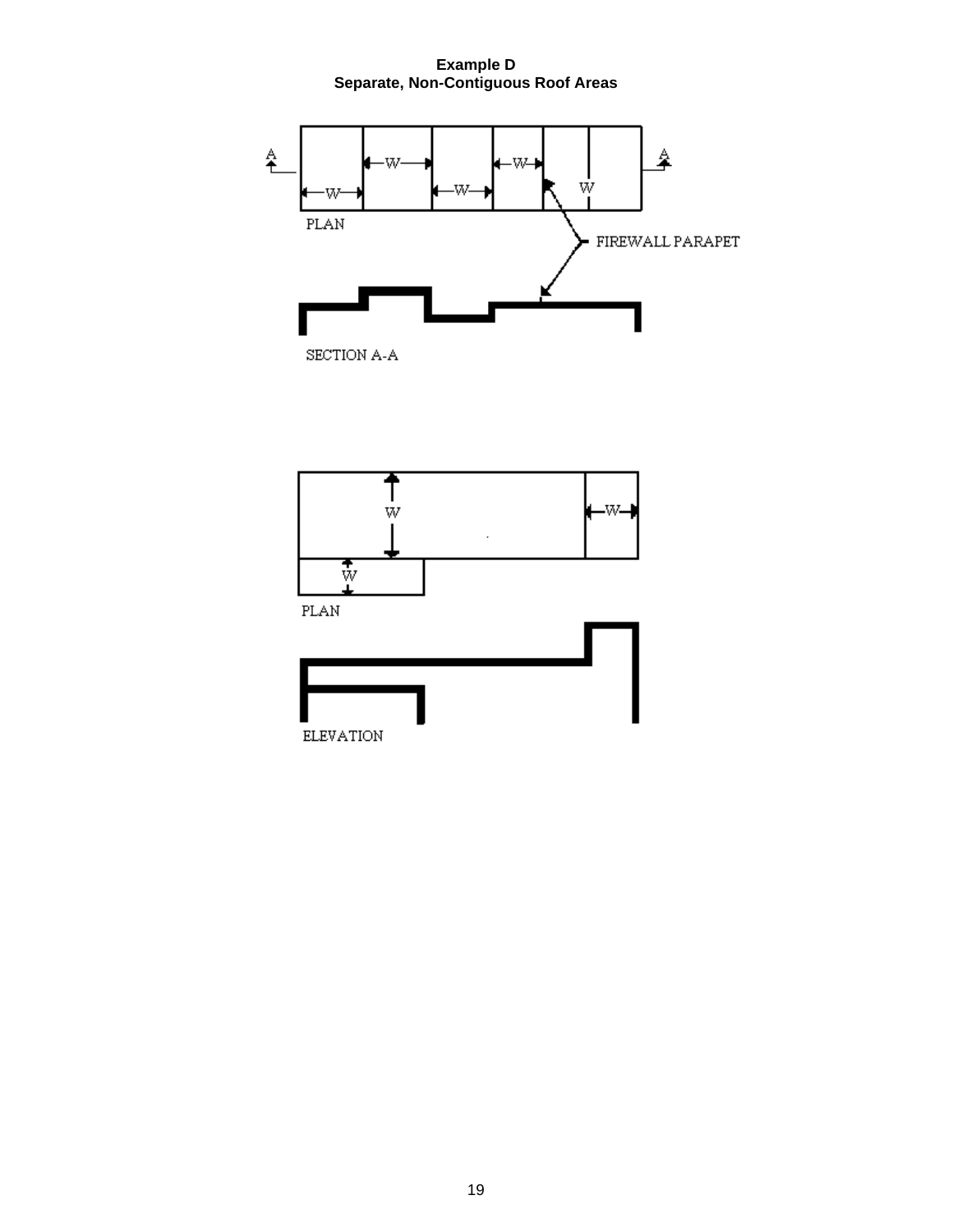#### **Example E Roofs With Penthouses, Open Courtyards, Additional Floors, Etc.**

<span id="page-19-1"></span><span id="page-19-0"></span>Such roofs are to be divided into sub-areas by using dividing lines of minimum length to minimize the size and number of the areas which are potentially less than or equal to 50 feet (15.25 meters) in width, in order to limit the size of roof areas where the safety monitoring system alone can be used [1926.502(b)(10)]. Dotted lines are used in the examples to show the location of dividing lines. W denotes incorrect measurements of width.



Incorrect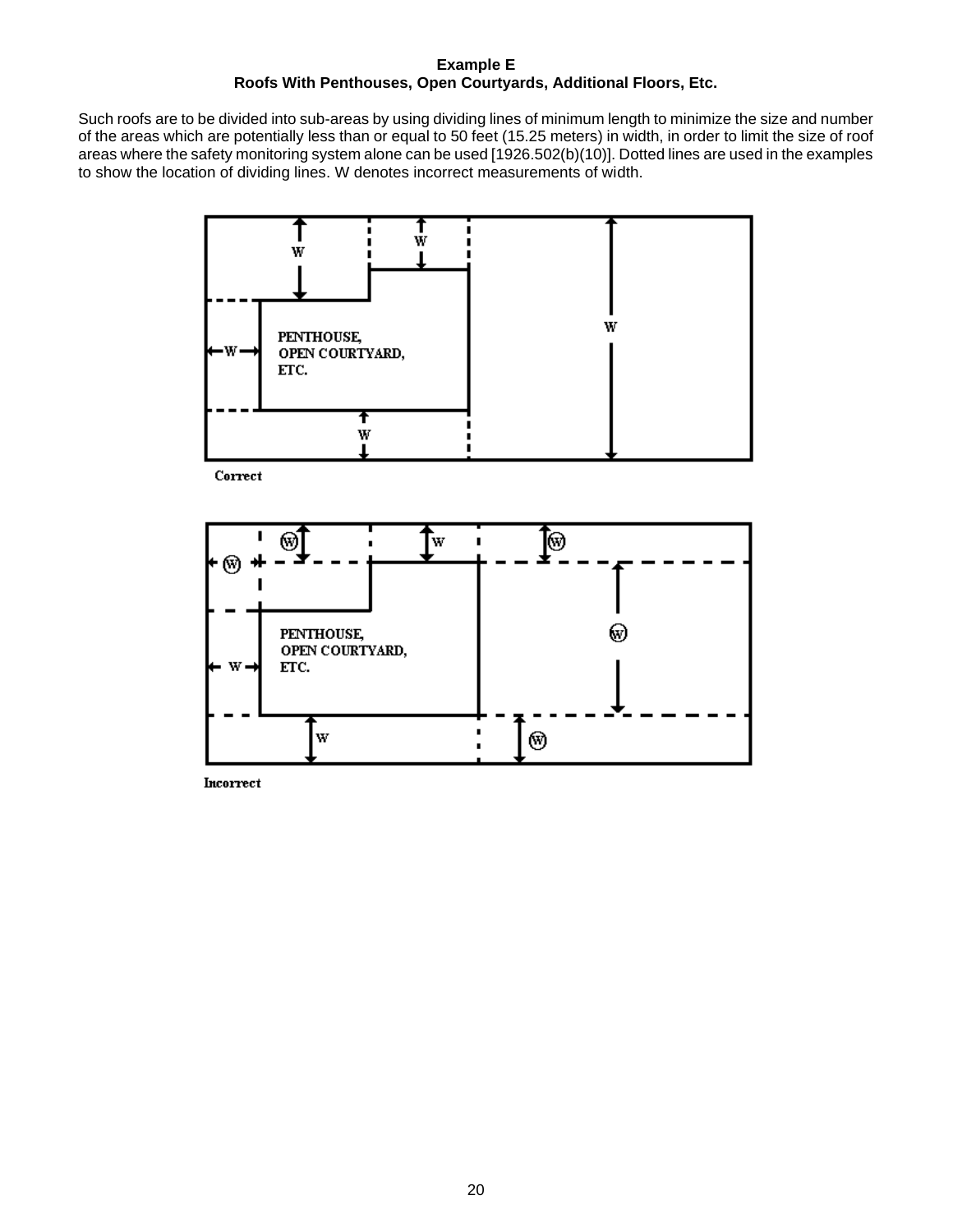**Example F Irregular, Non-Rectangular Shaped Roofs**

<span id="page-20-1"></span><span id="page-20-0"></span>

[59 FR 40738, Aug. 9, 1994; 60 FR 5131, Jan. 26, 1995]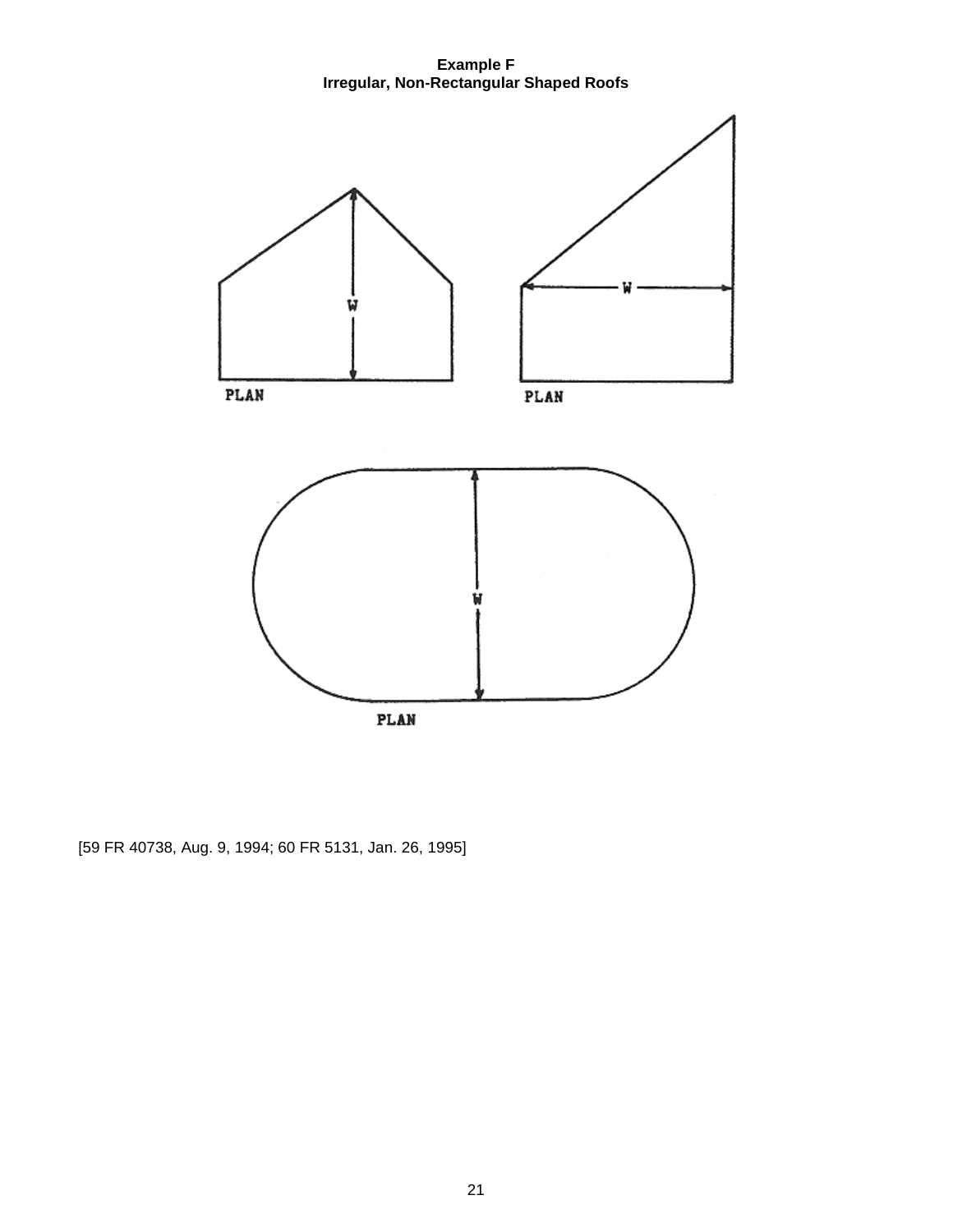## **APPENDIX B GUARDRAIL SYSTEMS NON-MANDATORY GUIDELINES FOR COMPLYING WITH 1926.502(B)**

<span id="page-21-0"></span>The standard requires guardrail systems and components to be designed and built to meet the requirements of 1926.502(b)(3), (4), and (5). This Appendix serves as a non-mandatory guideline to assist employers in complying with these requirements. An employer may use these guidelines as a starting point for designing guardrail systems. However, the guidelines do not provide all the information necessary to build a complete system, and the employer is still responsible for designing and assembling these components in such a way that the completed system will meet the requirements of 1926.502(b)(3), (4), and (5). Components for which no specific guidelines are given in this Appendix (e.g., joints, base connections, components made with other materials, and components with other dimensions) must also be designed and constructed in such a way that the completed system meets the requirements of 1926.502.

#### <span id="page-21-1"></span>**(1) For wood railings:**

Wood components shall be minimum 1500 lb-ft/in(2) fiber (stress grade) construction grade lumber; the posts shall be at least 2-inch by 4-inch (5 cm x 10 cm) lumber spaced not more than 8 feet (2.4 m) apart on centers; the top rail shall be at least 2-inch by 4-inch (5 cm x 10 cm) lumber, the intermediate rail shall be at least 1 inch by 6-inch (2.5 cm x 15 cm) lumber. All lumber dimensions are nominal sizes as provided by the American Softwood Lumber Standards, dated January 1970.

#### <span id="page-21-2"></span>**(2) For pipe railings:**

posts, top rails, and intermediate railings shall be at least one and one-half inches nominal diameter (schedule 40 pipe) with posts spaced not more than 8 feet (2.4 m) apart on centers.

#### <span id="page-21-3"></span>**(3) For structural steel railings:**

posts, top rails, and intermediate rails shall be at least 2-inch by 2-inch (5 cm x 10 cm) by 3/8-inch (1.1 cm) angles, with posts spaced not more than 8 feet (2.4 m) apart on centers.

[59 FR 40743, Aug. 9, 1994; 60 FR 5131, Jan. 26, 1995]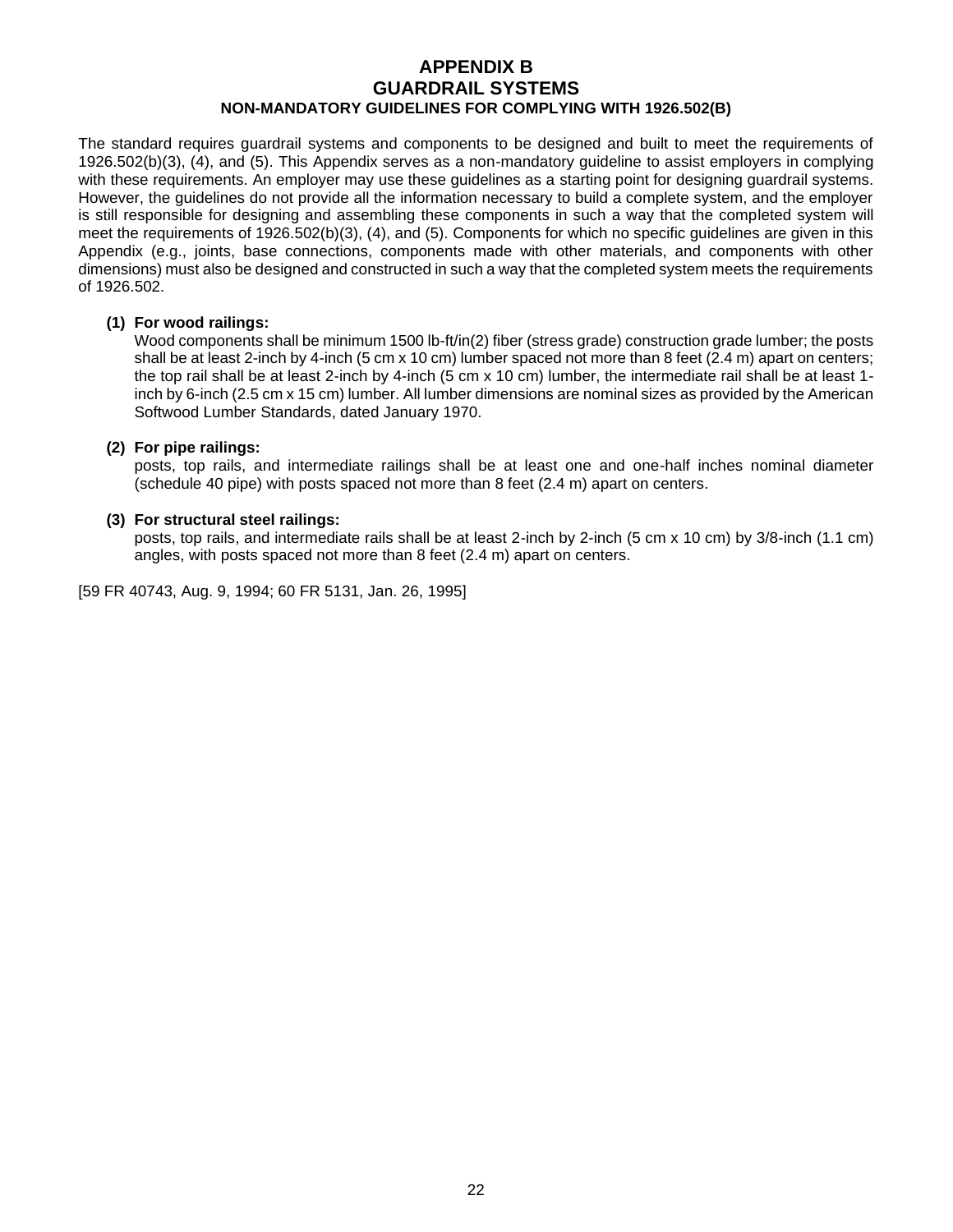## **APPENDIX C PERSONAL FALL ARREST SYSTEMS NON-MANDATORY GUIDELINES FOR COMPLYING WITH 1926.502(D)**

#### <span id="page-22-1"></span><span id="page-22-0"></span>**I. Test methods for personal fall arrest systems and positioning device systems**

#### **(a) "General."**

This appendix serves as a non-mandatory guideline to assist employers comply with the requirements in 1926.502(d). Paragraphs (b), (c), (d) and (e) of this Appendix describe test procedures which may be used to determine compliance with the requirements in 1926.502 (d)(16). As noted in Appendix D of this subpart, the test methods listed here in Appendix C can also be used to assist employers comply with the requirements in 1926.502(e) (3) and (4) for positioning device systems.

### **(b) "General conditions for all tests in the Appendix to 1926.502(d)."**

- (1) Lifelines, lanyards and deceleration devices should be attached to an anchorage and connected to the bodybelt or body harness in the same manner as they would be when used to protect employees.
- (2) The anchorage should be rigid, and should not have a deflection greater than 0.04 inches (1 mm) when a force of 2,250 pounds (10 kN) is applied.
- (3) The frequency response of the load measuring instrumentation should be 500 Hz.
- (4) The test weight used in the strength and force tests should be a rigid, metal, cylindrical or torso-shaped object with a girth of 38 inches plus or minus 4 inches (96 cm plus or minus 10 cm).
- (5) The lanyard or lifeline used to create the free fall distance should be supplied with the system, or in its absence, the least elastic lanyard or lifeline available to be used with the system.
- (6) The test weight for each test should be hoisted to the required level and should be quickly released without having any appreciable motion imparted to it.
- (7) The system's performance should be evaluated taking into account the range of environmental conditions for which it is designed to be used. (8) Following the test, the system need not be capable of further operation.

## **(c) "Strength test."**

- (1) During the testing of all systems, a test weight of 300 pounds plus or minus 5 pounds (135 kg plus or minus 2.5 kg) should be used. (See paragraph (b)(4) of this section.)
- (2) The test consists of dropping the test weight once. A new unused system should be used for each test.
- (3) For lanyard systems, the lanyard length should be 6 feet plus or minus 2 inches (1.83 m plus or minus 5 cm) as measured from the fixed anchorage to the attachment on the body belt or body harness.
- (4) For rope-grab-type deceleration systems, the length of the lifeline above the centerline of the grabbing mechanism to the lifeline's anchorage point should not exceed 2 feet (0.61 m).
- (5) For lanyard systems, for systems with deceleration devices which do not automatically limit free fall distance to 2 feet (0.61 m ) or less, and for systems with deceleration devices which have a connection distance in excess of 1 foot (0.3 m) (measured between the centerline of the lifeline and the attachment point to the body belt or harness), the test weight should be rigged to free fall a distance of 7.5 feet (2.3 m) from a point that is 1.5 feet (.46 m) above the anchorage point, to its hanging location (6 feet below the anchorage). The test weight should fall without interference, obstruction, or hitting the floor or ground during the test. In some cases, a non-elastic wire lanyard of sufficient length may need to be added to the system (for test purposes) to create the necessary free fall distance.
- (6) For deceleration device systems with integral lifelines or lanyards which automatically limit free fall distance to 2 feet (0.61 m) or less, the test weight should be rigged to free fall a distance of 4 feet (1.22 m).
- (7) Any weight which detaches from the belt or harness has failed the strength test.

### **(d) "Force test"**

- (1) "General." The test consists of dropping the respective test weight once as specified in paragraph (d)(2)(i) or (d)(3)(i) of this section. A new, unused system should be used for each test.
- (2) "For lanyard systems."
	- (i) A test weight of 220 pounds plus or minus 3 pounds (100 kg plus or minus 1.6 kg) should be used. (See paragraph (b)(4) of this appendix).
	- (ii) Lanyard length should be 6 feet plus or minus two inches (1.83 m plus or minus 5 cm) as measured from the fixed anchorage to the attachment on the body belt or body harness.
	- (iii) The test weight should fall free from the anchorage level to its hanging location (a total of 6 feet (1.83 m) free fall distance) without interference, obstruction, or hitting the floor or ground during the test.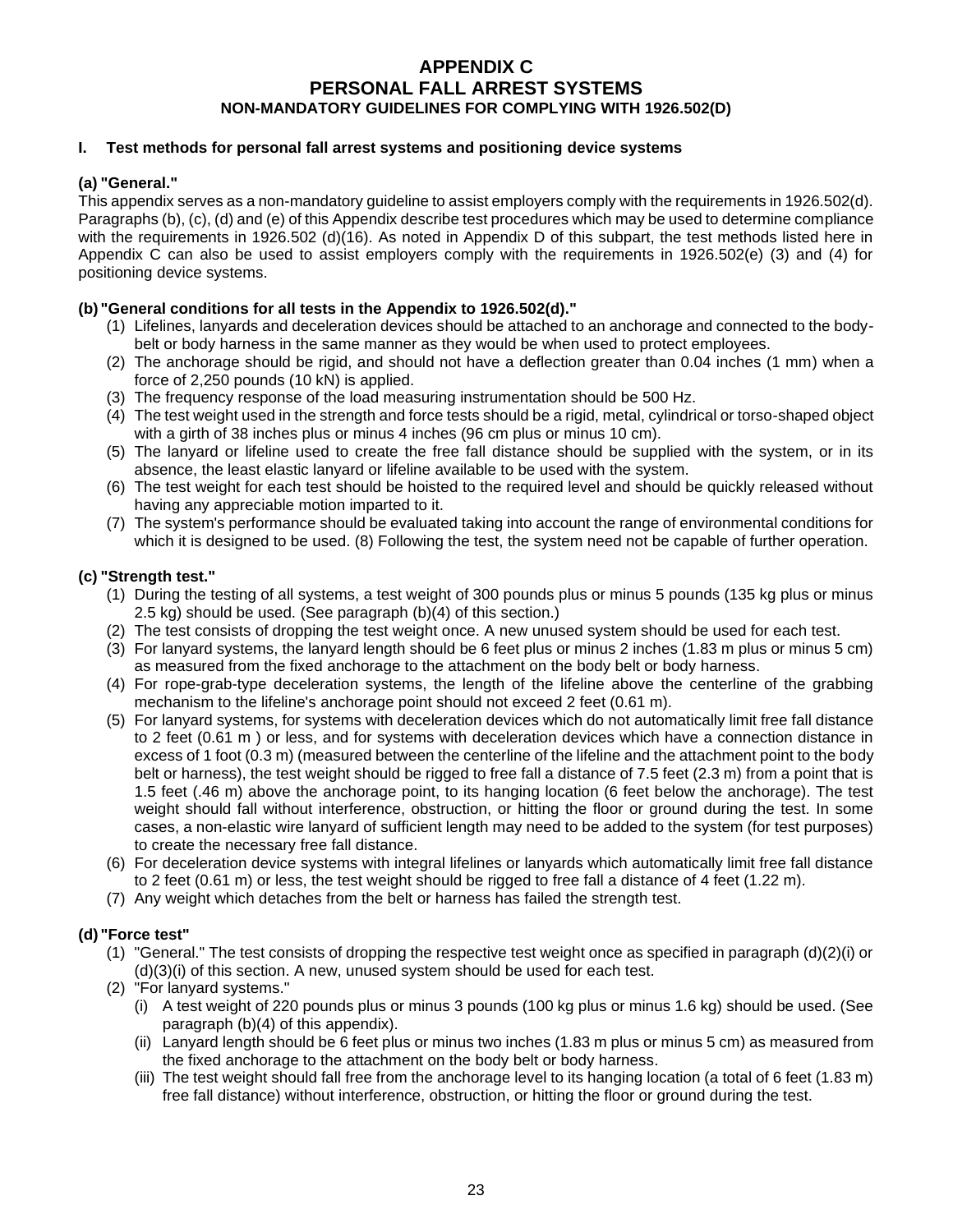- (3) "For all other systems."
	- (i) A test weight of 220 pounds plus or minus 3 pounds (100 kg plus or minus 1.6 kg) should be used. (See paragraph (b)(4) of this appendix)
	- (ii) The free fall distance to be used in the test should be the maximum fall distance physically permitted by the system during normal use conditions, up to a maximum free fall distance for the test weight of 6 feet (1.83 m), except as follows:
		- (A) For deceleration systems which have a connection link or lanyard, the test weight should free fall a distance equal to the connection distance (measured between the centerline of the lifeline and the attachment point to the body belt or harness).
		- (B) For deceleration device systems with integral lifelines or lanyards which automatically limit free fall distance to 2 feet (0.61 m) or less, the test weight should free fall a distance equal to that permitted by the system in normal use. (For example, to test a system with a self-retracting lifeline or lanyard, the test weight should be supported, and the system allowed to retract the lifeline or lanyard as it would in normal use. The test weight would then be released, and the force and deceleration distance measured).
- (4) A system fails the force test if the recorded maximum arresting force exceeds 1,260 pounds (5.6 kN) when using a body belt, and/or exceeds 2,520 pounds (11.2 kN) when using a body harness.
- (5) The maximum elongation and deceleration distance should be recorded during the force test.

### **(e) "Deceleration device tests."**

- (1) "General." The device should be evaluated or tested under the environmental conditions, (such as rain, ice, grease, dirt, type of lifeline, etc.), for which the device is designed.
- (2) "Rope-grab-type deceleration devices."
	- (i) Devices should be moved on a lifeline 1,000 times over the same length of line a distance of not less than 1 foot (30.5 cm), and the mechanism should lock each time.
	- (ii) Unless the device is permanently marked to indicate the type(s) of lifeline which must be used, several types (different diameters and different materials), of lifelines should be used to test the device.
- (3) "Other self-activating-type deceleration devices." The locking mechanisms of other self-activating-type deceleration devices designed for more than one arrest should lock each of 1,000 times as they would in normal service.

#### <span id="page-23-0"></span>**II. Additional non-mandatory guidelines for personal fall arrest systems.**

The following information constitutes additional guidelines for use in complying with requirements for a personal fall arrest system.

#### **(a) "Selection and use considerations."**

- (1) The kind of personal fall arrest system selected should match the particular work situation, and any possible free fall distance should be kept to a minimum. Consideration should be given to the particular work environment. For example, the presence of acids, dirt, moisture, oil, grease, etc., and their effect on the system, should be evaluated. Hot or cold environments may also have an adverse effect on the system. Wire rope should not be used where an electrical hazard is anticipated. As required by the standard, the employer must plan to have means available to promptly rescue an employee should a fall occur, since the suspended employee may not be able to reach a work level independently.
- (2) Where lanyards, connectors, and lifelines are subject to damage by work operations such as welding, chemical cleaning, and sandblasting, the component should be protected, or other securing systems should be used. The employer should fully evaluate the work conditions and environment (including seasonal weather changes) before selecting the appropriate personal fall protection system. Once in use, the system's effectiveness should be monitored. In some cases, a program for cleaning and maintenance of the system may be necessary.

### **(b) "Testing considerations."**

Before purchasing or putting into use a personal fall arrest system, an employer should obtain from the supplier information about the system based on its performance during testing so that the employer can know if the system meets this standard. Testing should be done using recognized test methods. This Appendix contains test methods recognized for evaluating the performance of fall arrest systems. Not all systems may need to be individually tested; the performance of some systems may be based on data and calculations derived from testing of similar systems, provided that enough information is available to demonstrate similarity of function and design.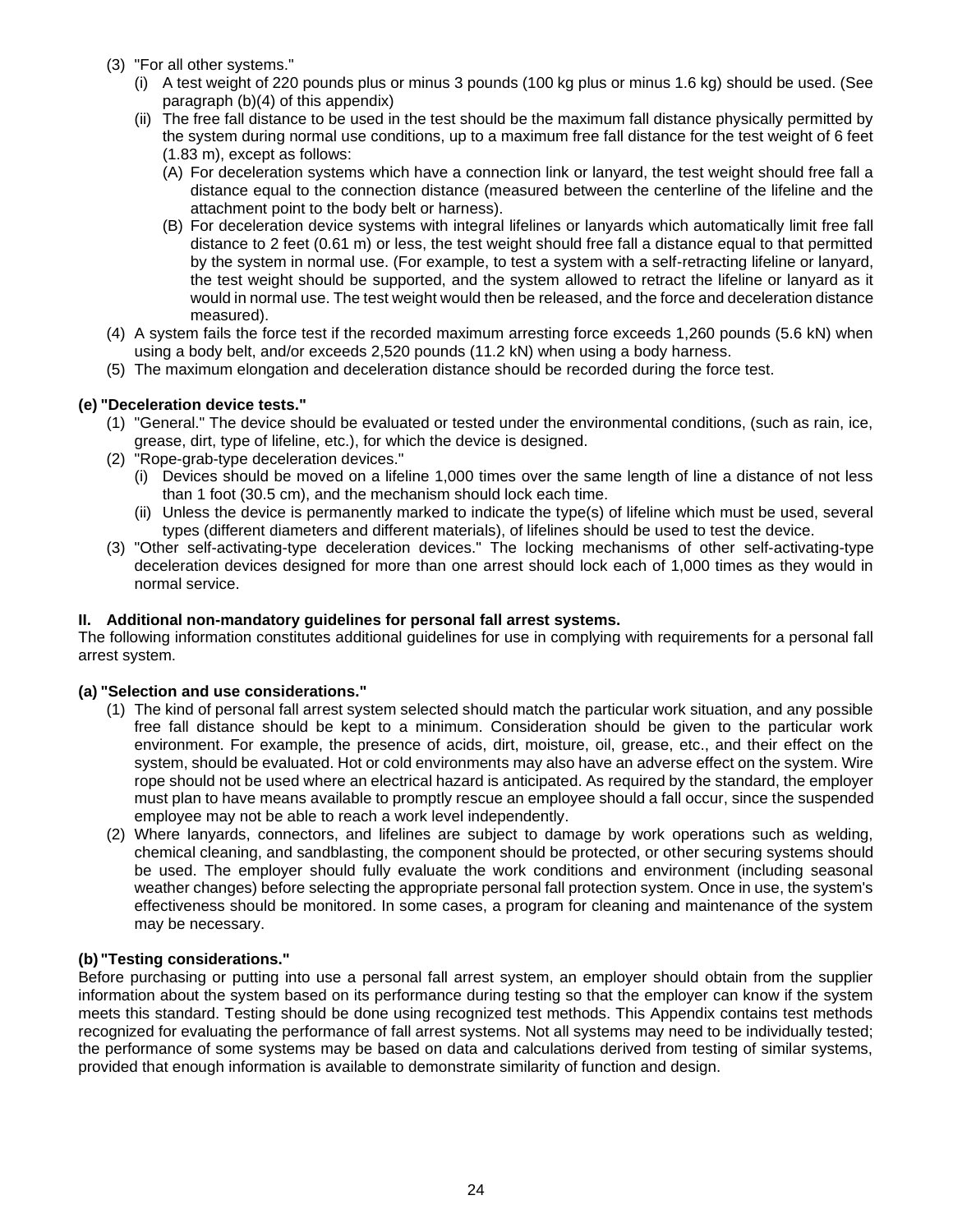#### **(c) "Component compatibility considerations."**

Ideally, a personal fall arrest system is designed, tested, and supplied as a complete system. However, it is common practice for lanyards, connectors, lifelines, deceleration devices, body belts and body harnesses to be interchanged since some components wear out before others. The employer and employee should realize that not all components are interchangeable. For instance, a lanyard should not be connected between a body belt (or harness) and a deceleration device of the self-retracting type since this can result in additional free fall for which the system was not designed. Any substitution or change to a personal fall arrest system should be fully evaluated or tested by a competent person to determine that it meets the standard, before the modified system is put in use.

### **(d) "Employee training considerations."**

Thorough employee training in the selection and use of personal fall arrest systems is imperative. Employees must be trained in the safe use of the system. This should include the following: application limits; proper anchoring and tie-off techniques; estimation of free fall distance, including determination of deceleration distance, and total fall distance to prevent striking a lower level; methods of use; and inspection and storage of the system. Careless or improper use of the equipment can result in serious injury or death. Employers and employees should become familiar with the material in this Appendix, as well as manufacturer's recommendations, before a system is used. Of uppermost importance is the reduction in strength caused by certain tie-offs (such as using knots, tying around sharp edges, etc.) and maximum permitted free fall distance. Also, to be stressed are the importance of inspections prior to use, the limitations of the equipment, and unique conditions at the worksite which may be important in determining the type of system to use.

## **(e) "Instruction considerations."**

Employers should obtain comprehensive instructions from the supplier as to the system's proper use and application, including, where applicable:

- (1) The force measured during the sample force test;
- (2) The maximum elongation measured for lanyards during the force test;
- (3) The deceleration distance measured for deceleration devices during the force test;
- (4) Caution statements on critical use limitations;
- (5) Application limits;
- (6) Proper hook-up, anchoring and tie-off techniques, including the proper dee-ring or other attachment point to use on the body belt and harness for fall arrest;
- (7) Proper climbing techniques;
- (8) Methods of inspection, use, cleaning, and storage; and
- (9) Specific lifelines which may be used.

This information should be provided to employees during training.

### **(f) "Rescue considerations."**

As required by 1926.502(d)(20), when personal fall arrest systems are used, the employer must assure that employees can be promptly rescued or can rescue themselves should a fall occur. The availability of rescue personnel, ladders or other rescue equipment should be evaluated. In some situations, equipment which allows employees to rescue themselves after the fall has been arrested may be desirable, such as devices which have descent capability.

### **(g) "Inspection considerations."**

As required by 1926.502(d)(21), personal fall arrest systems must be regularly inspected. Any component with any significant defect, such as cuts, tears, abrasions, mold, or undue stretching; alterations or additions which might affect its efficiency; damage due to deterioration; contact with fire, acids, or other corrosives; distorted hooks or faulty hook springs; tongues unfitted to the shoulder of buckles; loose or damaged mountings; non-functioning parts; or wearing or internal deterioration in the ropes must be withdrawn from service immediately, and should be tagged or marked as unusable, or destroyed.

### **(h) "Tie-off considerations."**

- (1) One of the most important aspects of personal fall protection systems is fully planning the system before it is put into use. Probably the most overlooked component is planning for suitable anchorage points. Such planning should ideally be done before the structure or building is constructed so that anchorage points can be incorporated during construction for use later for window cleaning or other building maintenance. If properly planned, these anchorage points may be used during construction, as well as afterwards.
	- (i) Properly planned anchorages should be used if they are available. In some cases, anchorages must be installed immediately prior to use. In such cases, a registered professional engineer with experience in designing fall protection systems, or another qualified person with appropriate education and experience should design an anchor point to be installed.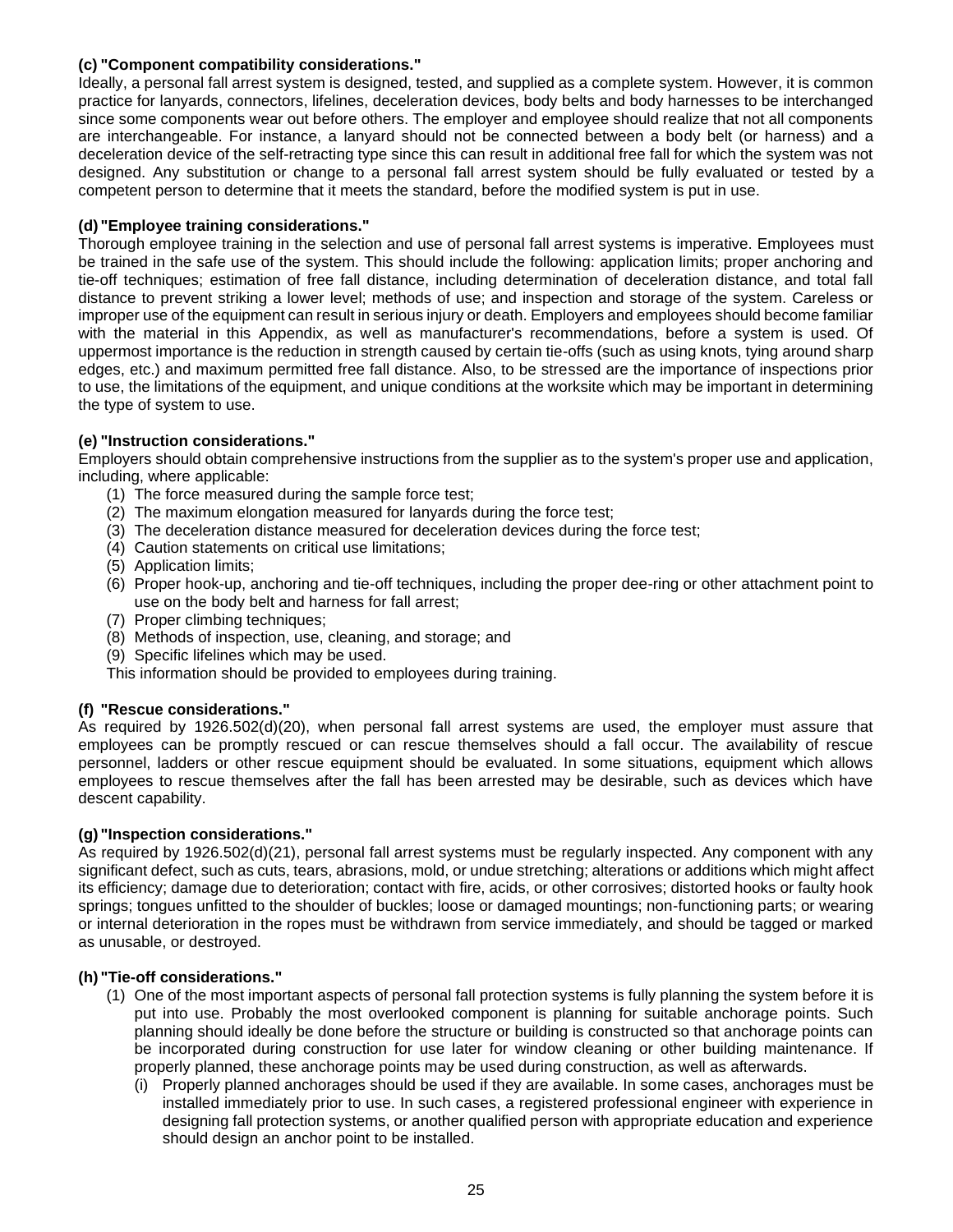- (ii) In other cases, the Agency recognizes that there will be a need to devise an anchor point from existing structures. Examples of what might be appropriate anchor points are steel members or I-beams if an acceptable strap is available for the connection (do not use a lanyard with a snaphook clipped onto itself); large eye-bolts made of an appropriate grade steel; guardrails or railings if they have been designed for use as an anchor point; or masonry or wood members only if the attachment point is substantial and precautions have been taken to assure that bolts or other connectors will not pull through. A qualified person should be used to evaluate the suitable of these "make shift" anchorages with a focus on proper strength.
- (2) Employers and employees should at all times be aware that the strength of a personal fall arrest system is based on its being attached to an anchoring system which does not reduce the strength of the system (such as a properly dimensioned eye-bolt/snap-hook anchorage). Therefore, if a means of attachment is used that will reduce the strength of the system, that component should be replaced by a stronger one, but one that will also maintain the appropriate maximum arrest force characteristics.
- (3) Tie-off using a knot in a rope lanyard or lifeline (at any location) can reduce the lifeline or lanyard strength by 50 percent or more. Therefore, a stronger lanyard or lifeline should be used to compensate for the weakening effect of the knot, or the lanyard length should be reduced (or the tie-off location raised) to minimize free fall distance, or the lanyard or lifeline should be replaced by one which has an appropriately incorporated connector to eliminate the need for a knot.
- (4) Tie-off of a rope lanyard or lifeline around an "H" or "I" beam or similar support can reduce its strength as much as 70 percent due to the cutting action of the beam edges. Therefore, use should be made of a webbing lanyard or wire core lifeline around the beam; or the lanyard or lifeline should be protected from the edge; or free fall distance should be greatly minimized.
- (5) Tie-off where the line passes over or around rough or sharp surfaces reduces strength drastically. Such a tie-off should be avoided or an alternative tie-off rigging should be used. Such alternatives may include use of a snap-hook/dee ring connection, wire rope tie-off, an effective padding of the surfaces, or an abrasionresistance strap around or over the problem surface.
- (6) Horizontal lifelines may, depending on their geometry and angle of sag, be subjected to greater loads than the impact load imposed by an attached component. When the angle of horizontal lifeline sag is less than 30 degrees, the impact force imparted to the lifeline by an attached lanyard is greatly amplified. For example, with a sag angle of 15 degrees, the force amplification is about 2:1 and at 5 degrees sag, it is about 6:1. Depending on the angle of sag, and the line's elasticity, the strength of the horizontal lifeline and the anchorages to which it is attached should be increased a number of times over that of the lanyard. Extreme care should be taken in considering a horizontal lifeline for multiple tie-offs. The reason for this is that in multiple tie-offs to a horizontal lifeline, if one employee falls, the movement of the falling employee and the horizontal lifeline during arrest of the fall may cause other employees to fall also. Horizontal lifeline and anchorage strength should be increased for each additional employee to be tied off. For these and other reasons, the design of systems using horizontal lifelines must only be done by qualified persons. Testing of installed lifelines and anchors prior to use is recommended.
- (7) The strength of an eye-bolt is rated along the axis of the bolt and its strength is greatly reduced if the force is applied at an angle to this axis (in the direction of shear). Also, care should be exercised in selecting the proper diameter of the eye to avoid accidental disengagement of snap-hooks not designed to be compatible for the connection.
- (8) Due to the significant reduction in the strength of the lifeline/lanyard (in some cases, as much as a 70 percent reduction), the sliding hitch knot (prusik) should not be used for lifeline/lanyard connections except in emergency situations where no other available system is practical. The "one-and-one" sliding hitch knot should never be used because it is unreliable in stopping a fall. The "two-and-two," or "three-and-three" knot (preferable) may be used in emergency situations; however, care should be taken to limit free fall distance to a minimum because of reduced lifeline/lanyard strength.

### **(i) "Vertical lifeline considerations."**

As required by the standard, each employee must have a separate lifeline [except employees engaged in constructing elevator shafts who are permitted to have two employees on one lifeline] when the lifeline is vertical. The reason for this is that in multiple tie-offs to a single lifeline, if one employee falls, the movement of the lifeline during the arrest of the fall may pull other employees' lanyards, causing them to fall as well.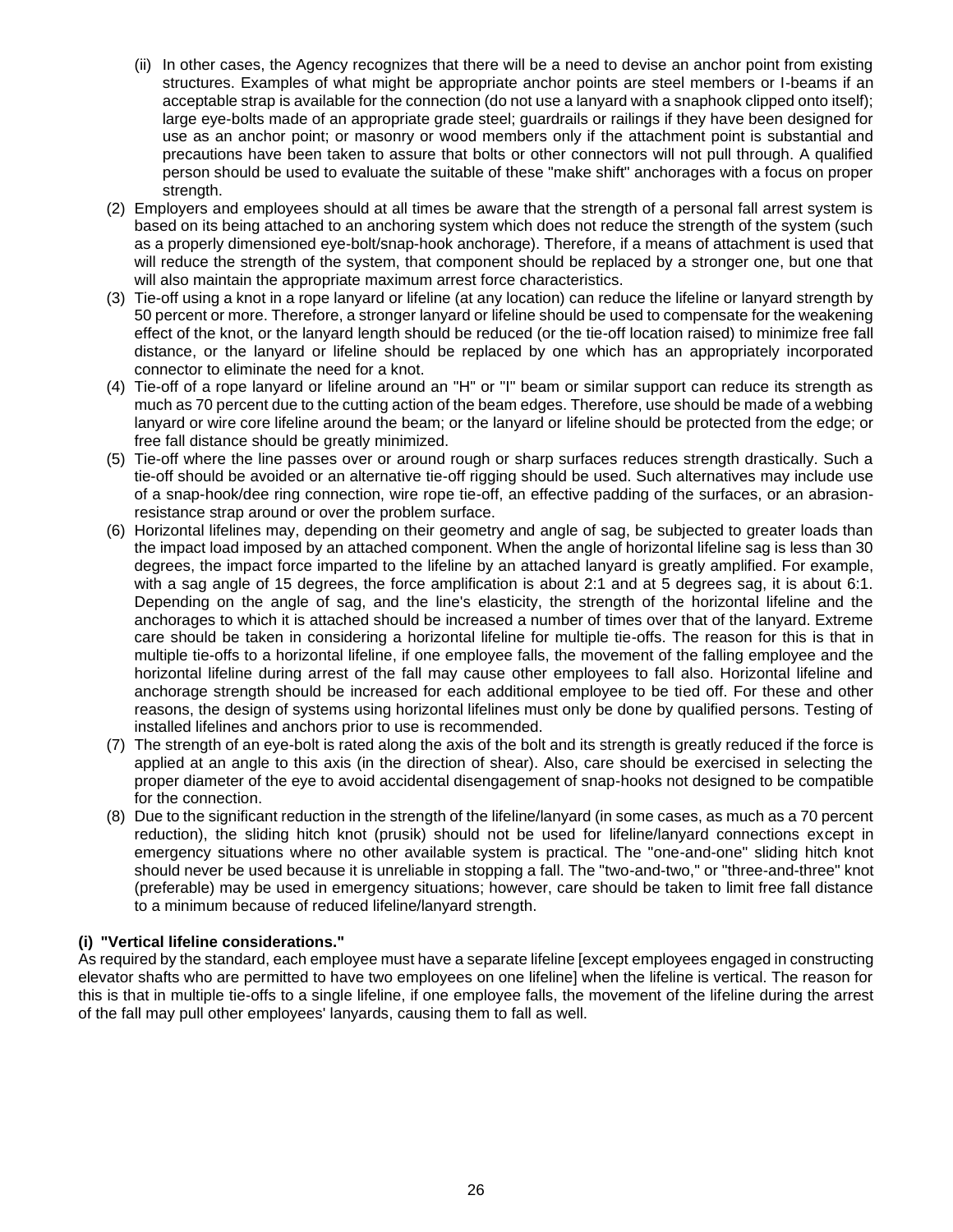### **(j) "Snap-hook considerations."**

- (1) Although not required by this standard for all connections until January 1, 1998, locking snaphooks designed for connection to suitable objects (of sufficient strength) are highly recommended in lieu of the nonlocking type. Locking snaphooks incorporate a positive locking mechanism in addition to the spring-loaded keeper, which will not allow the keeper to open under moderate pressure without someone first releasing the mechanism. Such a feature, properly designed, effectively prevents roll-out from occurring.
- (2) As required by 1926.502(d)(6), the following connections must be avoided (unless properly designed locking snaphooks are used) because they are conditions which can result in roll-out when a nonlocking snaphook is used:
	- (i) Direct connection of a snaphook to a horizontal lifeline.
	- (ii) Two (or more) snaphooks connected to one dee-ring.
	- (iii) Two snaphooks connected to each other.
	- (iv) A snaphook connected back on its integral lanyard.
	- (v) A snaphook connected to a webbing loop or webbing lanyard.
	- (vi) Improper dimensions of the dee-ring, rebar, or other connection point in relation to the snaphook dimensions which would allow the snaphook keeper to be depressed by a turning motion of the snaphook.

#### **(k) "Free fall considerations."**

The employer and employee should at all times be aware that a system's maximum arresting force is evaluated under normal use conditions established by the manufacturer, and in no case using a free fall distance in excess of 6 feet (1.8 m). A few extra feet of free fall can significantly increase the arresting force on the employee, possibly to the point of causing injury. Because of this, the free fall distance should be kept at a minimum, and, as required by the standard, in no case greater than 6 feet (1.8 m). To help assure this, the tie-off attachment point to the lifeline or anchor should be located at or above the connection point of the fall arrest equipment to belt or harness. (Since otherwise additional free fall distance is added to the length of the connecting means (i.e. lanyard)). Attaching to the working surface will often result in a free fall greater than 6 feet (1.8 m). For instance, if a 6-foot (1.8 m) lanyard is used, the total free fall distance will be the distance from the working level to the body belt (or harness) attachment point plus the 6 feet (1.8 m) of lanyard length. Another important consideration is that the arresting force which the fall system must withstand also goes up with greater distances of free fall, possibly exceeding the strength of the system.

#### **(l) "Elongation and deceleration distance considerations."**

Other factors involved in a proper tie-off are elongation and deceleration distance. During the arresting of a fall, a lanyard will experience a length of stretching or elongation, whereas activation of a deceleration device will result in a certain stopping distance. These distances should be available with the lanyard or device's instructions and must be added to the free fall distance to arrive at the total fall distance before an employee is fully stopped. The additional stopping distance may be very significant if the lanyard or deceleration device is attached near or at the end of a long lifeline, which may itself add considerable distance due to its own elongation. As required by the standard, sufficient distance to allow for all of these factors must also be maintained between the employee and obstructions below, to prevent an injury due to impact before the system fully arrests the fall. In addition, a minimum of 12 feet (3.7 m) of lifeline should be allowed below the securing point of a rope grab type deceleration device, and the end terminated to prevent the device from sliding off the lifeline. Alternatively, the lifeline should extend to the ground or the next working level below. These measures are suggested to prevent the worker from inadvertently moving past the end of the lifeline and having the rope grab become disengaged from the lifeline.

#### **(m) "Obstruction considerations."**

The location of the tie-off should also consider the hazard of obstructions in the potential fall path of the employee. Tie-offs which minimize the possibilities of exaggerated swinging should be considered. In addition, when a body belt is used, the employee's body will go through a horizontal position to a jack-knifed position during the arrest of all falls. Thus, obstructions which might interfere with this motion should be avoided or a severe injury could occur.

#### **(n) "Other considerations."**

Because of the design of some personal fall arrest systems, additional considerations may be required for proper tieoff. For example, heavy deceleration devices of the self-retracting type should be secured overhead in order to avoid the weight of the device having to be supported by the employee. Also, if self-retracting equipment is connected to a horizontal lifeline, the sag in the lifeline should be minimized to prevent the device from sliding down the lifeline to a position which creates a swing hazard during fall arrest. In all cases, manufacturer's instructions should be followed.

[59 FR 40743, Aug. 9, 1994; 60 FR 5131, Jan. 26, 1995]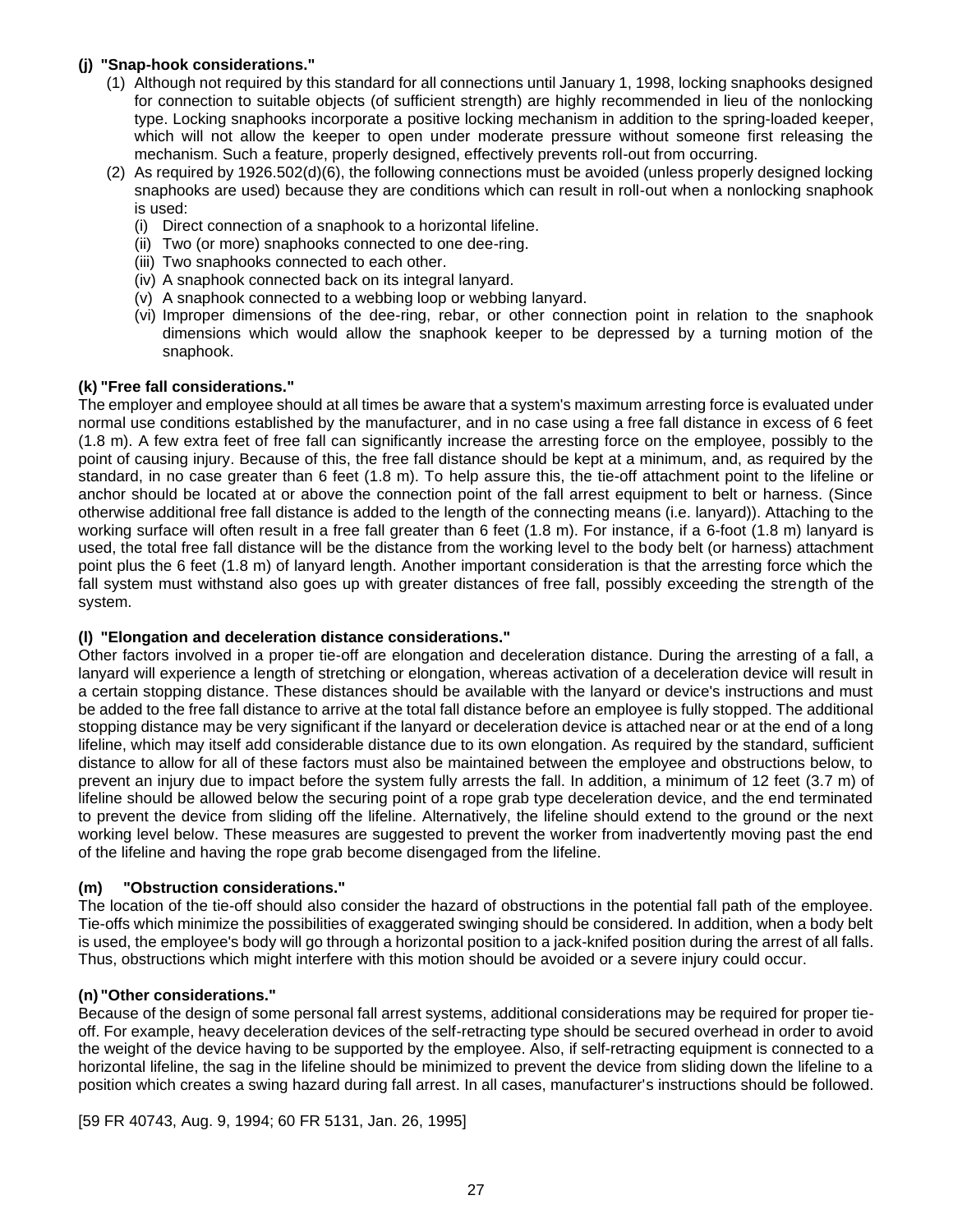## **APPENDIX D POSITIONING DEVICE SYSTEMS NON-MANDATORY GUIDELINES FOR COMPLYING WITH 1926.502(E)**

### <span id="page-27-1"></span><span id="page-27-0"></span>**I. Testing Methods For Positioning Device Systems.**

This appendix serves as a non-mandatory guideline to assist employers comply with the requirements for positioning device systems in 1926.502(e). Paragraphs (b), (c), (d) and (e) of Appendix C of subpart M relating to 1926.502(d) - Personal Fall Arrest Systems - set forth test procedures which may be used, along with the procedures listed below, to determine compliance with the requirements for positioning device systems in 1926.502(e)(3) and (4) of Subpart M.

#### **(a) "General."**

- (1) Single strap positioning devices shall have one end attached to a fixed anchorage and the other end connected to a body belt or harness in the same manner as they would be used to protect employees. Double strap positioning devices, similar to window cleaner's belts, shall have one end of the strap attached to a fixed anchorage and the other end shall hang free. The body belt or harness shall be attached to the strap in the same manner as it would be used to protect employees. The two strap ends shall be adjusted to their maximum span.
- (2) The fixed anchorage shall be rigid, and shall not have a deflection greater than .04 inches (1 mm) when a force of 2,250 pounds (10 kN) is applied.
- (3) During the testing of all systems, a test weight of 250 pounds plus or minus 3 pounds (113 kg plus or minus 1.6 kg) shall be used. The weight shall be a rigid object with a girth of 38 inches plus or minus 4 inches (96 cm plus or minus 10 cm).
- (4) Each test shall consist of dropping the specified weight one time without failure of the system being tested. A new system shall be used for each test.
- (5) The test weight for each test shall be hoisted exactly 4 feet (1.2 m above its "at rest" position), and shall be dropped so as to permit a vertical free fall of 4 feet (1.2 m).
- (6) The test is failed whenever any breakage or slippage occurs which permits the weight to fall free of the system.
- (7) Following the test, the system need not be capable of further operation; however, all such incapacities shall be readily apparent.

#### <span id="page-27-2"></span>**II. Inspection Considerations.**

As required in 1926.502 (e)(5), positioning device systems must be regularly inspected. Any component with any significant defect, such as cuts, tears, abrasions, mold, or undue stretching; alterations or additions which might affect its efficiency; damage due to deterioration; contact with fire, acids, or other corrosives; distorted hooks or faulty hook springs; tongues unfitted to the shoulder of buckles; loose or damaged mountings; non-functioning parts; or wearing or internal deterioration in the ropes must be withdrawn from service immediately, and should be tagged or marked as unusable, or destroyed.

[59 FR 40746, Aug. 9, 1994; 60 FR 5131, Jan. 26, 1995]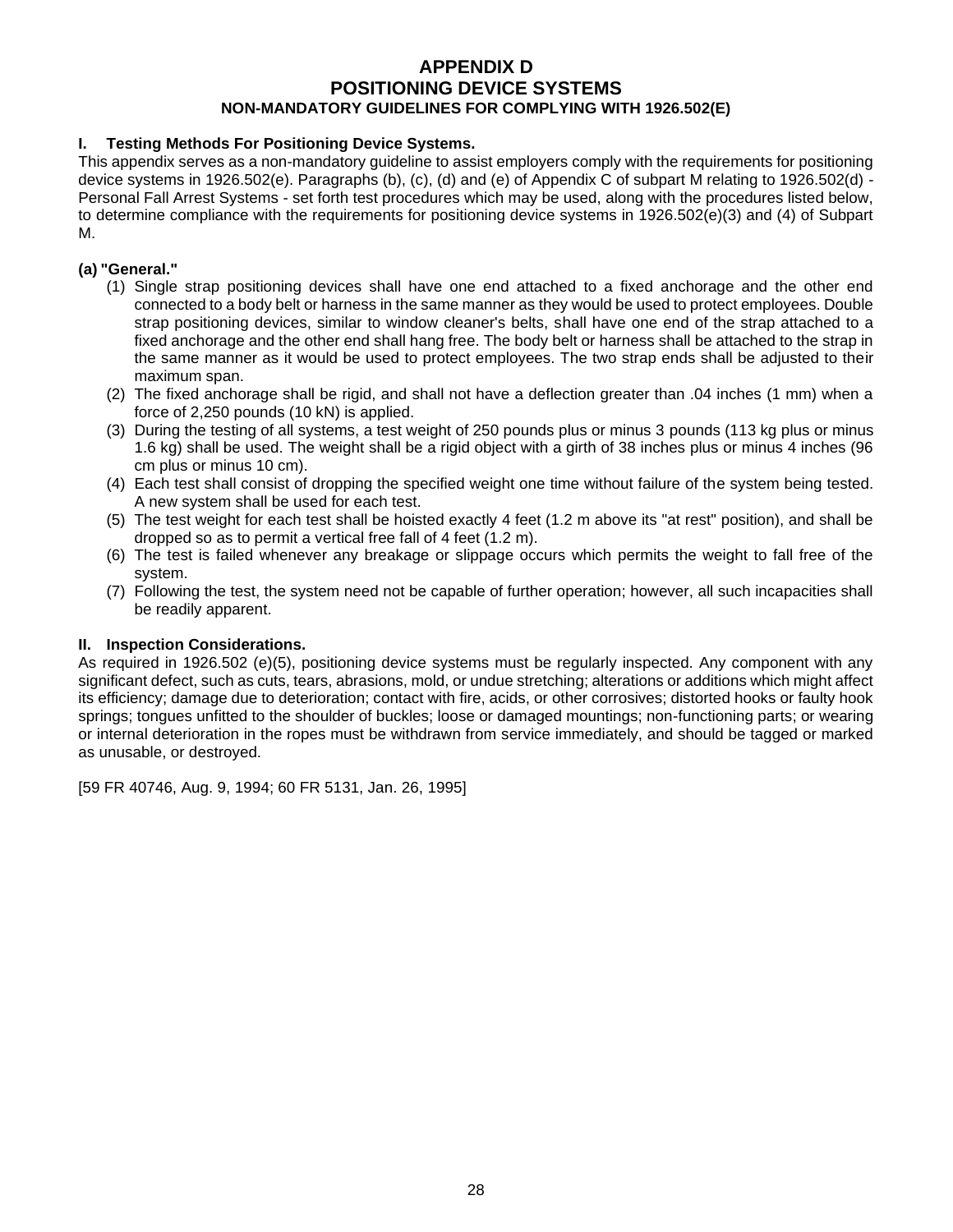## **APPENDIX E SAMPLE FALL PROTECTION PLAN NON-MANDATORY GUIDELINES FOR COMPLYING WITH 1926.502(K)**

<span id="page-28-0"></span>Employers engaged in leading edge work, precast concrete construction work and residential construction work who can demonstrate that it is infeasible or creates a greater hazard to use conventional fall protection systems must develop and follow a fall protection plan. Below are sample fall protection plans developed for precast concrete construction and residential work that could be tailored to be site specific for other precast concrete or residential jobsite. This sample plan can be modified to be used for other work involving leading edge work. The sample plan outlines the elements that must be addressed in any fall protection plan. The reasons outlined in this sample fall protection plan are for illustrative purposes only and are not necessarily a valid, acceptable rationale (unless the conditions at the job site are the same as those covered by these sample plans) for not using conventional fall protection systems for a particular precast concrete or residential construction worksite. However, the sample plans provide guidance to employers on the type of information that is required to be discussed in fall protection plans.

#### **SAMPLE FALL PROTECTION PLANS**

Fall Protection Plan For Precast/Prestress Concrete Structures This Fall Protection Plan is specific for the following project:

| Location of Job                |
|--------------------------------|
| <b>Erecting Company</b>        |
| Date Plan Prepared or Modified |
| Plan Prepared By               |
| Plan Approved By               |
| Plan Supervised By             |

The following Fall Protection Plan is a sample program prepared for the prevention of injuries associated with falls. A Fall Protection Plan must be developed and evaluated on a site by site basis. It is recommended that erectors discuss the written Fall Protection Plan with their OSHA Area Office prior to going on a jobsite.

#### <span id="page-28-1"></span>**I. Statement of Company Policy**

(Company Name) is dedicated to the protection of its employees from on-the-job injuries. All employees of (Company Name) have the responsibility to work safely on the job. The purpose of this plan is: (a) To supplement our standard safety policy by providing safety standards specifically designed to cover fall protection on this job and; (b) to ensure that each employee is trained and made aware of the safety provisions which are to be implemented by this plan prior to the start of erection.

This Fall Protection Plan addresses the use of other than conventional fall protection at a number of areas on the project, as well as identifying specific activities that require non-conventional means of fall protection. These areas include:

- a. Connecting activity (point of erection).
- b. Leading edge work.
- c. Unprotected sides or edge.
- d. Grouting.

This plan is designed to enable employers and employees to recognize the fall hazards on this job and to establish the procedures that are to be followed in order to prevent falls to lower levels or through holes and openings in walking/working surfaces. Each employee will be trained in these procedures and strictly adhere to them except when doing so would expose the employee to a greater hazard. If, in the employee's opinion, this is the case, the employee is to notify the foreman of the concern and the concern addressed before proceeding.

Safety policy and procedure on any one project cannot be administered, implemented, monitored and enforced by any one individual. The total objective of a safe, accident free work environment can only be accomplished by a dedicated, concerted effort by every individual involved with the project from management down to the last employee.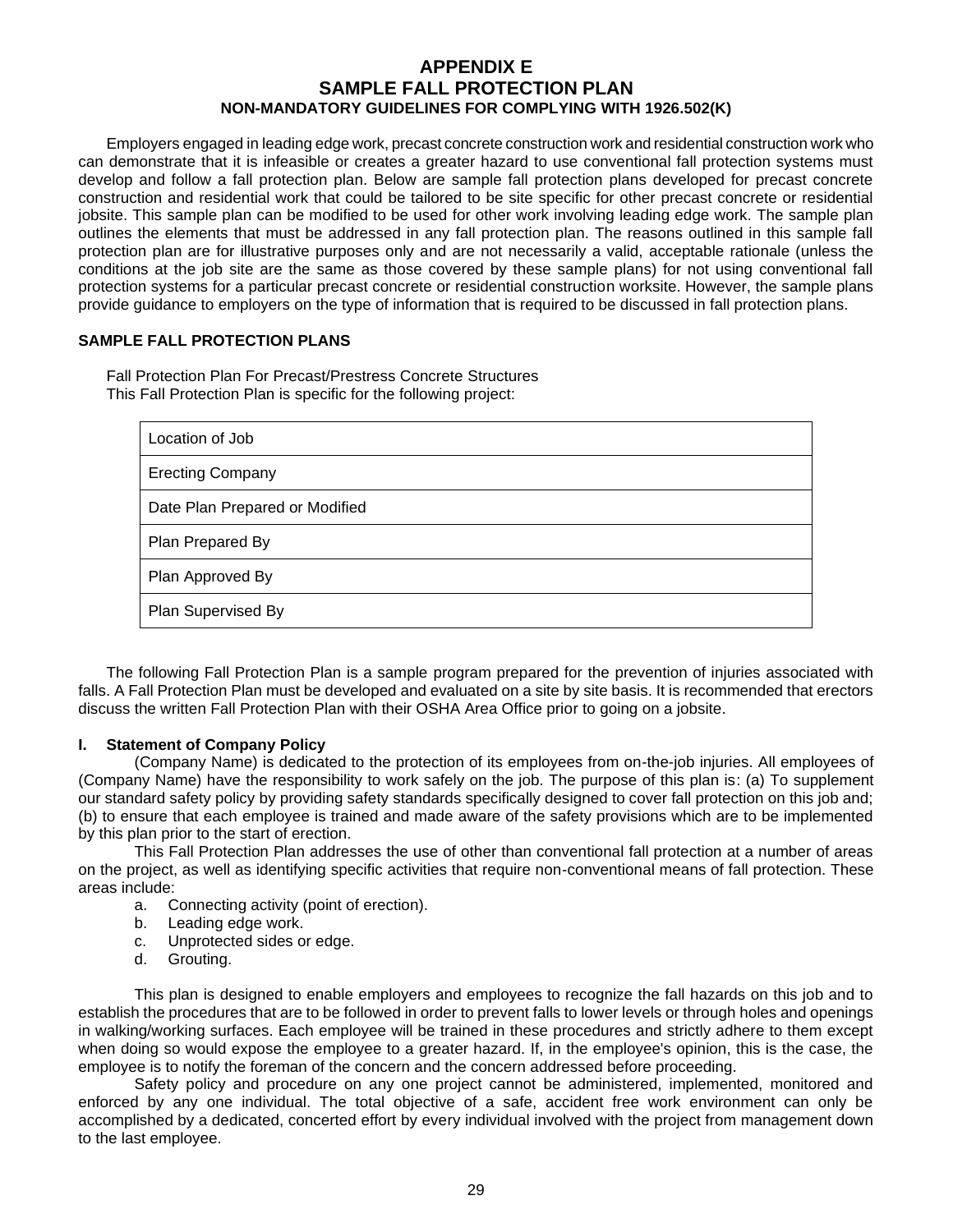Each employee must understand their value to the company; the costs of accidents, both monetary, physical, and emotional; the objective of the safety policy and procedures; the safety rules that apply to the safety policy and procedures; and what their individual role is in administering, implementing, monitoring, and compliance of their safety policy and procedures. This allows for a more personal approach to compliance through planning, training, understanding and cooperative effort, rather than by strict enforcement. If for any reason an unsafe act persists, strict enforcement will be implemented.

It is the responsibility of (name of competent person) to implement this Fall Protection Plan. (Name of Competent Person) is responsible for continual observational safety checks of their work operations and to enforce the safety policy and procedures. The foreman also is responsible to correct any unsafe acts or conditions immediately. It is the responsibility of the employee to understand and adhere to the procedures of this plan and to follow the instructions of the foreman. It is also the responsibility of the employee to bring to management's attention any unsafe or hazardous conditions or acts that may cause injury to either themselves or any other employees. Any changes to this Fall Protection Plan must be approved by (name of Qualified Person).

#### <span id="page-29-0"></span>**II. Fall Protection Systems to Be Used on This Project**

Where conventional fall protection is infeasible or creates a greater hazard at the leading edge and during initial connecting activity, we plan to do this work using a safety monitoring system and expose only a minimum number of employees for the time necessary to actually accomplish the job. The maximum number of workers to be monitored by one safety monitor is six (6). We are designating the following trained employees as designated erectors and they are permitted to enter the controlled access zones and work without the use of conventional fall protection.

| Safety monitor:     |
|---------------------|
| Designated erector: |
| Designated erector: |
| Designated erector: |
| Designated erector: |
| Designated erector: |
| Designated erector: |

The safety monitor shall be identified by wearing an orange hard hat. The designated erectors will be identified by one of the following methods:

- 1. They will wear a blue colored arm band, or
- 2. They will wear a blue colored hard hat, or
- 3. They will wear a blue colored vest.

Only individuals with the appropriate experience, skills, and training will be authorized as designated erectors. All employees that will be working as designated erectors under the safety monitoring system shall have been trained and instructed in the following areas:

- 1. Recognition of the fall hazards in the work area (at the leading edge and when making initial connectionspoint of erection).
- 2. Avoidance of fall hazards using established work practices which have been made known to the employees.
- 3. Recognition of unsafe practices or working conditions that could lead to a fall, such as windy conditions.
- 4. The function, use, and operation of safety monitoring systems, guardrail systems, body belt/harness systems, control zones and other protection to be used.
- 5. The correct procedure for erecting, maintaining, disassembling and inspecting the system(s) to be used.
- 6. Knowledge of construction sequence or the erection plan.

A conference will take place prior to starting work involving all members of the erection crew, crane crew and supervisors of any other concerned contractors. This conference will be conducted by the precast concrete erection supervisor in charge of the project. During the pre-work conference, erection procedures and sequences pertinent to this job will be thoroughly discussed and safety practices to be used throughout the project will be specified. Further, all personnel will be informed that the controlled access zones are off limits to all personnel other than those designated erectors specifically trained to work in that area.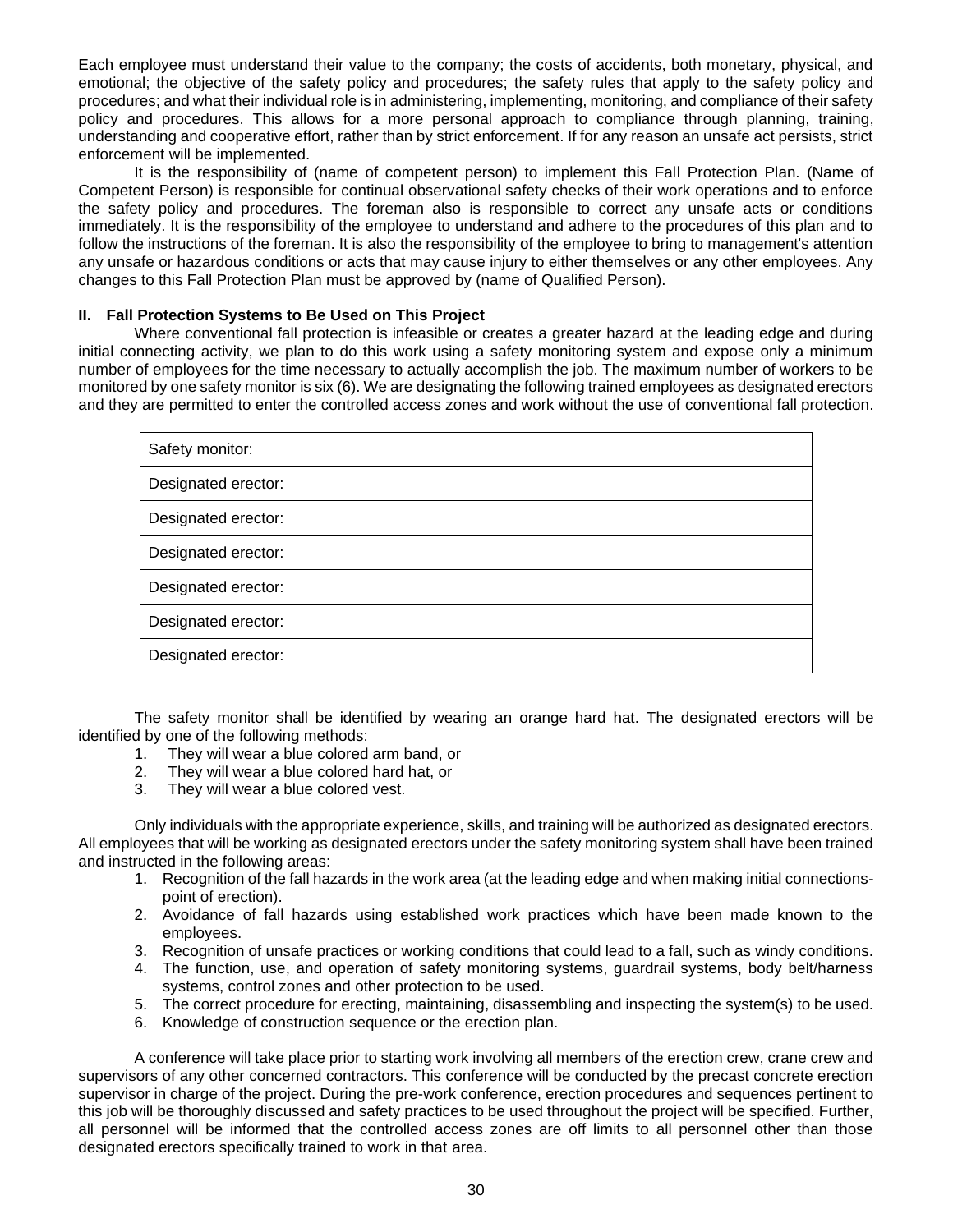#### **Safety Monitoring System**

A safety monitoring system means a fall protection system in which a competent person is responsible for recognizing and warning employees of fall hazards. The duties of the safety monitor are to:

- 1. Warn by voice when approaching the open edge in an unsafe manner.
- 2. Warn by voice if there is a dangerous situation developing which cannot be seen by another person involved with product placement, such as a member getting out of control.
- 3. Make the designated erectors aware they are in a dangerous area.
- 4. Be competent in recognizing fall hazards.
- 5. Warn employees when they appear to be unaware of a fall hazard or are acting in an unsafe manner.
- 6. Be on the same walking/working surface as the monitored employees and within visual sighting distance of the monitored employees.
- 7. Be close enough to communicate orally with the employees.
- 8. Not allow other responsibilities to encumber monitoring. If the safety monitor becomes too encumbered with other responsibilities, the monitor shall (1) stop the erection process; and (2) turn over other responsibilities to a designated erector; or (3) turn over the safety monitoring function to another designated, competent person. The safety monitoring system shall not be used when the wind is strong enough to cause loads with large surface areas to swing out of radius, or result in loss of control of the load, or when weather conditions cause the walking-working surfaces to become icy or slippery.

#### **Control Zone System**

A controlled access zone means an area designated and clearly marked, in which leading edge work may take place without the use of guardrail, safety net or personal fall arrest systems to protect the employees in the area. Control zone systems shall comply with the following provisions:

- 1. When used to control access to areas where leading edge and other operations are taking place the controlled access zone shall be defined by a control line or by any other means that restricts access. When control lines are used, they shall be erected not less than 6 feet (I.8 m) nor more than 60 feet (18 m) or half the length of the member being erected, whichever is less, from the leading edge.
- 2. The control line shall extend along the entire length of the unprotected or leading edge and shall be approximately parallel to the unprotected or leading edge.
- 3. The control line shall be connected on each side to a guardrail system or wall.
- 4. Control lines shall consist of ropes, wires, tapes, or equivalent materials, and supporting stanchions as follows:
- 5. Each line shall be flagged or otherwise clearly marked at not more than 6-foot (1.8 m) intervals with highvisibility material.
- 6. Each line shall be rigged and supported in such a way that its lowest point (including sag) is not less than 39 inches (1 m) from the walking/working surface and its highest point is not more than 45 inches (1.3 m) from the walking/working surface.
- 7. Each line shall have a minimum breaking strength of 200 pounds (.88 kN).

#### **Holes**

All openings greater than 12 in. x 12 in. will have perimeter guarding or covering. All predetermined holes will have the plywood covers made in the precasters' yard and shipped with the member to the jobsite. Prior to cutting holes on the job, proper protection for the hole must be provided to protect the workers. Perimeter guarding or covers will not be removed without the approval of the erection foreman.

<span id="page-30-0"></span>Precast concrete column erection through the existing deck requires that many holes be provided through this deck. These are to be covered and protected. Except for the opening being currently used to erect a column, all opening protection is to be left undisturbed. The opening being uncovered to erect a column will become part of the point of erection and will be addressed as part of this Fall Protection Plan. This uncovering is to be done at the erection foreman's direction and will only occur immediately prior to "feeding" the column through the opening. Once the end of the column is through the slab opening, there will no longer exist a fall hazard at this location.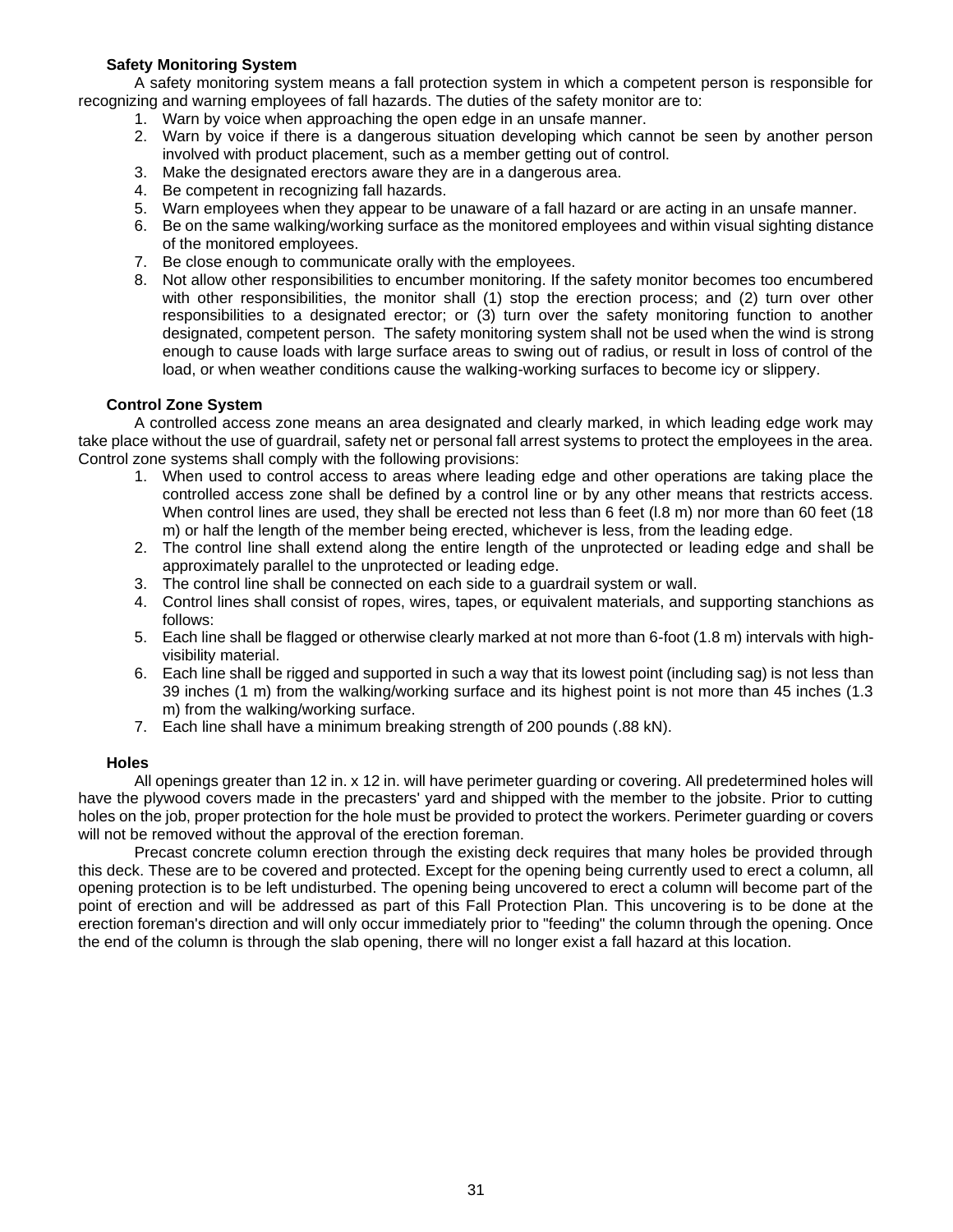#### **III. Implementation of Fall Protection Plan**

The structure being erected is a multistory total precast concrete building consisting of columns, beams, wall panels and hollow core slabs and double tee floor and roof members.

#### **The following is a list of the products and erection situations on this job: Columns**

For columns 10 ft to 36 ft long, employees disconnecting crane hooks from columns will work from a ladder and wear a body belt/harness with lanyard and be tied off when both hands are needed to disconnect. For tying off, a vertical lifeline will be connected to the lifting eye at the top of the column, prior to lifting, to be used with a manually operated or mobile rope grab. For columns too high for the use of a ladder, 36 ft and higher, an added cable will be used to reduce the height of the disconnecting point so that a ladder can be used. This cable will be left in place until a point in erection that it can be removed safely. In some cases, columns will be unhooked from the crane by using an erection tube or shackle with a pull pin which is released from the ground after the column is stabilized.

The column will be adequately connected and/or braced to safely support the weight of a ladder with an employee on it.

#### **Inverted Tee Beams**

Employees erecting inverted tee beams, at a height of 6 to 40 ft, will erect the beam, make initial connections, and final alignment from a ladder. If the employee needs to reach over the side of the beam to bar or make an adjustment to the alignment of the beam, they will mount the beam and be tied off to the lifting device in the beam after ensuring the load has been stabilized on its bearing. To disconnect the crane from the beam an employee will stand a ladder against the beam. Because the use of ladders is not practical at heights above 40 ft, beams will be initially placed with the use of tag lines and their final alignment made by a person on a manlift or similar employee positioning systems.

#### **Spandrel Beams**

Spandrel beams at the exterior of the building will be aligned as closely as possible with the use of tag lines with the final placement of the spandrel beam made from a ladder at the open end of the structure. A ladder will be used to make the initial connections and a ladder will be used to disconnect the crane. The other end of the beam will be placed by the designated erector from the double tee deck under the observation of the safety monitor.

The beams will be adequately connected and/or braced to safely support the weight of a ladder with an employee on it.

#### **Floor and Roof Members**

During installation of the precast concrete floor and/or roof members, the work deck continuously increases in area as more and more units are being erected and positioned. Thus, the unprotected floor/roof perimeter is constantly modified with the leading edge changing location as each member is installed. The fall protection for workers at the leading edge shall be assured by properly constructed and maintained control zone lines not more than 60 ft away from the leading edge supplemented by a safety monitoring system to ensure the safety of all designated erectors working within the area defined by the control zone lines.

The hollow core slabs erected on the masonry portion of the building will be erected and grouted using the safety monitoring system. Grout will be placed in the space between the end of the slab and face shell of the concrete masonry by dumping from a wheelbarrow. The grout in the keyways between the slabs will be dumped from a wheelbarrow and then spread with long handled tools, allowing the worker to stand erect facing toward the unprotected edge and back from any work deck edge.

Whenever possible, the designated erectors will approach the incoming member at the leading edge only after it is below waist height so that the member itself provides protection against falls.

Except for the situations described below, when the arriving floor or roof member is within 2 to 3 inches of its final position, the designated erectors can then proceed to their position of erection at each end of the member under the control of the safety monitor. Crane hooks will be unhooked from double tee members by designated erectors under the direction and supervision of the safety monitor.

Designated erectors, while waiting for the next floor or roof member, will be constantly under the control of the safety monitor for fall protection and are directed to stay a minimum of six (6) ft from the edge. In the event a designated erector must move from one end of a member, which has just been placed at the leading edge, they must first move away from the leading edge a minimum of six (6) ft and then progress to the other end while maintaining the minimum distance of six (6) ft at all times.

Erection of double tees, where conditions require bearing of one end into a closed pocket and the other end on a beam ledge, restricting the tee legs from going directly into the pockets, require special considerations. The tee legs that are to bear in the closed pocket must hang lower than those at the beam bearing. The double tee will be "two-lined" in order to elevate one end higher than the other to allow for the low end to be ducked into the closed pocket using the following procedure.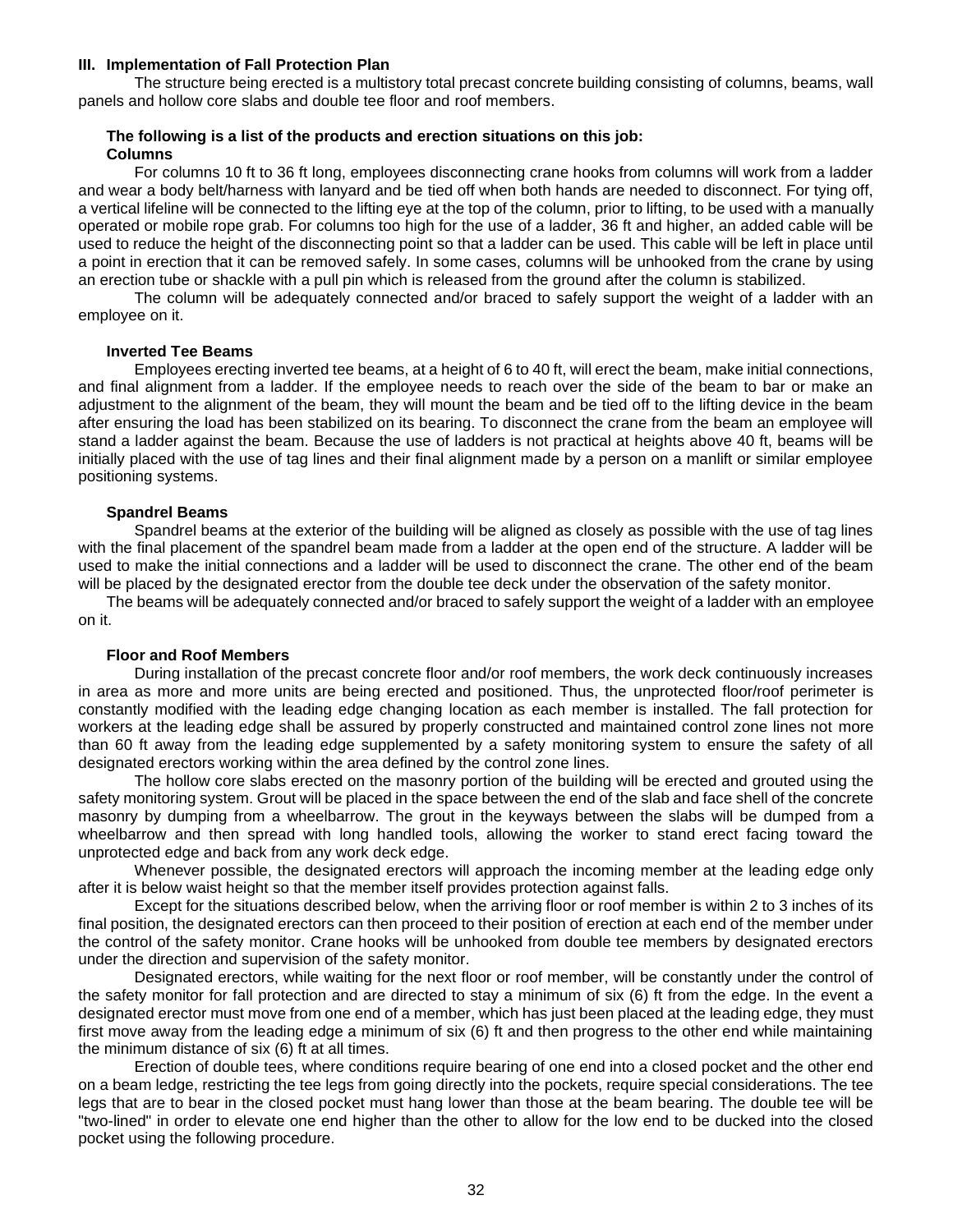The double tee will be rigged with a standard four-way spreader off of the main load line. An additional choker will be attached to the married point of the two-legged spreader at the end of the tee that is to be elevated. The double tee will be hoisted with the main load line and swung into a position as close as possible to the tee's final bearing elevation. When the tee is in this position and stabilized, the whip line load block will be lowered to just above the tee deck. At this time, two erectors will walk out on the suspended tee deck at midspan of the tee member and pull the load block to the end of the tee to be elevated and attach the additional choker to the load block. The possibility of entanglement with the crane lines and other obstacles during this two-lining process while raising and lowering the crane block on that second line could be hazardous to an encumbered employee. Therefore, the designated erectors will not tie off during any part of this process. While the designated erectors are on the double tee, the safety monitoring system will be used. After attaching the choker, the two erectors then step back on the previously erected tee deck and signal the crane operator to hoist the load with the whip line to the elevation that will allow for enough clearance to let the low-end tee legs slide into the pockets when the main load line is lowered. The erector, who is handling the lowered end of the tee at the closed pocket bearing, will step out on the suspended tee. An erection bar will then be placed between the end of the tee leg and the inside face of the pocketed spandrel member. The tee is barred away from the pocketed member to reduce the friction and lateral force against the pocketed member. As the tee is being lowered, the other erector remains on the tee which was previously erected to handle the other end. At this point the tee is slowly lowered by the crane to a point where the tee legs can freely slide into the pockets. The erector working the lowered end of the tee must keep pressure on the bar between the tee and the face of the pocketed spandrel member to very gradually let the tee legs slide into the pocket to its proper bearing dimension. The tee is then slowly lowered into its final erected position.

The designated erector should be allowed onto the suspended double tee, otherwise there is no control over the horizontal movement of the double tee and this movement could knock the spandrel off of its bearing or the column out of plumb. The control necessary to prevent hitting the spandrel can only be done safely from the top of the double tee being erected.

Loadbearing Wall Panels: The erection of the loadbearing wall panels on the elevated decks requires the use of a safety monitor and a controlled access zone that is a minimum of 25 ft and a maximum of 1/2 the length of the wall panels away from the unprotected edge, so that designated erectors can move freely and unencumbered when receiving the panels. Bracing, if required for stability, will be installed by ladder. After the braces are secured, the crane will be disconnected from the wall by using a ladder. The wall to wall connections will also be performed from a ladder.

Non-Loadbearing Panels (Cladding): The locating of survey lines, panel layout and other installation prerequisites (prewelding, etc.) for non-loadbearing panels (cladding) will not commence until floor perimeter and floor openings have been protected. In some areas, it is necessary because of panel configuration to remove the perimeter protection as the cladding is being installed. Removal of perimeter protection will be performed on a bay to bay basis, just ahead of cladding erection to minimize temporarily unprotected floor edges. Those workers within 6 ft of the edge, receiving and positioning the cladding when the perimeter protection is removed shall be tied off.

#### **Detailing**

Employees exposed to falls of six (6) feet or more to lower levels, who are not actively engaged in leading edge work or connecting activity, such as welding, bolting, cutting, bracing, guying, patching, painting or other operations, and who are working less than six (6) ft from an unprotected edge will be tied off at all times or guardrails will be installed. Employees engaged in these activities but who are more than six (6) ft from an unprotected edge as defined by the control zone lines, do not require fall protection but a warning line or control lines must be erected to remind employees they are approaching an area where fall protection is required.

#### <span id="page-32-0"></span>**IV. Conventional Fall Protection Considered for the Point of Erection or Leading-Edge Erection Operations A. Personal Fall Arrest Systems**

In this particular erection sequence and procedure, personal fall arrest systems requiring body belt/harness systems, lifelines and lanyards will not reduce possible hazards to workers and will create offsetting hazards during their usage at the leading edge of precast/prestressed concrete construction.

Leading edge erection and initial connections are conducted by employees who are specifically trained to do this type of work and are trained to recognize the fall hazards. The nature of such work normally exposes the employee to the fall hazard for a short period of time and installation of fall protection systems for a short duration is not feasible because it exposes the installers of the system to the same fall hazard, but for a longer period of time.

- 1. It is necessary that the employee be able to move freely without encumbrance in order to guide the sections of precast concrete into their final position without having lifelines attached which will restrict the employee's ability to move about at the point of erection.
- 2. A typical procedure requires 2 or more workers to maneuver around each other as a concrete member is positioned to fit into the structure. If they are each attached to a lifeline, part of their attention must be diverted from their main task of positioning a member weighing several tons to the task of avoiding entanglements of their lifelines or avoiding tripping over lanyards.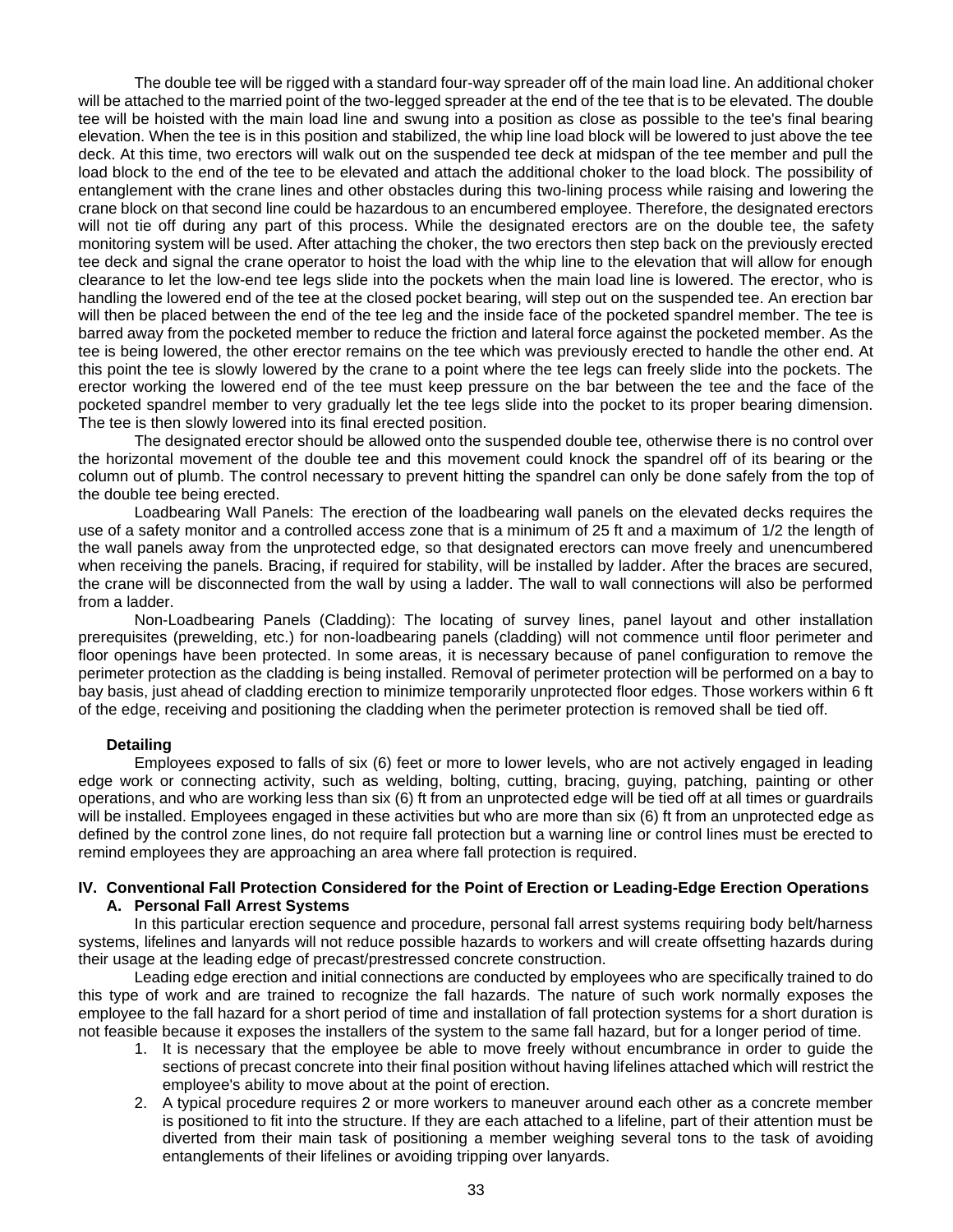Therefore, if these workers are attached to lanyards, more fall potential would result than from not using such a device. In this specific erection sequence and procedure, retractable lifelines do not solve the problem of two workers becoming tangled. In fact, such a tangle could prevent the lifeline from retracting as the worker moved, thus potentially exposing the worker to a fall greater than 6 ft. Also, a worker crossing over the lifeline of another worker can create a hazard because the movement of one person can unbalance the other. In the event of a fall by one person there is a likelihood that the other person will be caused to fall as well. In addition, if contamination such as grout (during hollow core grouting) enters the retractable housing it can cause excessive wear and damage to the device and could clog the retracting mechanism as the lanyard is dragged across the deck. Obstructing the cable orifice can defeat the device's shock absorbing function, produce cable slack and damage, and adversely affect cable extraction and retraction.

3. Employees tied to a lifeline can be trapped and crushed by moving structural members if the employee becomes restrained by the lanyard or retractable lifeline and cannot get out of the path of the moving load. The sudden movement of a precast concrete member being raised by a crane can be caused by a number of factors. When this happens, a connector may immediately have to move a considerable distance to avoid injury. If a tied off body belt/harness is being used, the connector could be trapped. Therefore, there is a greater risk of injury if the connector is tied to the structure for this specific erection sequence and procedure.

When necessary to move away from a retractable device, the worker cannot move at a rate greater than the device locking speed typically 3.5 to 4.5 ft/sec. When moving toward the device it is necessary to move at a rate which does not permit cable slack to build up. This slack may cause cable retraction acceleration and cause a worker to lose their balance by applying a higher than normal jerking force on the body when the cable suddenly becomes taut after building up momentum. This slack can also cause damage to the internal spring-loaded drum, uneven coiling of cable on the drum, and possible cable damage.

The factors causing sudden movements for this location include:

- (a) Cranes
	- (1) Operator error.
		- (2) Site conditions (soft or unstable ground).
	- (3) Mechanical failure.
	- (4) Structural failure.
	- (5) Rigging failure.
	- (6) Crane signal/radio communication failure.
- (b) Weather Conditions
	- (1) Wind (strong wind/sudden gusting) particularly a problem with the large surface areas of precast concrete members.
	- (2) Snow/rain (visibility).
	- (3) Fog (visibility).
	- (4) Cold causing slowed reactions or mechanical problems.
- (c) Structure/Product Conditions.
	- (1) Lifting Eye failure.
	- (2) Bearing failure or slippage.
	- (3) Structure shifting.
	- (4) Bracing failure.
	- (5) Product failure.
- (d) Human Error.
	- (1) Incorrect tag line procedure.
	- (2) Tag line hang-up.
	- (3) Incorrect or misunderstood crane signals.
	- (4) Misjudged elevation of member.
	- (5) Misjudged speed of member.
	- (6) Misjudged angle of member.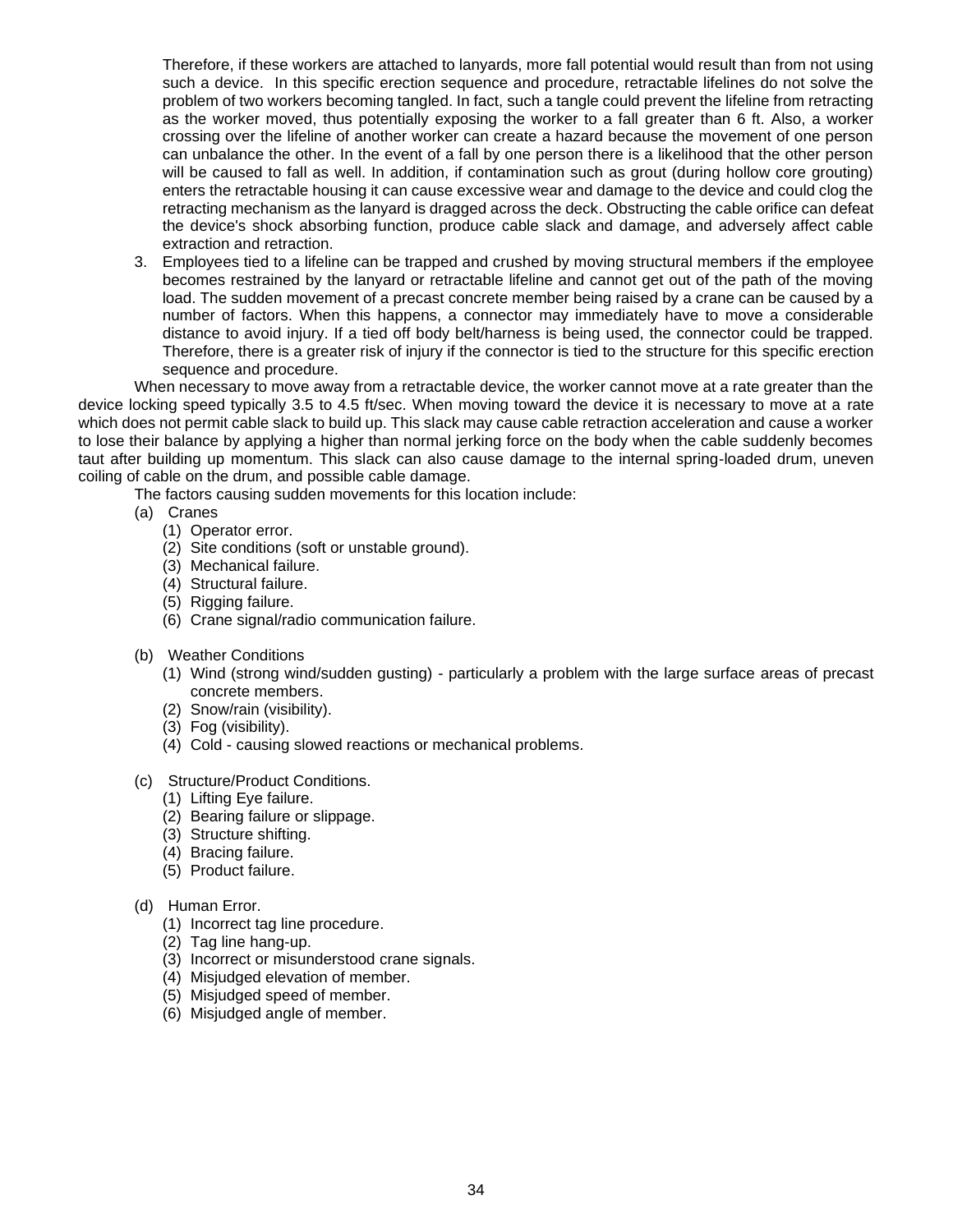- 4. Anchorages or special attachment points could be cast into the precast concrete members if sufficient preplanning and consideration of erectors' position is done before the members are cast. Any hole or other attachment must be approved by the engineer who designed the member. It is possible that some design restrictions will not allow a member to be weakened by an additional hole; however, it is anticipated that such situations would be the exception, not the rule. Attachment points, other than on the deck surface, will require removal and/or patching. In order to remove and/or patch these points, requires the employee to be exposed to an additional fall hazard at an unprotected perimeter. The fact that attachment points could be available anywhere on the structure does not eliminate the hazards of using these points for tying off as discussed above. A logical point for tying off on double tees would be using the lifting loops, except that they must be cut off to eliminate a tripping hazard at an appropriate time.
- 5. Providing attachment at a point above the walking/working surface would also create fall exposures for employees installing their devices. Final positioning of a precast concrete member requires it to be moved in such a way that it must pass through the area that would be occupied by the lifeline and the lanyards attached to the point above. Resulting entanglements of lifelines and lanyards on a moving member could pull employees from the work surface. Also, the structure is being created and, in most cases, there is no structure above the members being placed.
	- (a) Temporary structural supports, installed to provide attaching points for lifelines limit the space which is essential for orderly positioning, alignment and placement of the precast concrete members. To keep the lanyards a reasonable and manageable length, lifeline supports would necessarily need to be in proximity to the positioning process. A sudden shift of the precast concrete member being positioned because of wind pressure or crane movement could make it strike the temporary supporting structure, moving it suddenly and causing tied off employees to fall.
	- (b) The time in manhours which would be expended in placing and maintaining temporary structural supports for lifeline attaching points could exceed the expended manhours involved in placing the precast concrete members. No protection could be provided for the employees erecting the temporary structural supports and these supports would have to be moved for each successive step in the construction process, thus greatly increasing the employee's exposure to the fall hazard.
	- (c) The use of a cable strung horizontally between two columns to provide tie off lines for erecting or walking a beam for connecting work is not feasible and creates a greater hazard on this multi-story building for the following reasons:
		- (1) If a connector is to use such a line, it must be installed between the two columns. To perform this installation requires an erector to have more fall exposure time attaching the cable to the columns than would be spent to make the beam to column connection itself.
		- (2) If such a line is to be installed so that an erector can walk along a beam, it must be overhead or below him. For example, if a connector must walk along a 24 in. wide beam, the presence of a line next to the connector at waist level, attached directly to the columns, would prevent the connector from centering their weight over the beam and balancing themselves. Installing the line above the connector might be possible on the first level of a two-story column; however, the column may extend only a few feet above the floor level at the second level or be flush with the floor level. Attaching the line to the side of the beam could be a solution; however, it would require the connector to attach the lanyard below foot level which would most likely extend a fall farther than 6 ft.
		- (3) When lines are strung over every beam, it becomes more and more difficult for the crane operator to lower a precast concrete member into position without the member becoming fouled. Should the member become entangled, it could easily dislodge the line from a column. If a worker is tied to it at the time, a fall could be caused.
- 6. The ANSI A10.14-1991 American National Standard for Construction and Demolition Operations Requirements for Safety Belts, Harnesses, Lanyards and Lifelines for Construction and Demolition Use, states that the anchor point of a lanyard or deceleration device should, if possible, be located above the wearer's belt or harness attachment. ANSI A10.14 also states that a suitable anchorage point is one which is located as high as possible to prevent contact with an obstruction below should the worker fall. Most manufacturers also warn in the user's handbook that the safety block/retractable lifeline must be positioned above the D-ring (above the work space of the intended user) and OSHA recommends that fall arrest and restraint equipment be used in accordance with the manufacturer's instructions.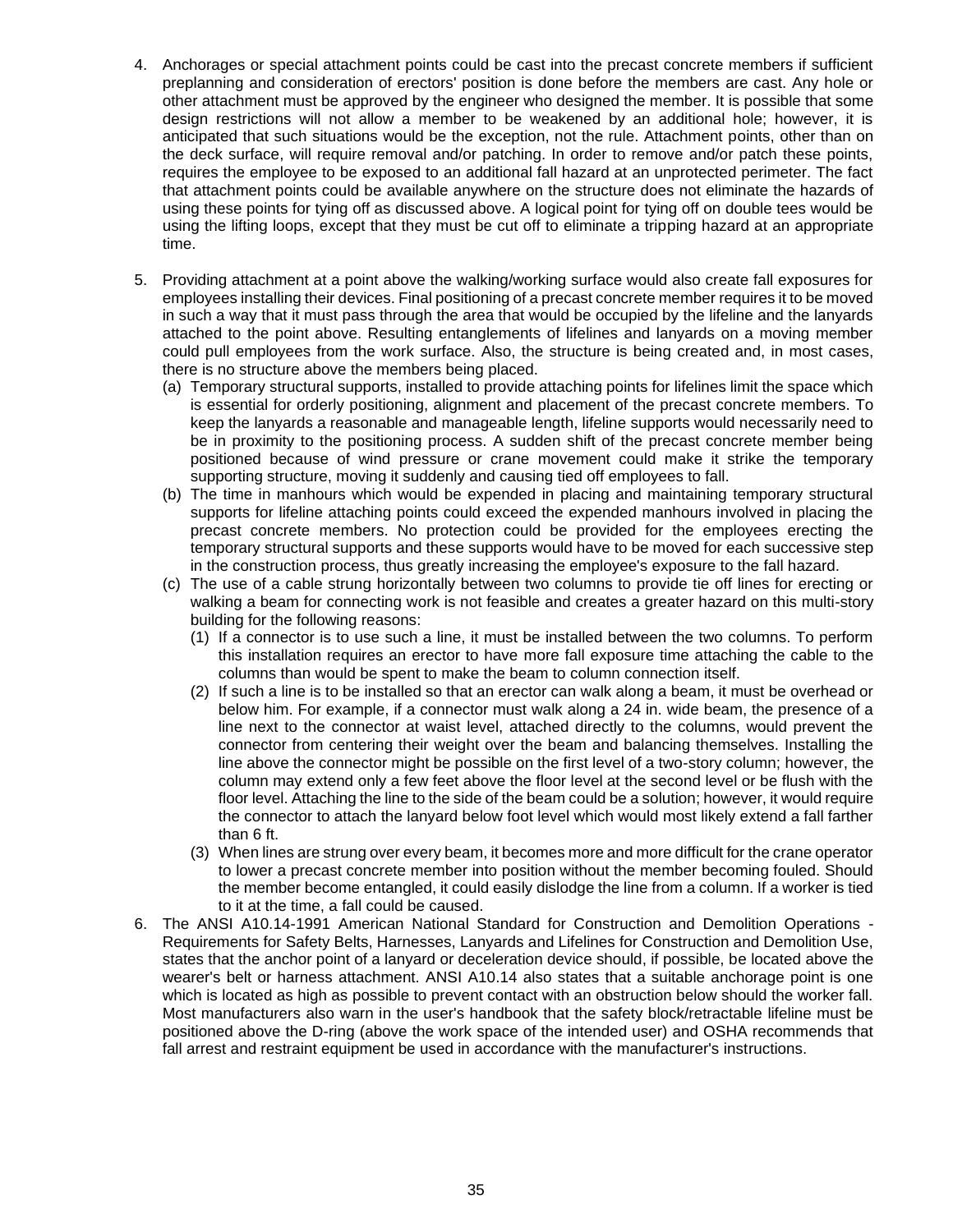Attachment of a retractable device to a horizontal cable near floor level or using the inserts in the floor or roof members may result in increased free fall due to the dorsal D-ring of the full-body harness riding higher than the attachment point of the snaphook to the cable or insert (e.g., 6 foot tall worker with a dorsal D-ring at 5 feet above the floor or surface, reduces the working length to only one foot, by placing the anchorage five feet away from the fall hazard). In addition, impact loads may exceed maximum fall arrest forces (MAF) because the fall arrest D-ring would be 4 to 5 feet higher than the safety block/retractable lifeline anchored to the walking-working surface; and the potential for swing hazards is increased. Manufacturers also require that workers not work at a level where the point of snaphook attachment to the body harness is above the device because this will increase the free fall distance and the deceleration distance and will cause higher forces on the body in the event of an accidental fall.

Manufacturers recommend an anchorage for the retractable lifeline which is immovably fixed in space and is independent of the user's support systems. A moveable anchorage is one which can be moved around (such as equipment or wheeled vehicles) or which can deflect substantially under shock loading (such as a horizontal cable or very flexible beam). In the case of a very flexible anchorage, a shock load applied to the anchorage during fall arrest can cause oscillation of the flexible anchorage such that the retractable brake mechanism may undergo one or more cycles of locking/unlocking/locking (ratchet effect) until the anchorage deflection is dampened. Therefore, use of a moveable anchorage involves critical engineering and safety factors and should only be considered after fixed anchorage has been determined to be not feasible.

Horizontal cables used as an anchorage present an additional hazard due to amplification of the horizontal component of maximum arrest force (of a fall) transmitted to the points where the horizontal cable is attached to the structure. This amplification is due to the angle of sag of a horizontal cable and is most severe for small angles of sag. For a cable sag angle of 2 degrees the horizontal force on the points of cable attachment can be amplified by a factor of 15.

It is also necessary to install the retractable device vertically overhead to minimize swing falls. If an object is in the worker's swing path (or that of the cable) hazardous situations exist:

- (1) due to the swing, horizontal speed of the user may be high enough to cause injury when an obstacle in the swing fall path is struck by either the user or the cable;
- (2) the total vertical fall distance of the user may be much greater than if the user had fallen only vertically without a swing fall path.

With retractable lines, overconfidence may cause the worker to engage in inappropriate behavior, such as approaching the perimeter of a floor or roof at a distance appreciably greater than the shortest distance between the anchorage point and the leading edge. Though the retractable lifeline may arrest a worker's fall before he or she has fallen a few feet, the lifeline may drag along the edge of the floor or beam and swing the worker like a pendulum until the line has moved to a position where the distance between the anchorage point and floor edge is the shortest distance between those two points. Accompanying this pendulum swing is a lowering of the worker, with the attendant danger that he or she may violently impact the floor or some obstruction below.

The risk of a cable breaking is increased if a lifeline is dragged sideways across the rough surface or edge of a concrete member at the same moment that the lifeline is being subjected to a maximum impact loading during a fall. The typical 3/16 in. cable in a retractable lifeline has a breaking strength of from 3000 to 3700 lbs.

7. The competent person, who can take into account the specialized operations being performed on this project, should determine when and where a designated erector cannot use a personal fall arrest system.

#### **B.Safety Net Systems**

The nature of this particular precast concrete erection worksite precludes the safe use of safety nets where point of erection or leading-edge work must take place.

- 1. To install safety nets in the interior high bay of the single-story portion of the building poses rigging attachment problems. Structural members do not exist to which supporting devices for nets can be attached in the area where protection is required. As the erection operation advances, the location of point of erection or leading-edge work changes constantly as each member is attached to the structure. Due to this constant change it is not feasible to set net sections and build separate structures to support the nets.
- 2. The nature of the erection process for the precast concrete members is such that an installed net would protect workers as they position and secure only one structural member. After each member is stabilized the net would have to be moved to a new location (this could mean a move of 8 to 10 ft or the possibility of a move to a different level or area of the structure) to protect workers placing the next piece in the construction sequence. The result would be the installation and dismantling of safety nets repeatedly throughout the normal work day. As the time necessary to install a net, test, and remove it is significantly greater than the time necessary to position and secure a precast concrete member, the exposure time for the worker installing the safety net would be far longer than for the workers whom the net is intended to protect. The time exposure repeats itself each time the nets and supporting hardware must be moved laterally or upward to provide protection at the point of erection or leading edge.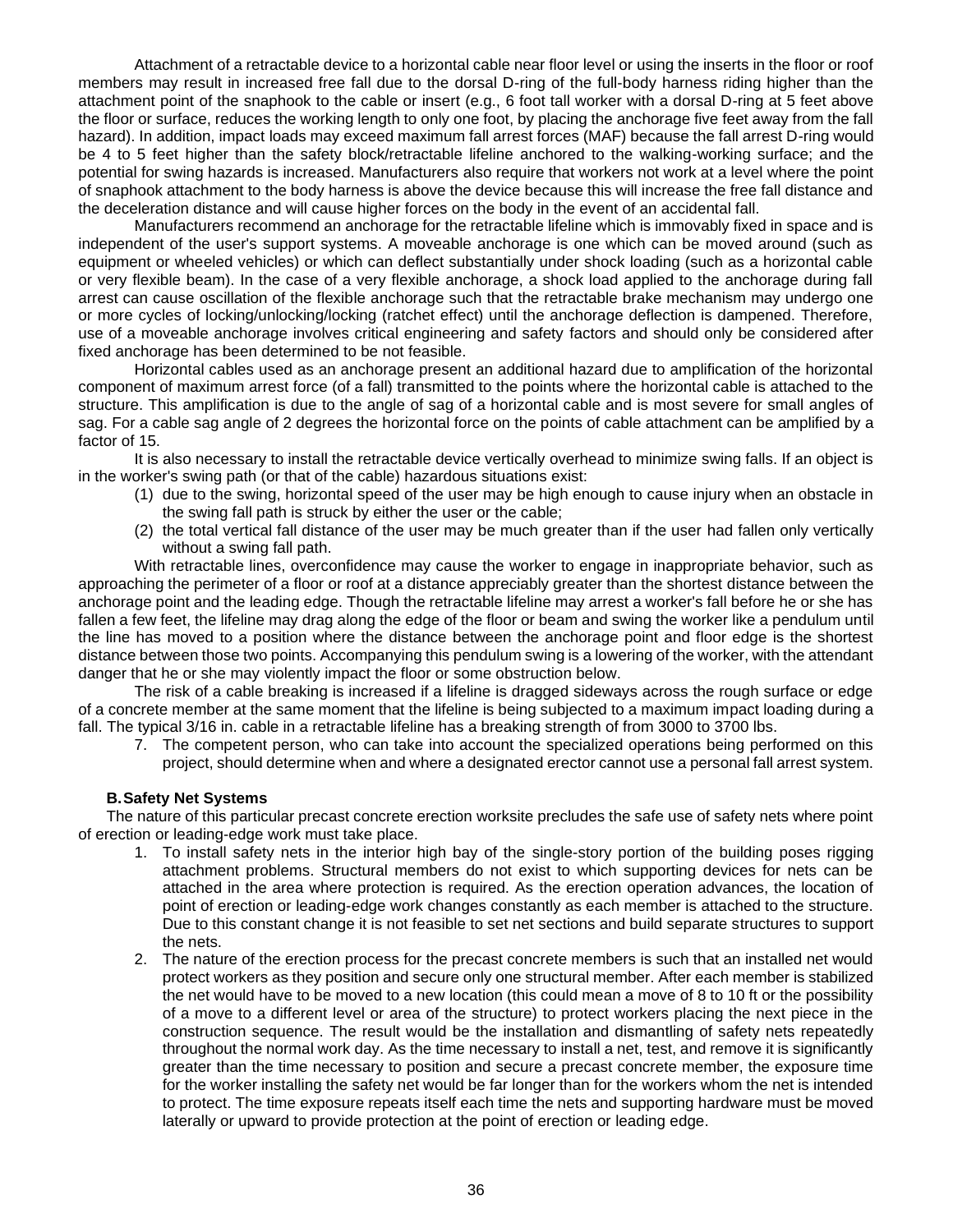- 3. Strict interpretation of 1926.502(c) requires that operations shall not be undertaken until the net is in place and has been tested. With the point of erection constantly changing, the time necessary to install and test a safety net significantly exceeds the time necessary to position and secure the concrete member.
- 4. Use of safety nets on exposed perimeter wall openings and opensided floors, causes attachment points to be left in architectural concrete which must be patched and filled with matching material after the net supporting hardware is removed. In order to patch these openings, additional numbers of employees must be suspended by swing stages, boatswain chairs or other devices, thereby increasing the amount of fall exposure time to employees.
- 5. Installed safety nets pose an additional hazard at the perimeter of the erected structure where limited space is available in which members can be turned after being lifted from the ground by the crane. There would be a high probability that the member being lifted could become entangled in net hardware, cables, etc.
- 6. The use of safety nets where structural wall panels are being erected would prevent movement of panels to point of installation. To be effective, nets would necessarily have to provide protection across the area where structural supporting wall panels would be set and plumbed before roof units could be placed.
- 7. Use of a tower crane for the erection of the high-rise portion of the structure poses a particular hazard in that the crane operator cannot see or judge the proximity of the load in relation to the structure or nets. If the signaler is looking through nets and supporting structural devices while giving instructions to the crane operator, it is not possible to judge precise relationships between the load and the structure itself or to nets and supporting structural devices. This could cause the load to become entangled in the net or hit the structure causing potential damage.

### **C.Guardrail Systems**

On this particular worksite, guardrails, barricades, ropes, cables or other perimeter guarding devices or methods on the erection floor will pose problems to safe erection procedures. Typically, a floor or roof is erected by placing 4 to 10 ft wide structural members next to one another and welding or grouting them together. The perimeter of a floor and roof changes each time a new member is placed into position. It is unreasonable and virtually impossible to erect guardrails and toe boards at the ever-changing leading edge of a floor or roof.

1. To position a member safely it is necessary to remove all obstructions extending above the floor level near the point of erection. Such a procedure allows workers to swing a new member across the erected surface as necessary to position it properly without worrying about knocking material off of this surface.

Hollow core slab erection on the masonry wall requires installation of the perimeter protection where the masonry wall has to be constructed. This means the guardrail is installed then subsequently removed to continue the masonry construction. The erector will be exposed to a fall hazard for a longer period of time while installing and removing perimeter protection than while erecting the slabs.

In hollow core work, as in other precast concrete erection, others are not typically on the work deck until the precast concrete erection is complete. The deck is not complete until the leveling, aligning, and grouting of the joints is done. It is normal practice to keep others off the deck until at least the next day after the installation is complete to allow the grout to harden.

- 2. There is no permanent boundary until all structural members have been placed in the floor or roof. At the leading edge, workers are operating at the temporary edge of the structure as they work to position the next member in the sequence. Compliance with the standard would require a guardrail and toe board be installed along this edge. However, the presence of such a device would prevent a new member from being swung over the erected surface low enough to allow workers to control it safely during the positioning process. Further, these employees would have to work through the guardrail to align the new member and connect it to the structure. The guardrail would not protect an employee who must lean through it to do the necessary work, rather it would hinder the employee to such a degree that a greater hazard is created than if the guardrail were absent.
- 3. Guardrail requirements pose a hazard at the leading edge of installed floor or roof sections by creating the possibility of employees being caught between guardrails and suspended loads. The lack of a clear work area in which to guide the suspended load into position for placement and welding of members into the existing structure creates still further hazards.
- <span id="page-36-0"></span>4. Where erection processes require precast concrete stairways or openings to be installed as an integral part of the overall erection process, it must also be recognized that guardrails or handrails must not project above the surface of the erection floor. Such guardrails should be terminated at the level of the erection floor to avoid placing hazardous obstacles in the path of a member being positioned.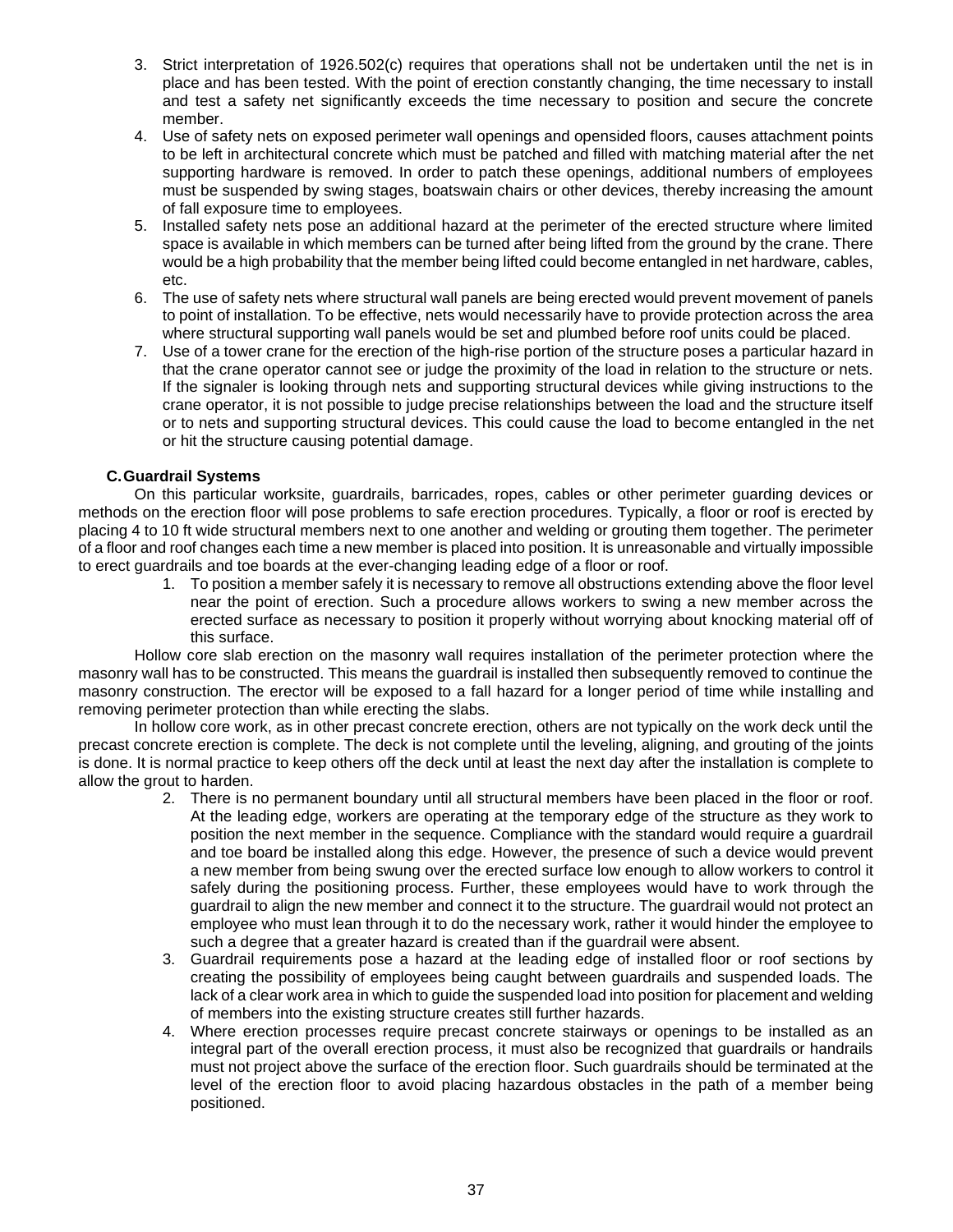#### **V. Other Fall Protection Measures Considered for This Job**

The following is a list and explanation of other fall protection measures available and an explanation of limitations for use on this particular jobsite. If during the course of erecting the building the employee sees an area that could be erected more safely by the use of these fall protection measures, the foreman should be notified.

#### **A. Scaffolds are not used because:**

- 1. The leading edge of the building is constantly changing, and the scaffolding would have to be moved at very frequent intervals. Employees erecting and dismantling the scaffolding would be exposed to fall hazards for a greater length of time than they would by merely erecting the precast concrete member.
- 2. A scaffold tower could interfere with the safe swinging of a load by the crane.
- 3. Power lines, terrain and site do not allow for the safe use of scaffolding.

#### **B. Vehicle mounted platforms are not used because:**

- 1. A vehicle mounted platform will not reach areas on the deck that are erected over other levels.
- 2. The leading edge of the building is usually over a lower level of the building and this lower level will not support the weight of a vehicle mounted platform.
- 3. A vehicle mounted platform could interfere with the safe swinging of a load by the crane, either by the crane swinging the load over or into the equipment.
- 4. Power lines and surrounding site work do not allow for the safe use of a vehicle mounted platform.

#### **C. Crane suspended personnel platforms are not used because:**

- 1. A second crane close enough to suspend any employee in the working and erecting area could interfere with the safe swinging of a load by the crane hoisting the product to be erected.
- 2. Power lines and surrounding site work do not allow for the safe use of a second crane on the job.

#### <span id="page-37-0"></span>**VI. Enforcement**

Constant awareness of and respect for fall hazards, and compliance with all safety rules are considered conditions of employment. The jobsite Superintendent, as well as individuals in the Safety and Personnel Department, reserve the right to issue disciplinary warnings to employees, up to and including termination, for failure to follow the guidelines of this program.

#### <span id="page-37-1"></span>**VII. Accident Investigations**

All accidents that result in injury to workers, regardless of their nature, shall be investigated and reported. It is an integral part of any safety program that documentation take place as soon as possible so that the cause and means of prevention can be identified to prevent a reoccurrence.

In the event that an employee falls or there is some other related, serious incident occurring, this plan shall be reviewed to determine if additional practices, procedures, or training need to be implemented to prevent similar types of falls or incidents from occurring.

#### <span id="page-37-2"></span>**VIII. Changes to Plan**

Any changes to the plan will be approved by (name of the qualified person). This plan shall be reviewed by a qualified person as the job progresses to determine if additional practices, procedures or training needs to be implemented by the competent person to improve or provide additional fall protection. Workers shall be notified and trained, if necessary, in the new procedures. A copy of this plan and all approved changes shall be maintained at the iobsite.

Sample Fall Protection Plan for Residential Construction (Insert Company Name)

This Fall Protection Plan Is Specific For The Following Project:

Location of Job

Date Plan Prepared or Modified

Plan Prepared By

Plan Approved By

Plan Supervised By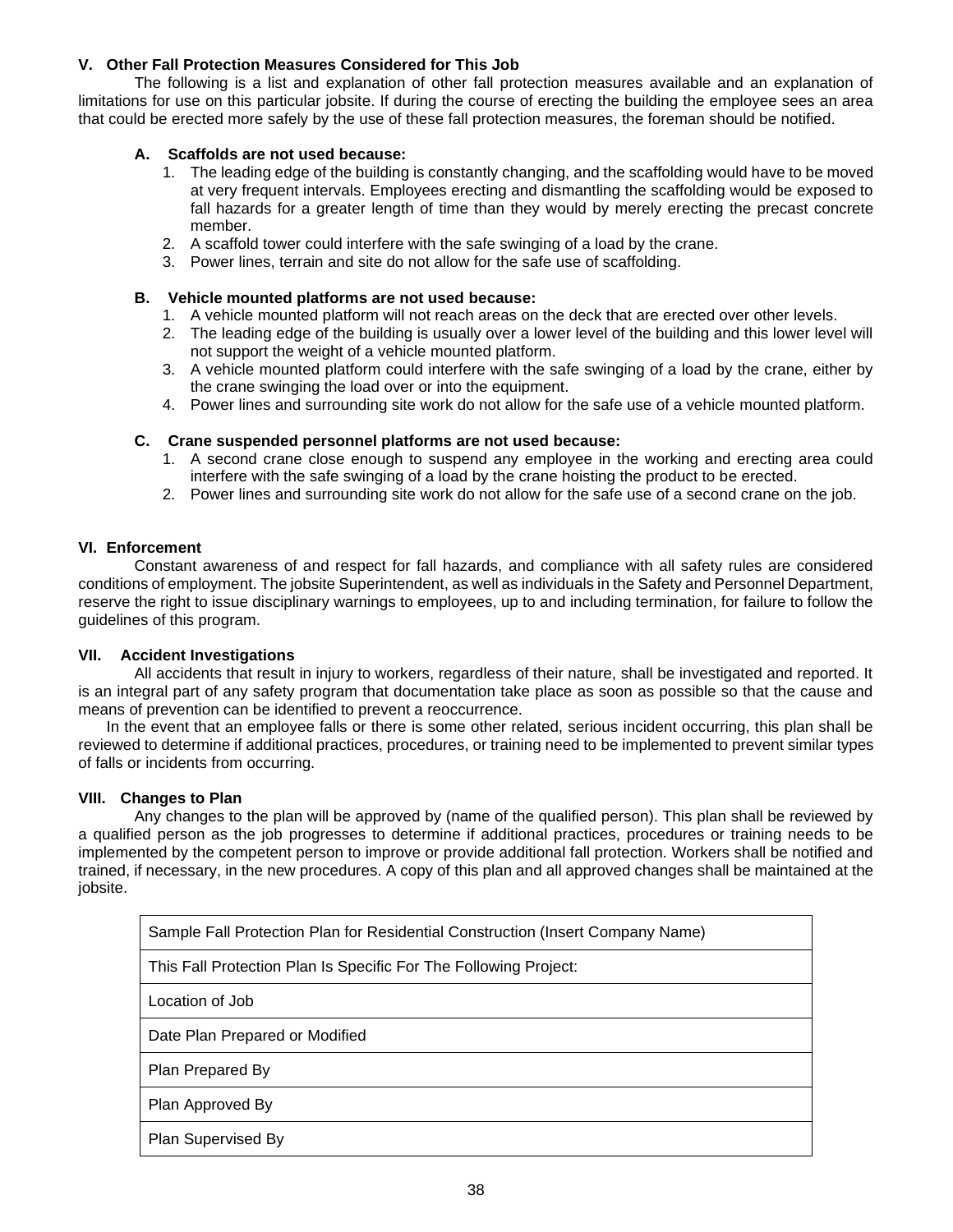The following Fall Protection Plan is a sample program prepared for the prevention of injuries associated with falls. A Fall Protection Plan must be developed and evaluated on a site by site basis. It is recommended that builders discuss the written Fall Protection Plan with their OSHA Area Office prior to going on a jobsite.

#### **I. Statement of Company Policy**

(Your company name here) is dedicated to the protection of its employees from on-the-job injuries. All employees of (Your company name here) have the responsibility to work safely on the job. The purpose of the plan is to supplement our existing safety and health program and to ensure that every employee who works for (Your company name here) recognizes workplace fall hazards and takes the appropriate measures to address those hazards.

This Fall Protection Plan addresses the use of conventional fall protection at a number of areas on the project, as well as identifies specific activities that require non-conventional means of fall protection. During the construction of residential buildings under 48 feet in height, it is sometimes infeasible, or it creates a greater hazard to use conventional fall protection systems at specific areas or for specific tasks. The areas or tasks may include, but are not limited to:

- a. Setting and bracing of roof trusses and rafters;
- b. Installation of floor sheathing and joists;
- c. Roof sheathing operations; and
- d. Erecting exterior walls.

In these cases, conventional fall protection systems may not be the safest choice for builders. This plan is designed to enable employers and employees to recognize the fall hazards associated with this job and to establish the safest procedures that are to be followed in order to prevent falls to lower levels or through holes and openings in walking/working surfaces.

Each employee will be trained in these procedures and will strictly adhere to them except when doing so would expose the employee to a greater hazard. If, in the employee's opinion, this is the case, the employee is to notify the competent person of their concern and have the concern addressed before proceeding.

It is the responsibility of (name of competent person) to implement this Fall Protection Plan. Continual observational safety checks of work operations and the enforcement of the safety policy and procedures shall be regularly enforced. The crew supervisor or foreman (insert name) is responsible for correcting any unsafe practices or conditions immediately.

It is the responsibility of the employer to ensure that all employees understand and adhere to the procedures of this plan and to follow the instructions of the crew supervisor. It is also the responsibility of the employee to bring to management's attention any unsafe or hazardous conditions or practices that may cause injury to either themselves or any other employees. Any changes to the Fall Protection Plan must be approved by (name of qualified person).

#### **II. Fall Protection Systems To Be Used on This Job**

Installation of roof trusses/rafters, exterior wall erection, roof sheathing, floor sheathing and joist/truss activities will be conducted by employees who are specifically trained to do this type of work and are trained to recognize the fall hazards. The nature of such work normally exposes the employee to the fall hazard for a short period of time. This Plan details how (Your company name here) will minimize these hazards.

#### Controlled Access Zones

When using the Plan to implement the fall protection options available, workers must be protected through limited access to high hazard locations. Before any non-conventional fall protection systems are used as part of the work plan, a controlled access zone (CAZ) shall be clearly defined by the competent person as an area where a recognized hazard exists. The demarcation of the CAZ shall be communicated by the competent person in a recognized manner, either through signs, wires, tapes, ropes or chains.

(Your company name here) shall take the following steps to ensure that the CAZ is clearly marked or controlled by the competent person:

All access to the CAZ must be restricted to authorized entrants;

All workers who are permitted in the CAZ shall be listed in the appropriate sections of the Plan (or be visibly identifiable by the competent person) prior to implementation;

The competent person shall ensure that all protective elements of the CAZ be implemented prior to the beginning of work.

Installation Procedures for Roof Truss and Rafter Erection

During the erection and bracing of roof trusses/rafters, conventional fall protection may present a greater hazard to workers. On this job, safety nets, guardrails and personal fall arrest systems will not provide adequate fall protection because the nets will cause the walls to collapse, while there are no suitable attachment or anchorage points for guardrails or personal fall arrest systems.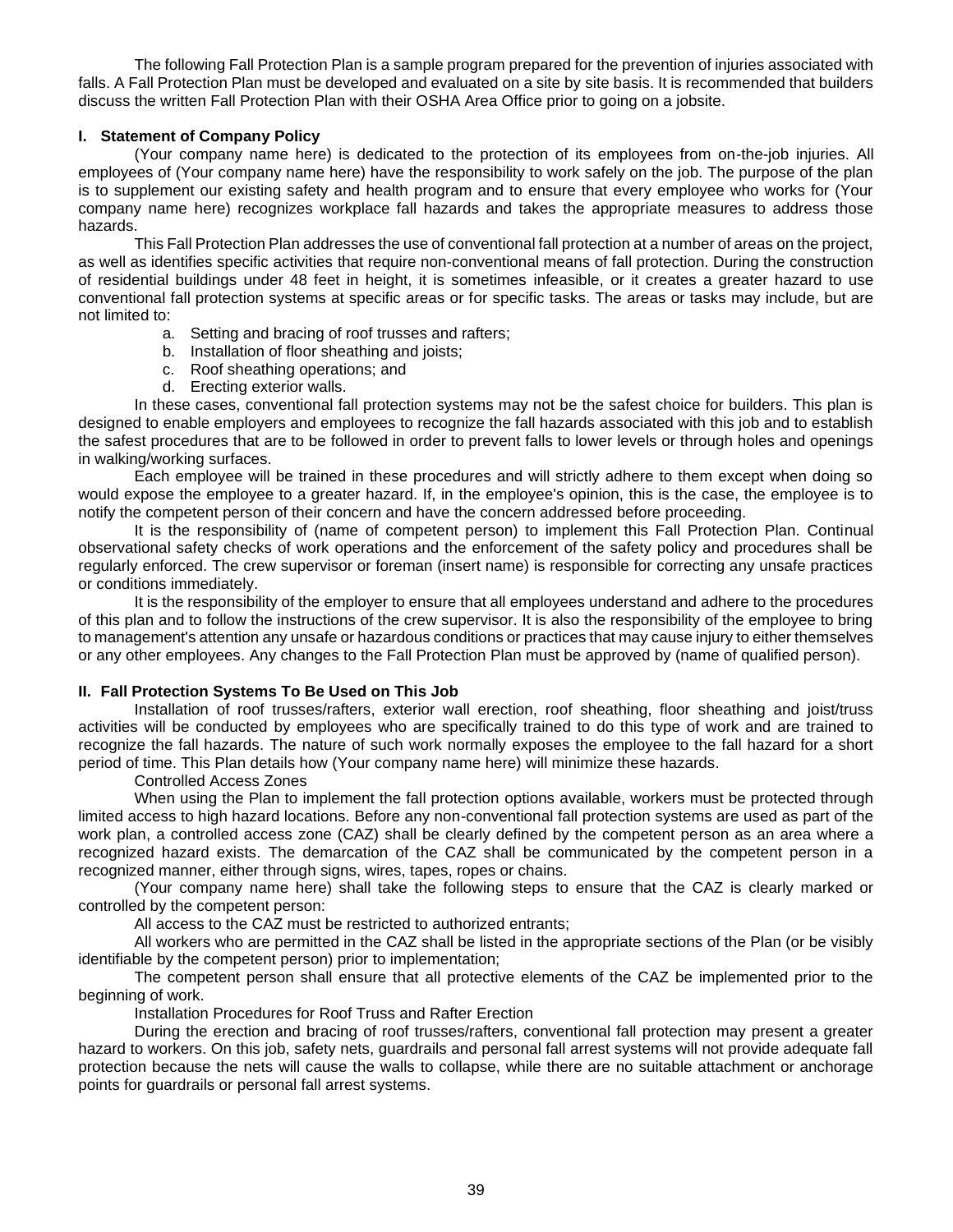On this job, requiring workers to use a ladder for the entire installation process will cause a greater hazard because the worker must stand on the ladder with his back or side to the front of the ladder. While erecting the truss or rafter the worker will need both hands to maneuver the truss and therefore cannot hold onto the ladder. In addition, ladders cannot be adequately protected from movement while trusses are being maneuvered into place. Many workers may experience additional fatigue because of the increase in overhead work with heavy materials, which can also lead to a greater hazard.

Exterior scaffolds cannot be utilized on this job because the ground, after recent backfilling, cannot support the scaffolding. In most cases, the erection and dismantling of the scaffold would expose workers to a greater fall hazard than erection of the trusses/rafters.

On all walls eight feet or less, workers will install interior scaffolds along the interior wall below the location where the trusses/rafters will be erected. "Sawhorse" scaffolds constructed of 46-inch sawhorses and 2x10 planks will often allow workers to be elevated high enough to allow for the erection of trusses and rafters without working on the top plate of the wall.

In structures that have walls higher than eight feet and where the use of scaffolds and ladders would create a greater hazard, safe working procedures will be utilized when working on the top plate and will be monitored by the crew supervisor. During all stages of truss/rafter erection the stability of the trusses/rafters will be ensured at all times.

(Your company name here) shall take the following steps to protect workers who are exposed to fall hazards while working from the top plate installing trusses/rafters:

Only the following trained workers will be allowed to work on the top plate during roof truss or rafter installation:

Workers shall have no other duties to perform during truss/rafter erection procedures;

All trusses/rafters will be adequately braced before any worker can use the truss/rafter as a support;

Workers will remain on the top plate using the previously stabilized truss/rafter as a support while other trusses/rafters are being erected;

Workers will leave the area of the secured trusses only when it is necessary to secure another truss/rafter;

The first two trusses/rafters will be set from ladders leaning on side walls at points where the walls can support the weight of the ladder; and

A worker will climb onto the interior top plate via a ladder to secure the peaks of the first two trusses/rafters being set.

The workers responsible for detaching trusses from cranes and/or securing trusses at the peaks traditionally are positioned at the peak of the trusses/rafters. There are also situations where workers securing rafters to ridge beams will be positioned on top of the ridge beam.

(Your company name here) shall take the following steps to protect workers who are exposed to fall hazards while securing trusses/rafters at the peak of the trusses/ridge beam:

Only the following trained workers will be allowed to work at the peak during roof truss or rafter installation:

Once truss or rafter installation begins, workers not involved in that activity shall not stand or walk below or adjacent to the roof opening or exterior walls in any area where they could be struck by falling objects;

Workers shall have no other duties than securing/bracing the trusses/ridge beam;

Workers positioned at the peaks or in the webs of trusses or on top of the ridge beam shall work from a stable position, either by sitting on a "ridge seat" or other equivalent surface that provides additional stability or by positioning themselves in previously stabilized trusses/rafters and leaning into and reaching through the trusses/rafters;

Workers shall not remain on or in the peak/ridge any longer than necessary to safely complete the task. Roof Sheathing Operations

Workers typically install roof sheathing after all trusses/rafters and any permanent truss bracing is in place. Roof structures are unstable until some sheathing is installed, so workers installing roof sheathing cannot be protected from fall hazards by conventional fall protection systems until it is determined that the roofing system can be used as an anchorage point. At that point, employees shall be protected by a personal fall arrest system.

Trusses/rafters are subject to collapse if a worker falls while attached to a single truss with a belt/harness. Nets could also cause collapse, and there is no place to attach guardrails.

All workers will ensure that they have secure footing before they attempt to walk on the sheathing, including cleaning shoes/boots of mud or other slip hazards.

To minimize the time workers must be exposed to a fall hazard, materials will be staged to allow for the quickest installation of sheathing.

(Your company name here) shall take the following steps to protect workers who are exposed to fall hazards while installing roof sheathing:

Once roof sheathing installation begins, workers not involved in that activity shall not stand or walk below or adjacent to the roof opening or exterior walls in any area where they could be struck by falling objects;

The competent person shall determine the limits of this area, which shall be clearly communicated to workers prior to placement of the first piece of roof sheathing;

The competent person may order work on the roof to be suspended for brief periods as necessary to allow other workers to pass through such areas when this would not create a greater hazard;

Only qualified workers shall install roof sheathing;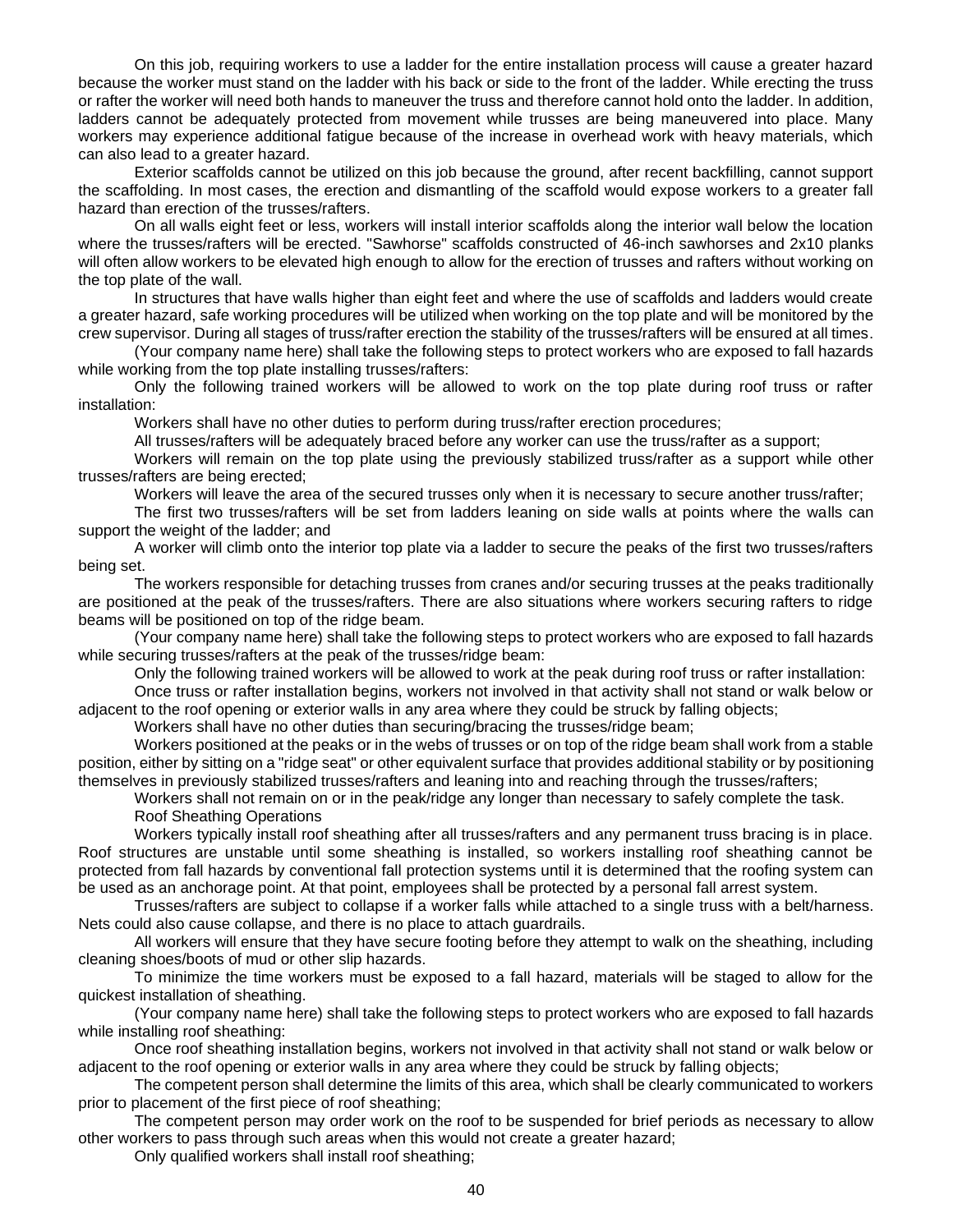The bottom row of roof sheathing may be installed by workers standing in truss webs;

After the bottom row of roof sheathing is installed, a slide guard extending the width of the roof shall be securely attached to the roof. Slide guards are to be constructed of no less than nominal 4" height capable of limiting the uncontrolled slide of workers. Workers should install the slide guard while standing in truss webs and leaning over the sheathing;

Additional rows of roof sheathing may be installed by workers positioned on previously installed rows of sheathing. A slide guard can be used to assist workers in retaining their footing during successive sheathing operations; and

Additional slide guards shall be securely attached to the roof at intervals not to exceed 13 feet as successive rows of sheathing are installed. For roofs with pitches in excess of 9-in-12, slide guards will be installed at four-foot intervals.

When wet weather (rain, snow, or sleet) are present, roof sheathing operations shall be suspended unless safe footing can be assured for those workers installing sheathing.

When strong winds (above 40 miles per hour) are present, roof sheathing operations are to be suspended unless wind breakers are erected. Installation of Floor Joists and Sheathing During the installation of floor sheathing/joists (leading edge construction), the following steps shall be taken to protect workers:

Only the following trained workers will be allowed to install floor joists or sheathing:

Materials for the operations shall be conveniently staged to allow for easy access to workers;

The first-floor joists or trusses will be rolled into position and secured either from the ground, ladders or sawhorse scaffolds;

Each successive floor joist or truss will be rolled into place and secured from a platform created from a sheet of plywood laid over the previously secured floor joists or trusses;

Except for the first row of sheathing which will be installed from ladders or the ground, workers shall work from the established deck; and

Any workers not assisting in the leading-edge construction while leading edges still exist (e.g. cutting the decking for the installers) shall not be permitted within six feet of the leading edge under construction.

Erection of Exterior Walls

During the construction and erection of exterior walls, employers shall take the following steps to protect workers:

Only the following trained workers will be allowed to erect exterior walls:

A painted line six feet from the perimeter will be clearly marked prior to any wall erection activities to warn of the approaching unprotected edge;

Materials for operations shall be conveniently staged to minimize fall hazards; and

Workers constructing exterior walls shall complete as much cutting of materials and other preparation as possible away from the edge of the deck.

#### **III. Enforcement**

Constant awareness of and respect for fall hazards, and compliance with all safety rules are considered conditions of employment. The crew supervisor or foreman, as well as individuals in the Safety and Personnel Department, reserve the right to issue disciplinary warnings to employees, up to and including termination, for failure to follow the guidelines of this program.

#### <span id="page-40-0"></span>**IV. Accident Investigations**

All accidents that result in injury to workers, regardless of their nature, shall be investigated and reported. It is an integral part of any safety program that documentation take place as soon as possible so that the cause and means of prevention can be identified to prevent a reoccurrence.

In the event that an employee falls or there is some other related, serious incident occurring, this plan shall be reviewed to determine if additional practices, procedures, or training need to be implemented to prevent similar types of falls or incidents from occurring.

### <span id="page-40-1"></span>**V. Changes to Plan**

Any changes to the plan will be approved by (name of the qualified person). This plan shall be reviewed by a qualified person as the job progresses to determine if additional practices, procedures or training needs to be implemented by the competent person to improve or provide additional fall protection. Workers shall be notified and trained, if necessary, in the new procedures. A copy of this plan and all approved changes shall be maintained at the jobsite.

[59 FR 40746, Aug. 9, 1994; 60 FR 5131, Jan. 26, 1995]